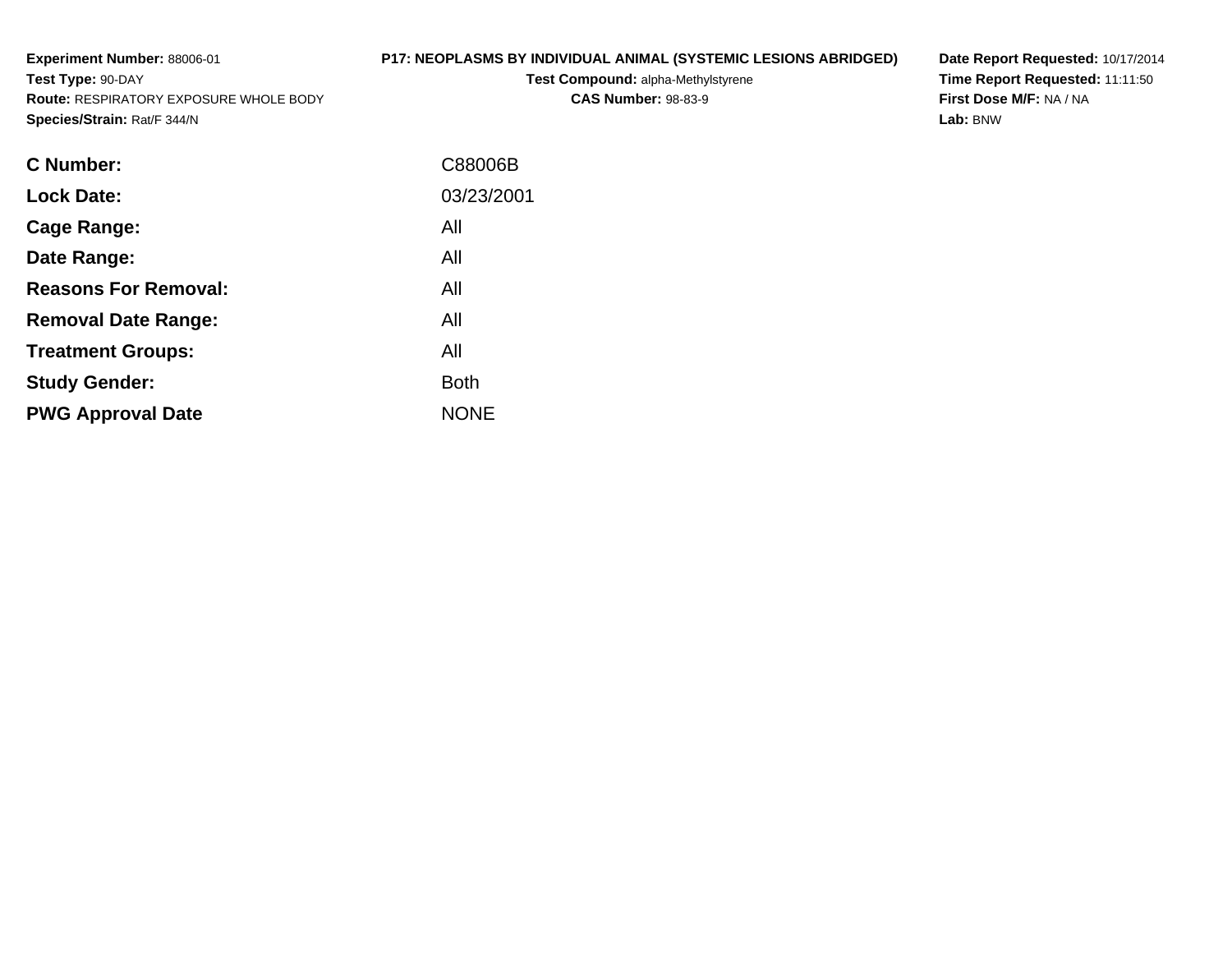**Test Type:** 90-DAY

## **P17: NEOPLASMS BY INDIVIDUAL ANIMAL (SYSTEMIC LESIONS ABRIDGED)**

**Test Compound:** alpha-Methylstyrene

**CAS Number:** 98-83-9

**Species/Strain:** Rat/F 344/N

**Route:** RESPIRATORY EXPOSURE WHOLE BODY

**Date Report Requested:** 10/17/2014**Time Report Requested:** 11:11:50**First Dose M/F:** NA / NA**Lab:** BNW

| F 344/N Rat Male<br><b>CONTROL</b> | DAY ON TEST      | $\boldsymbol{\theta}$<br>0<br>9<br>$\mathfrak{z}$ | $\boldsymbol{\theta}$<br>$\boldsymbol{\theta}$<br>9<br>$\mathfrak{z}$   | $\boldsymbol{\theta}$<br>$\boldsymbol{\theta}$<br>9<br>$\mathfrak{z}$ | 0<br>0<br>9<br>$\mathfrak{z}$                                     | 0<br>0<br>9<br>$\mathfrak{z}$                | 0<br>0<br>9<br>$\mathfrak{z}$                       | 0<br>0<br>9<br>3                                       | 0<br>0<br>9<br>$\mathfrak{z}$                 | $\boldsymbol{\theta}$<br>$\boldsymbol{\theta}$<br>9<br>$\mathfrak{z}$ | 0<br>0<br>9<br>$\boldsymbol{\beta}$              |                       |
|------------------------------------|------------------|---------------------------------------------------|-------------------------------------------------------------------------|-----------------------------------------------------------------------|-------------------------------------------------------------------|----------------------------------------------|-----------------------------------------------------|--------------------------------------------------------|-----------------------------------------------|-----------------------------------------------------------------------|--------------------------------------------------|-----------------------|
|                                    | <b>ANIMAL ID</b> | $\mathbf 0$<br>$\mathbf 0$<br>$\pmb{0}$<br>0<br>1 | $\Omega$<br>$\mathbf 0$<br>$\mathbf 0$<br>$\mathbf 0$<br>$\overline{2}$ | $\mathbf 0$<br>$\mathbf 0$<br>$\pmb{0}$<br>$\mathbf 0$<br>3           | $\Omega$<br>$\Omega$<br>$\Omega$<br>$\mathbf 0$<br>$\overline{4}$ | $\overline{0}$<br>0<br>$\mathbf 0$<br>0<br>5 | $\mathbf 0$<br>$\mathbf 0$<br>$\mathbf 0$<br>0<br>6 | $\mathbf 0$<br>0<br>$\mathsf 0$<br>0<br>$\overline{7}$ | $\mathbf 0$<br>$\Omega$<br>$\Omega$<br>0<br>8 | $\overline{0}$<br>$\mathbf 0$<br>$\mathbf 0$<br>$\mathbf 0$<br>9      | $\mathbf 0$<br>0<br>$\mathbf 0$<br>1<br>$\Omega$ | <i><b>*TOTALS</b></i> |
| <b>Alimentary System</b>           |                  |                                                   |                                                                         |                                                                       |                                                                   |                                              |                                                     |                                                        |                                               |                                                                       |                                                  |                       |
| Esophagus                          |                  | +                                                 | +                                                                       | +                                                                     | +                                                                 | +                                            | +                                                   | +                                                      | +                                             | +                                                                     | +                                                | 10                    |
| Intestine Large, Cecum             |                  | $\ddot{}$                                         | $\ddot{}$                                                               | $\ddot{}$                                                             | $\ddot{}$                                                         | $\ddot{}$                                    | +                                                   | +                                                      | $\ddot{}$                                     | $\ddot{}$                                                             | $\ddot{}$                                        | 10                    |
| Intestine Large, Colon             |                  | +                                                 | +                                                                       | +                                                                     | +                                                                 | $\ddot{}$                                    | $\pm$                                               | +                                                      | +                                             | $\ddot{}$                                                             | $\ddot{}$                                        | 10                    |
| Intestine Large, Rectum            |                  | $\ddot{}$                                         | $\ddot{}$                                                               | +                                                                     | +                                                                 | +                                            | $\ddot{}$                                           | +                                                      | +                                             | $\ddot{}$                                                             | $\ddot{}$                                        | 10                    |
| Intestine Small, Duodenum          |                  | $\ddot{}$                                         | $\ddot{}$                                                               | $\ddot{}$                                                             | $\ddot{}$                                                         | $\ddot{}$                                    | $\ddot{}$                                           | $\ddot{}$                                              | $\ddot{}$                                     | $\ddot{}$                                                             | $\ddot{}$                                        | 10                    |
| Intestine Small, Ileum             |                  | $\ddot{}$                                         | $\ddot{}$                                                               | $\ddot{}$                                                             | $\ddot{}$                                                         | $\ddot{}$                                    | $\ddot{}$                                           | $\ddot{}$                                              | $\ddot{}$                                     | $\ddot{}$                                                             | $\ddot{}$                                        | 10                    |
| Intestine Small, Jejunum           |                  | $\ddot{}$                                         | $\ddot{}$                                                               | $\ddot{}$                                                             | $\ddot{}$                                                         | $\ddot{}$                                    | $\ddot{}$                                           | $\ddot{}$                                              | $\ddot{}$                                     | $\ddot{}$                                                             | $\ddot{}$                                        | 10                    |
| Liver                              |                  | +                                                 | $\ddot{}$                                                               | $\ddot{}$                                                             | $\ddot{}$                                                         | $\ddot{}$                                    | $\ddot{}$                                           | $+$                                                    | $\ddot{}$                                     | $\ddot{}$                                                             | $\ddot{}$                                        | 10                    |
| Pancreas                           |                  | $\ddot{}$                                         | $\ddot{}$                                                               | $\ddot{}$                                                             | $\ddot{}$                                                         | $\ddot{}$                                    | $+$                                                 | $\ddot{}$                                              | $\ddot{}$                                     | $\ddot{}$                                                             | $\ddot{}$                                        | 10                    |
| <b>Salivary Glands</b>             |                  | +                                                 | $\ddot{}$                                                               | $\ddot{}$                                                             | +                                                                 | $\ddot{}$                                    | $\ddot{}$                                           | $\ddot{}$                                              | $\ddot{}$                                     | $\ddot{}$                                                             | $\ddot{}$                                        | 10                    |
| Stomach, Forestomach               |                  | $\ddot{}$                                         | $\ddot{}$                                                               | $\ddot{}$                                                             | $\ddot{}$                                                         | $\ddot{}$                                    | $\ddot{}$                                           | $\ddot{}$                                              | $\ddot{}$                                     | $\ddot{}$                                                             | $\ddot{}$                                        | 10                    |
| Stomach, Glandular                 |                  | $\ddot{}$                                         | $\ddot{}$                                                               | $\ddot{}$                                                             | $\ddot{}$                                                         | $\ddot{}$                                    | $\ddot{}$                                           | $\ddot{}$                                              | $\ddot{}$                                     | $\ddot{}$                                                             | $\ddot{}$                                        | 10                    |
| <b>Cardiovascular System</b>       |                  |                                                   |                                                                         |                                                                       |                                                                   |                                              |                                                     |                                                        |                                               |                                                                       |                                                  |                       |
| <b>Blood Vessel</b>                |                  | +                                                 | +                                                                       | +                                                                     | +                                                                 | +                                            | +                                                   | +                                                      | +                                             |                                                                       | +                                                | 10                    |
| Heart                              |                  | $\ddot{}$                                         |                                                                         | $\ddot{}$                                                             | Ŧ.                                                                | $\ddot{}$                                    | $\ddot{}$                                           | $\ddot{}$                                              | $\ddot{}$                                     | $\ddot{}$                                                             | $\ddot{}$                                        | 10                    |
| <b>Endocrine System</b>            |                  |                                                   |                                                                         |                                                                       |                                                                   |                                              |                                                     |                                                        |                                               |                                                                       |                                                  |                       |
| <b>Adrenal Cortex</b>              |                  | +                                                 | +                                                                       | +                                                                     | +                                                                 | +                                            | +                                                   | +                                                      | +                                             | +                                                                     | +                                                | 10                    |
| Adrenal Medulla                    |                  | +                                                 | $\ddot{}$                                                               | $\ddot{}$                                                             | +                                                                 | $\ddot{}$                                    | $+$                                                 | $\ddot{}$                                              | +                                             | $\ddot{}$                                                             | $\ddot{}$                                        | 10                    |
| Islets, Pancreatic                 |                  | +                                                 |                                                                         | $\ddot{}$                                                             | +                                                                 | $\ddot{}$                                    | $\ddot{}$                                           | $\ddot{}$                                              | $\ddot{}$                                     | $\ddot{}$                                                             | $\ddot{}$                                        | 10                    |
| Parathyroid Gland                  |                  | $\ddot{}$                                         | M                                                                       | $\ddot{}$                                                             | $\ddot{}$                                                         | $\ddot{}$                                    | +                                                   | $\ddot{}$                                              | $\ddot{}$                                     | +                                                                     | +                                                | 9                     |

\* ..Total animals with tissue examined microscopically; Total animals with tumor **M** . Missing tissue M ..Missing tissue

+ ..Tissue examined microscopically

I ..Insufficient tissue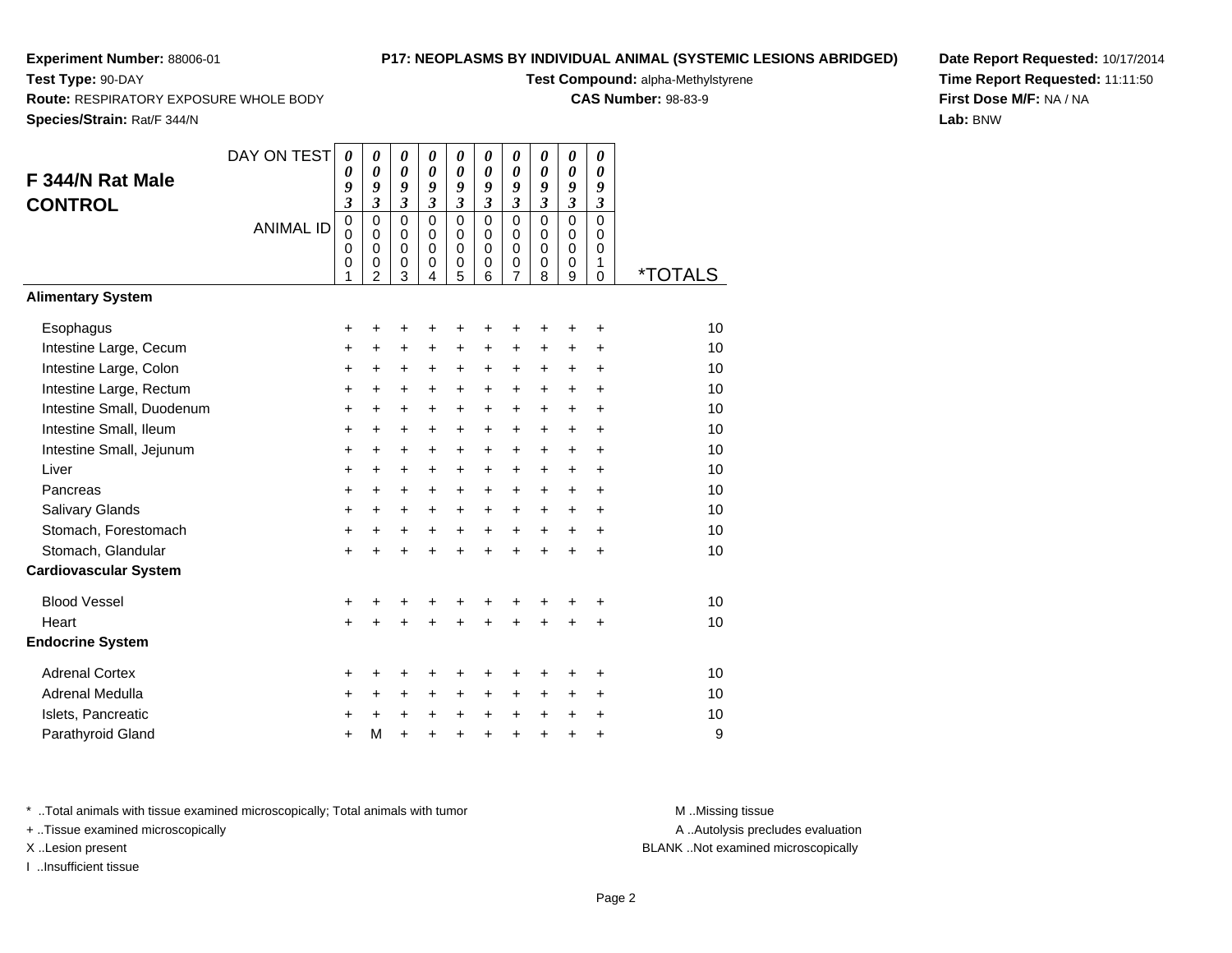**Route:** RESPIRATORY EXPOSURE WHOLE BODY

## **P17: NEOPLASMS BY INDIVIDUAL ANIMAL (SYSTEMIC LESIONS ABRIDGED)**

**Test Compound:** alpha-Methylstyrene

**CAS Number:** 98-83-9

**Species/Strain:** Rat/F 344/N

**Test Type:** 90-DAY

| F 344/N Rat Male<br><b>CONTROL</b>   | DAY ON TEST<br><b>ANIMAL ID</b> | 0<br>0<br>9<br>$\overline{\mathbf{3}}$<br>$\mathbf 0$<br>0<br>$\mathbf 0$<br>0<br>1 | 0<br>0<br>9<br>$\overline{\mathbf{3}}$<br>$\mathbf 0$<br>0<br>$\mathbf 0$<br>0<br>$\overline{c}$ | 0<br>0<br>9<br>$\overline{\mathbf{3}}$<br>0<br>0<br>$\mathbf 0$<br>0<br>3 | $\boldsymbol{\theta}$<br>$\boldsymbol{\theta}$<br>9<br>$\overline{\mathbf{3}}$<br>$\mathbf 0$<br>0<br>$\mathbf 0$<br>0<br>$\overline{4}$ | 0<br>$\theta$<br>9<br>$\overline{\mathbf{3}}$<br>$\mathbf 0$<br>0<br>0<br>0<br>5 | 0<br>0<br>9<br>$\mathfrak{z}$<br>$\mathbf 0$<br>0<br>$\mathbf 0$<br>0<br>6 | 0<br>0<br>9<br>$\overline{\mathbf{3}}$<br>$\mathbf 0$<br>0<br>$\mathbf 0$<br>$\boldsymbol{0}$<br>7 | 0<br>0<br>9<br>$\mathfrak{z}$<br>$\mathbf 0$<br>0<br>$\pmb{0}$<br>$\pmb{0}$<br>8 | $\boldsymbol{\theta}$<br>$\boldsymbol{\theta}$<br>9<br>$\mathfrak{z}$<br>$\Omega$<br>0<br>$\pmb{0}$<br>$\mathbf 0$<br>9 | 0<br>$\boldsymbol{\theta}$<br>9<br>$\mathfrak{z}$<br>$\Omega$<br>0<br>$\mathbf 0$<br>1<br>$\mathbf 0$ | <i><b>*TOTALS</b></i> |
|--------------------------------------|---------------------------------|-------------------------------------------------------------------------------------|--------------------------------------------------------------------------------------------------|---------------------------------------------------------------------------|------------------------------------------------------------------------------------------------------------------------------------------|----------------------------------------------------------------------------------|----------------------------------------------------------------------------|----------------------------------------------------------------------------------------------------|----------------------------------------------------------------------------------|-------------------------------------------------------------------------------------------------------------------------|-------------------------------------------------------------------------------------------------------|-----------------------|
| <b>Pituitary Gland</b>               |                                 | $\ddot{}$                                                                           | $\ddot{}$                                                                                        | $\ddot{}$                                                                 | $\ddot{}$                                                                                                                                | $\ddot{}$                                                                        | $\ddot{}$                                                                  | $\ddot{}$                                                                                          | $\ddot{}$                                                                        | $\ddot{}$                                                                                                               | $\ddot{}$                                                                                             | 10                    |
| <b>Thyroid Gland</b>                 |                                 | +                                                                                   |                                                                                                  | +                                                                         | $\ddot{}$                                                                                                                                | $\ddot{}$                                                                        | $\ddot{}$                                                                  | +                                                                                                  | +                                                                                | $\ddot{}$                                                                                                               | $\ddot{}$                                                                                             | 10                    |
| <b>General Body System</b>           |                                 |                                                                                     |                                                                                                  |                                                                           |                                                                                                                                          |                                                                                  |                                                                            |                                                                                                    |                                                                                  |                                                                                                                         |                                                                                                       |                       |
| <b>NONE</b><br><b>Genital System</b> |                                 |                                                                                     |                                                                                                  |                                                                           |                                                                                                                                          |                                                                                  |                                                                            |                                                                                                    |                                                                                  |                                                                                                                         |                                                                                                       |                       |
| Epididymis                           |                                 | $\ddot{}$                                                                           | ٠                                                                                                | +                                                                         | +                                                                                                                                        | +                                                                                | +                                                                          | +                                                                                                  | +                                                                                |                                                                                                                         | +                                                                                                     | 9                     |
| <b>Preputial Gland</b>               |                                 | $\ddot{}$                                                                           | $\ddot{}$                                                                                        | $\ddot{}$                                                                 | $\ddot{}$                                                                                                                                | $\ddot{}$                                                                        | $\ddot{}$                                                                  | $\ddot{}$                                                                                          | $\ddot{}$                                                                        | +                                                                                                                       | $\ddot{}$                                                                                             | 10                    |
| Prostate                             |                                 | $\ddot{}$                                                                           | $\ddot{}$                                                                                        | $\ddot{}$                                                                 | $\ddot{}$                                                                                                                                | $\ddot{}$                                                                        | $\ddot{}$                                                                  | +                                                                                                  | $\ddot{}$                                                                        | +                                                                                                                       | $\ddot{}$                                                                                             | 10                    |
| <b>Seminal Vesicle</b>               |                                 | $\ddot{}$                                                                           | $\ddot{}$                                                                                        | +                                                                         | +                                                                                                                                        | +                                                                                | $\ddot{}$                                                                  | +                                                                                                  | $\ddot{}$                                                                        | +                                                                                                                       | $\ddot{}$                                                                                             | 10                    |
| <b>Testes</b>                        |                                 | +                                                                                   |                                                                                                  | $\ddot{}$                                                                 | $\ddot{}$                                                                                                                                | $\ddot{}$                                                                        | $\ddot{}$                                                                  | $\ddot{}$                                                                                          | $\ddot{}$                                                                        | $\ddot{}$                                                                                                               | $\ddot{}$                                                                                             | 10                    |
| <b>Hematopoietic System</b>          |                                 |                                                                                     |                                                                                                  |                                                                           |                                                                                                                                          |                                                                                  |                                                                            |                                                                                                    |                                                                                  |                                                                                                                         |                                                                                                       |                       |
| <b>Bone Marrow</b>                   |                                 | +                                                                                   | ٠                                                                                                | +                                                                         | +                                                                                                                                        | +                                                                                | +                                                                          | +                                                                                                  | +                                                                                | +                                                                                                                       | +                                                                                                     | 10                    |
| Lymph Node, Bronchial                |                                 | M                                                                                   | М                                                                                                | $\ddot{}$                                                                 | +                                                                                                                                        | M                                                                                | M                                                                          | M                                                                                                  | M                                                                                | M                                                                                                                       | $\ddot{}$                                                                                             | 3                     |
| Lymph Node, Mandibular               |                                 | M                                                                                   | M                                                                                                | +                                                                         | M                                                                                                                                        | М                                                                                | M                                                                          | M                                                                                                  | м                                                                                | м                                                                                                                       | M                                                                                                     | 1                     |
| Lymph Node, Mediastinal              |                                 | M                                                                                   | $\ddot{}$                                                                                        | +                                                                         | $\ddot{}$                                                                                                                                | M                                                                                | $\ddot{}$                                                                  | $+$                                                                                                | M                                                                                | $+$                                                                                                                     | M                                                                                                     | 6                     |
| Lymph Node, Mesenteric               |                                 | $\ddot{}$                                                                           | $\ddot{}$                                                                                        | +                                                                         | $\ddot{}$                                                                                                                                | $\ddot{}$                                                                        | $\ddot{}$                                                                  | +                                                                                                  | +                                                                                | $\ddot{}$                                                                                                               | $\ddot{}$                                                                                             | 10                    |
| Spleen                               |                                 | $\ddot{}$                                                                           | $\ddot{}$                                                                                        | +                                                                         | $\ddot{}$                                                                                                                                | $\ddot{}$                                                                        | $\ddot{}$                                                                  | +                                                                                                  | $\ddot{}$                                                                        | $\ddot{}$                                                                                                               | $\ddot{}$                                                                                             | 10                    |
| Thymus                               |                                 | $\ddot{}$                                                                           | $\ddot{}$                                                                                        | $\ddot{}$                                                                 | $\ddot{}$                                                                                                                                | $\ddot{}$                                                                        | $\ddot{}$                                                                  | $\ddot{}$                                                                                          | $\ddot{}$                                                                        | $\ddot{}$                                                                                                               | $\ddot{}$                                                                                             | 10                    |
| <b>Integumentary System</b>          |                                 |                                                                                     |                                                                                                  |                                                                           |                                                                                                                                          |                                                                                  |                                                                            |                                                                                                    |                                                                                  |                                                                                                                         |                                                                                                       |                       |
| <b>Mammary Gland</b>                 |                                 |                                                                                     |                                                                                                  |                                                                           |                                                                                                                                          |                                                                                  |                                                                            |                                                                                                    | +                                                                                |                                                                                                                         | M                                                                                                     | 9                     |
| Skin                                 |                                 | +                                                                                   |                                                                                                  | +                                                                         | +                                                                                                                                        | +                                                                                | +                                                                          | +                                                                                                  | +                                                                                | +                                                                                                                       | +                                                                                                     | 10                    |

**Date Report Requested:** 10/17/2014**Time Report Requested:** 11:11:50**First Dose M/F:** NA / NA**Lab:** BNW

\* ..Total animals with tissue examined microscopically; Total animals with tumor **M** . Missing tissue M ..Missing tissue

+ ..Tissue examined microscopically

I ..Insufficient tissue

A ..Autolysis precludes evaluation

X ..Lesion present BLANK ..Not examined microscopically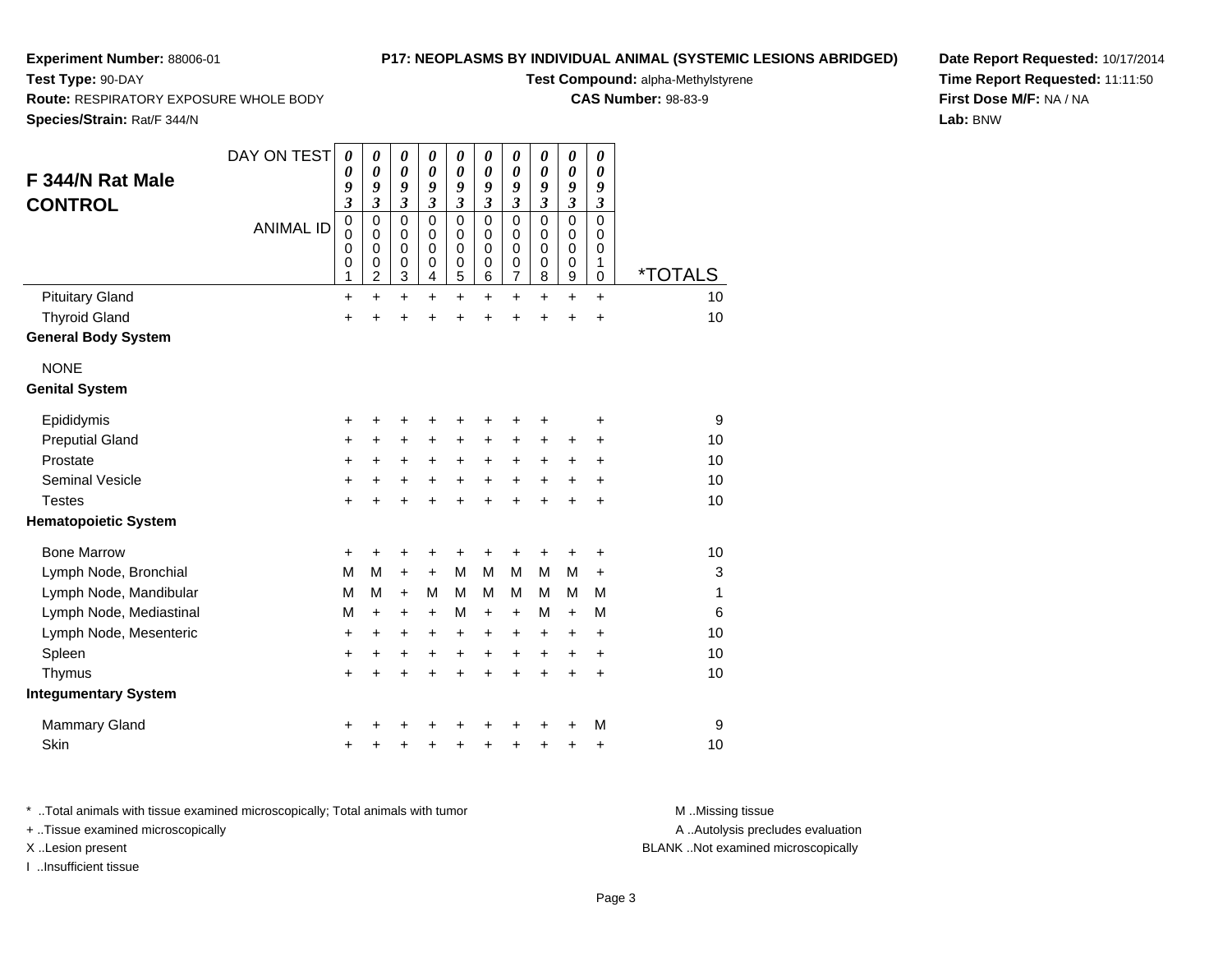**Route:** RESPIRATORY EXPOSURE WHOLE BODY

## **P17: NEOPLASMS BY INDIVIDUAL ANIMAL (SYSTEMIC LESIONS ABRIDGED)**

**Test Compound:** alpha-Methylstyrene

**CAS Number:** 98-83-9

**Species/Strain:** Rat/F 344/N

**Test Type:** 90-DAY

**Date Report Requested:** 10/17/2014**Time Report Requested:** 11:11:50**First Dose M/F:** NA / NA**Lab:** BNW

| F 344/N Rat Male<br><b>CONTROL</b>                          | DAY ON TEST<br><b>ANIMAL ID</b> | 0<br>0<br>9<br>3<br>$\begin{smallmatrix}0\0\0\end{smallmatrix}$<br>0<br>$\boldsymbol{0}$<br>1 | 0<br>0<br>9<br>$\overline{\mathbf{3}}$<br>0<br>0<br>0<br>0<br>$\overline{c}$ | 0<br>0<br>9<br>3<br>0<br>0<br>0<br>0<br>3 | 0<br>0<br>9<br>3<br>$\mathbf 0$<br>$\mathbf 0$<br>0<br>0<br>4 | 0<br>$\boldsymbol{\theta}$<br>9<br>3<br>$\mathbf 0$<br>$\pmb{0}$<br>$\mathbf 0$<br>$\mathbf 0$<br>5 | 0<br>0<br>9<br>3<br>$\mathbf 0$<br>$\mathbf 0$<br>0<br>0<br>6 | 0<br>0<br>9<br>3<br>0<br>$\mathbf 0$<br>0<br>0<br>7 | 0<br>0<br>9<br>3<br>$\mathbf 0$<br>0<br>0<br>0<br>8 | 0<br>$\boldsymbol{\theta}$<br>9<br>3<br>$\mathbf 0$<br>0<br>$\mathbf 0$<br>0<br>9 | 0<br>0<br>9<br>$\boldsymbol{\beta}$<br>0<br>0<br>0<br>1<br>$\mathbf 0$ | <i><b>*TOTALS</b></i>      |
|-------------------------------------------------------------|---------------------------------|-----------------------------------------------------------------------------------------------|------------------------------------------------------------------------------|-------------------------------------------|---------------------------------------------------------------|-----------------------------------------------------------------------------------------------------|---------------------------------------------------------------|-----------------------------------------------------|-----------------------------------------------------|-----------------------------------------------------------------------------------|------------------------------------------------------------------------|----------------------------|
| Skin<br><b>Musculoskeletal System</b>                       |                                 | $\ddot{}$                                                                                     | $\ddot{}$                                                                    | $\ddot{}$                                 | $\ddot{}$                                                     | $\ddot{}$                                                                                           | $\ddot{}$                                                     | $\ddot{}$                                           | $\ddot{}$                                           | $\ddot{}$                                                                         | $\ddot{}$                                                              | 10                         |
| Bone<br><b>Nervous System</b>                               |                                 | $\ddot{}$                                                                                     |                                                                              |                                           |                                                               |                                                                                                     |                                                               |                                                     | +                                                   | +                                                                                 | +                                                                      | 10                         |
| <b>Brain</b><br><b>Respiratory System</b>                   |                                 | $\ddot{}$                                                                                     | +                                                                            | +                                         | +                                                             |                                                                                                     | ٠                                                             | ٠                                                   | +                                                   | +                                                                                 | +                                                                      | 10                         |
| Larynx<br>Lung<br>Nose<br>Pleura<br>Trachea                 |                                 | +<br>$\ddot{}$<br>+<br>$\ddot{}$<br>$\ddot{}$                                                 | +<br>+<br>+<br>$\ddot{}$                                                     | +<br>$\ddot{}$<br>+<br>+<br>+             | $\ddot{}$<br>+<br>+                                           | +<br>$\ddot{}$<br>$+$                                                                               | $\ddot{}$<br>+<br>$\ddot{}$                                   | +<br>+<br>$\ddot{}$<br>$\ddot{}$<br>$\ddot{}$       | +<br>+<br>+<br>$\ddot{}$<br>$\ddot{}$               | +<br>+<br>+<br>$\ddot{}$<br>+                                                     | +<br>+<br>+<br>+<br>+                                                  | 10<br>10<br>10<br>10<br>10 |
| <b>Special Senses System</b>                                |                                 |                                                                                               |                                                                              |                                           |                                                               |                                                                                                     |                                                               |                                                     |                                                     |                                                                                   |                                                                        |                            |
| Eye<br>Harderian Gland<br><b>Urinary System</b>             |                                 | +<br>$\ddot{}$                                                                                | +                                                                            | +<br>÷                                    | +                                                             | +                                                                                                   | +                                                             | +<br>+                                              | +<br>$\ddot{}$                                      | $\ddot{}$                                                                         | +<br>$\ddot{}$                                                         | 10<br>10                   |
| Kidney<br><b>Urinary Bladder</b><br><b>SYSTEMIC LESIONS</b> |                                 | +<br>$\ddot{}$                                                                                | +                                                                            | +                                         |                                                               |                                                                                                     |                                                               | +<br>$\ddot{}$                                      | +<br>$\ddot{}$                                      | +<br>+                                                                            | +<br>+                                                                 | 10<br>10                   |
| Multiple Organ                                              |                                 | +                                                                                             |                                                                              |                                           |                                                               |                                                                                                     |                                                               |                                                     | +                                                   | +                                                                                 | +                                                                      | 10                         |

\* ..Total animals with tissue examined microscopically; Total animals with tumor **M** . Missing tissue M ..Missing tissue + ..Tissue examined microscopically

I ..Insufficient tissue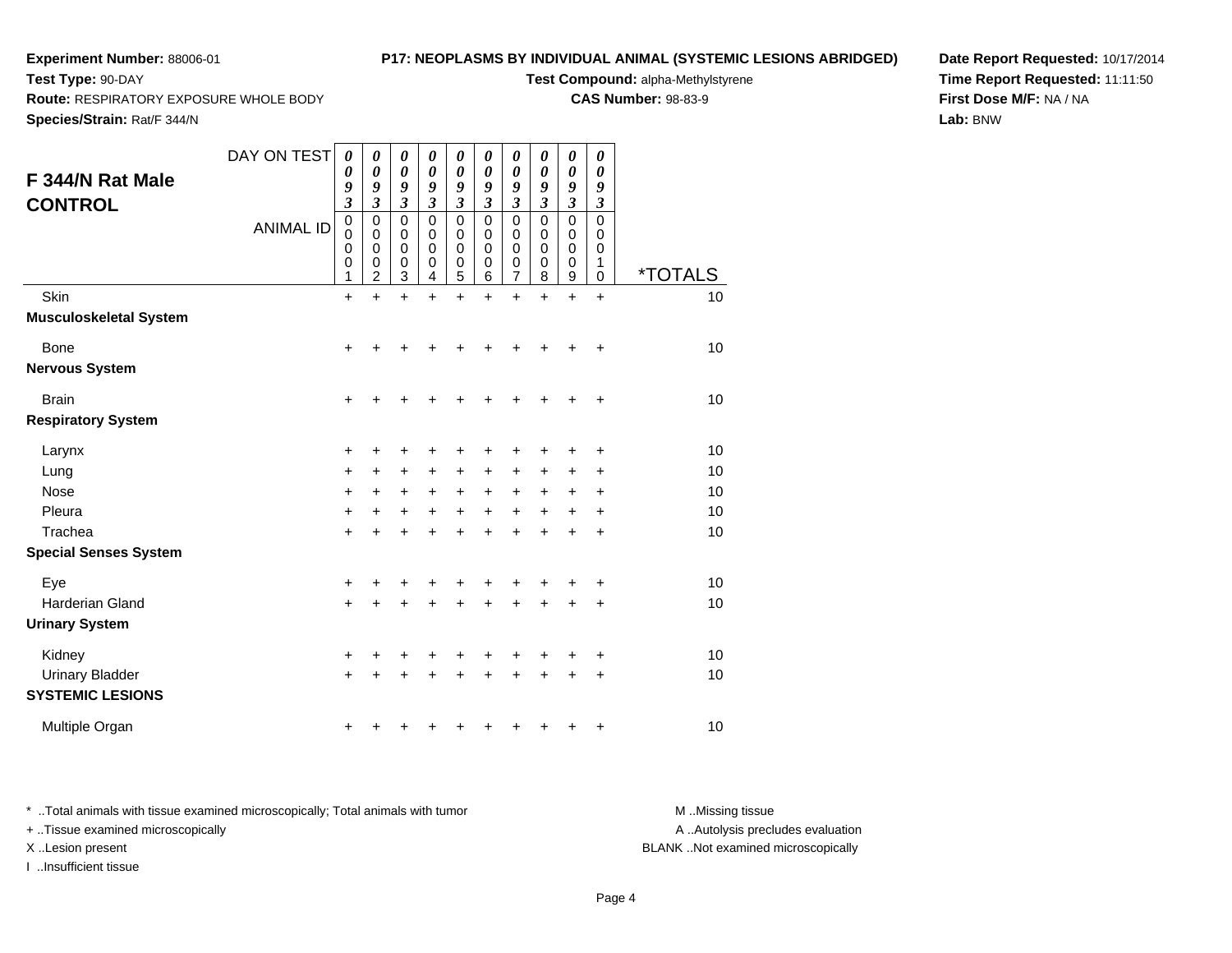# **P17: NEOPLASMS BY INDIVIDUAL ANIMAL (SYSTEMIC LESIONS ABRIDGED)**

**Test Compound:** alpha-Methylstyrene**CAS Number:** 98-83-9

**Route:** RESPIRATORY EXPOSURE WHOLE BODY

**Species/Strain:** Rat/F 344/N

**Test Type:** 90-DAY

**Date Report Requested:** 10/17/2014**Time Report Requested:** 11:11:50**First Dose M/F:** NA / NA**Lab:** BNW

| <b>Species/Strain:</b> Rat/F 344/N                     |                  |                                                                                |                                                                                      |                                                                |                                                                                      |                                                          |                                                           |                                                                                        |                                                                  |                                                                  |                                                            |                       |
|--------------------------------------------------------|------------------|--------------------------------------------------------------------------------|--------------------------------------------------------------------------------------|----------------------------------------------------------------|--------------------------------------------------------------------------------------|----------------------------------------------------------|-----------------------------------------------------------|----------------------------------------------------------------------------------------|------------------------------------------------------------------|------------------------------------------------------------------|------------------------------------------------------------|-----------------------|
| F 344/N Rat Male<br><b>75 PPM</b>                      | DAY ON TEST      | $\boldsymbol{\theta}$<br>$\boldsymbol{\theta}$<br>9<br>$\overline{\mathbf{3}}$ | $\boldsymbol{\theta}$<br>$\boldsymbol{\theta}$<br>$\boldsymbol{9}$<br>$\mathfrak{z}$ | 0<br>$\boldsymbol{\theta}$<br>9<br>$\boldsymbol{\mathfrak{z}}$ | $\boldsymbol{\theta}$<br>$\boldsymbol{\theta}$<br>$\boldsymbol{9}$<br>$\mathfrak{z}$ | 0<br>$\boldsymbol{\theta}$<br>9<br>$\mathfrak{z}$        | 0<br>$\pmb{\theta}$<br>$\boldsymbol{9}$<br>$\mathfrak{z}$ | $\pmb{\theta}$<br>$\boldsymbol{\theta}$<br>$\boldsymbol{g}$<br>$\overline{\mathbf{3}}$ | 0<br>$\boldsymbol{\theta}$<br>9<br>$\mathfrak{z}$                | 0<br>$\boldsymbol{\theta}$<br>$\boldsymbol{9}$<br>$\mathfrak{z}$ | 0<br>0<br>9<br>$\boldsymbol{\mathfrak{z}}$                 |                       |
|                                                        | <b>ANIMAL ID</b> | $\mathbf 0$<br>$\mathbf 0$<br>$\boldsymbol{2}$<br>$\mathbf 0$<br>$\mathbf{1}$  | $\pmb{0}$<br>$\mathbf 0$<br>$\overline{2}$<br>$\pmb{0}$<br>$\overline{2}$            | $\overline{0}$<br>$\pmb{0}$<br>$\frac{2}{0}$<br>$\overline{3}$ | $\mathsf 0$<br>$\pmb{0}$<br>$\overline{c}$<br>$\pmb{0}$<br>4                         | $\overline{\text{o}}$<br>$\pmb{0}$<br>$\frac{2}{0}$<br>5 | $\mathbf 0$<br>$\mathbf 0$<br>$\frac{2}{0}$<br>$\,6$      | $\pmb{0}$<br>$\pmb{0}$<br>$\frac{2}{0}$<br>$\overline{7}$                              | $\mathbf 0$<br>$\pmb{0}$<br>$\boldsymbol{2}$<br>$\mathsf 0$<br>8 | $\mathsf 0$<br>$\mathbf 0$<br>$\overline{c}$<br>$\pmb{0}$<br>9   | $\overline{0}$<br>0<br>$\overline{c}$<br>$\mathbf{1}$<br>0 | <i><b>*TOTALS</b></i> |
| <b>Alimentary System</b>                               |                  |                                                                                |                                                                                      |                                                                |                                                                                      |                                                          |                                                           |                                                                                        |                                                                  |                                                                  |                                                            |                       |
| Liver<br><b>Cardiovascular System</b>                  |                  | +                                                                              |                                                                                      |                                                                |                                                                                      |                                                          |                                                           |                                                                                        |                                                                  | +                                                                | $\ddot{}$                                                  | 10                    |
| <b>NONE</b><br><b>Endocrine System</b>                 |                  |                                                                                |                                                                                      |                                                                |                                                                                      |                                                          |                                                           |                                                                                        |                                                                  |                                                                  |                                                            |                       |
| <b>NONE</b><br><b>General Body System</b>              |                  |                                                                                |                                                                                      |                                                                |                                                                                      |                                                          |                                                           |                                                                                        |                                                                  |                                                                  |                                                            |                       |
| <b>NONE</b><br><b>Genital System</b>                   |                  |                                                                                |                                                                                      |                                                                |                                                                                      |                                                          |                                                           |                                                                                        |                                                                  |                                                                  |                                                            |                       |
| <b>NONE</b><br><b>Hematopoietic System</b>             |                  |                                                                                |                                                                                      |                                                                |                                                                                      |                                                          |                                                           |                                                                                        |                                                                  |                                                                  |                                                            |                       |
| Lymph Node, Mediastinal<br><b>Integumentary System</b> |                  |                                                                                |                                                                                      |                                                                |                                                                                      |                                                          | $\ddot{}$                                                 |                                                                                        |                                                                  |                                                                  |                                                            | 1                     |
| <b>NONE</b><br><b>Musculoskeletal System</b>           |                  |                                                                                |                                                                                      |                                                                |                                                                                      |                                                          |                                                           |                                                                                        |                                                                  |                                                                  |                                                            |                       |
| <b>NONE</b><br><b>Nervous System</b>                   |                  |                                                                                |                                                                                      |                                                                |                                                                                      |                                                          |                                                           |                                                                                        |                                                                  |                                                                  |                                                            |                       |
| <b>NONE</b>                                            |                  |                                                                                |                                                                                      |                                                                |                                                                                      |                                                          |                                                           |                                                                                        |                                                                  |                                                                  |                                                            |                       |

\* ..Total animals with tissue examined microscopically; Total animals with tumor **M** . Missing tissue M ..Missing tissue

+ ..Tissue examined microscopically

I ..Insufficient tissue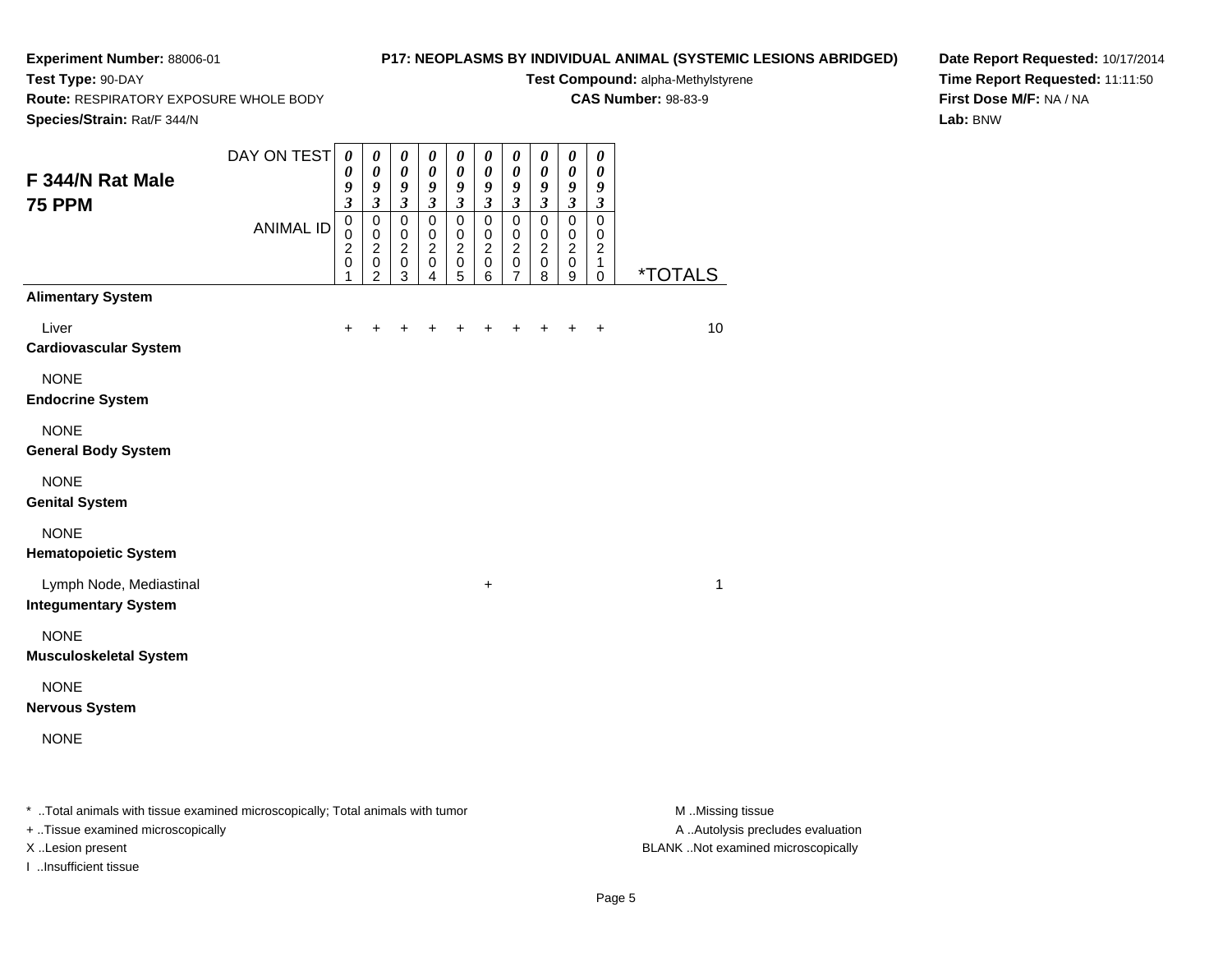## **P17: NEOPLASMS BY INDIVIDUAL ANIMAL (SYSTEMIC LESIONS ABRIDGED)**

**Test Compound:** alpha-Methylstyrene**CAS Number:** 98-83-9

**Route:** RESPIRATORY EXPOSURE WHOLE BODY

**Species/Strain:** Rat/F 344/N

**Test Type:** 90-DAY

**Date Report Requested:** 10/17/2014**Time Report Requested:** 11:11:50**First Dose M/F:** NA / NA**Lab:** BNW

| F 344/N Rat Male<br><b>75 PPM</b>    | DAY ON TEST<br><b>ANIMAL ID</b> | 0<br>0<br>9<br>$\boldsymbol{\beta}$<br>0<br>$\mathbf 0$<br>$\frac{2}{0}$ | 0<br>$\boldsymbol{\theta}$<br>9<br>$\boldsymbol{\beta}$<br>0<br>0<br>$\overline{2}$<br>$\mathbf 0$<br>2 | 0<br>$\boldsymbol{\theta}$<br>9<br>3<br>0<br>$\boldsymbol{0}$<br>$\overline{2}$<br>$\mathbf 0$<br>3 | 0<br>0<br>9<br>$\boldsymbol{\beta}$<br>0<br>0<br>$\overline{c}$<br>0<br>4 | 0<br>0<br>9<br>3<br>0<br>$\pmb{0}$<br>$\frac{2}{0}$<br>5 | 0<br>0<br>9<br>3<br>0<br>0<br>$\boldsymbol{2}$<br>$\mathbf 0$<br>6 | 0<br>$\boldsymbol{\theta}$<br>9<br>3<br>0<br>0<br>$\overline{c}$<br>$\mathbf 0$<br>7 | 0<br>0<br>9<br>3<br>$\Omega$<br>0<br>$\overline{2}$<br>$\mathbf 0$<br>8 | 0<br>0<br>9<br>$\mathfrak{z}$<br>0<br>0<br>$\overline{2}$<br>$\mathbf 0$<br>9 | 0<br>0<br>9<br>3<br>0<br>0<br>$\overline{2}$<br>1<br>0 | <i><b>*TOTALS</b></i> |
|--------------------------------------|---------------------------------|--------------------------------------------------------------------------|---------------------------------------------------------------------------------------------------------|-----------------------------------------------------------------------------------------------------|---------------------------------------------------------------------------|----------------------------------------------------------|--------------------------------------------------------------------|--------------------------------------------------------------------------------------|-------------------------------------------------------------------------|-------------------------------------------------------------------------------|--------------------------------------------------------|-----------------------|
| <b>Respiratory System</b>            |                                 |                                                                          |                                                                                                         |                                                                                                     |                                                                           |                                                          |                                                                    |                                                                                      |                                                                         |                                                                               |                                                        |                       |
| Nose<br><b>Special Senses System</b> |                                 | $\ddot{}$                                                                | +                                                                                                       |                                                                                                     |                                                                           |                                                          |                                                                    |                                                                                      |                                                                         |                                                                               | ÷                                                      | 10                    |
| Eye                                  |                                 |                                                                          |                                                                                                         |                                                                                                     |                                                                           | ٠                                                        |                                                                    |                                                                                      |                                                                         |                                                                               |                                                        | 1                     |
| <b>Urinary System</b>                |                                 |                                                                          |                                                                                                         |                                                                                                     |                                                                           |                                                          |                                                                    |                                                                                      |                                                                         |                                                                               |                                                        |                       |
| Kidney<br><b>SYSTEMIC LESIONS</b>    |                                 | $\ddot{}$                                                                |                                                                                                         |                                                                                                     |                                                                           |                                                          |                                                                    |                                                                                      |                                                                         |                                                                               | $\ddot{}$                                              | 10                    |
| Multiple Organ                       |                                 | +                                                                        |                                                                                                         |                                                                                                     |                                                                           |                                                          |                                                                    |                                                                                      |                                                                         |                                                                               | ÷                                                      | 10                    |

\* ..Total animals with tissue examined microscopically; Total animals with tumor **M** . Missing tissue M ..Missing tissue

+ ..Tissue examined microscopically

I ..Insufficient tissue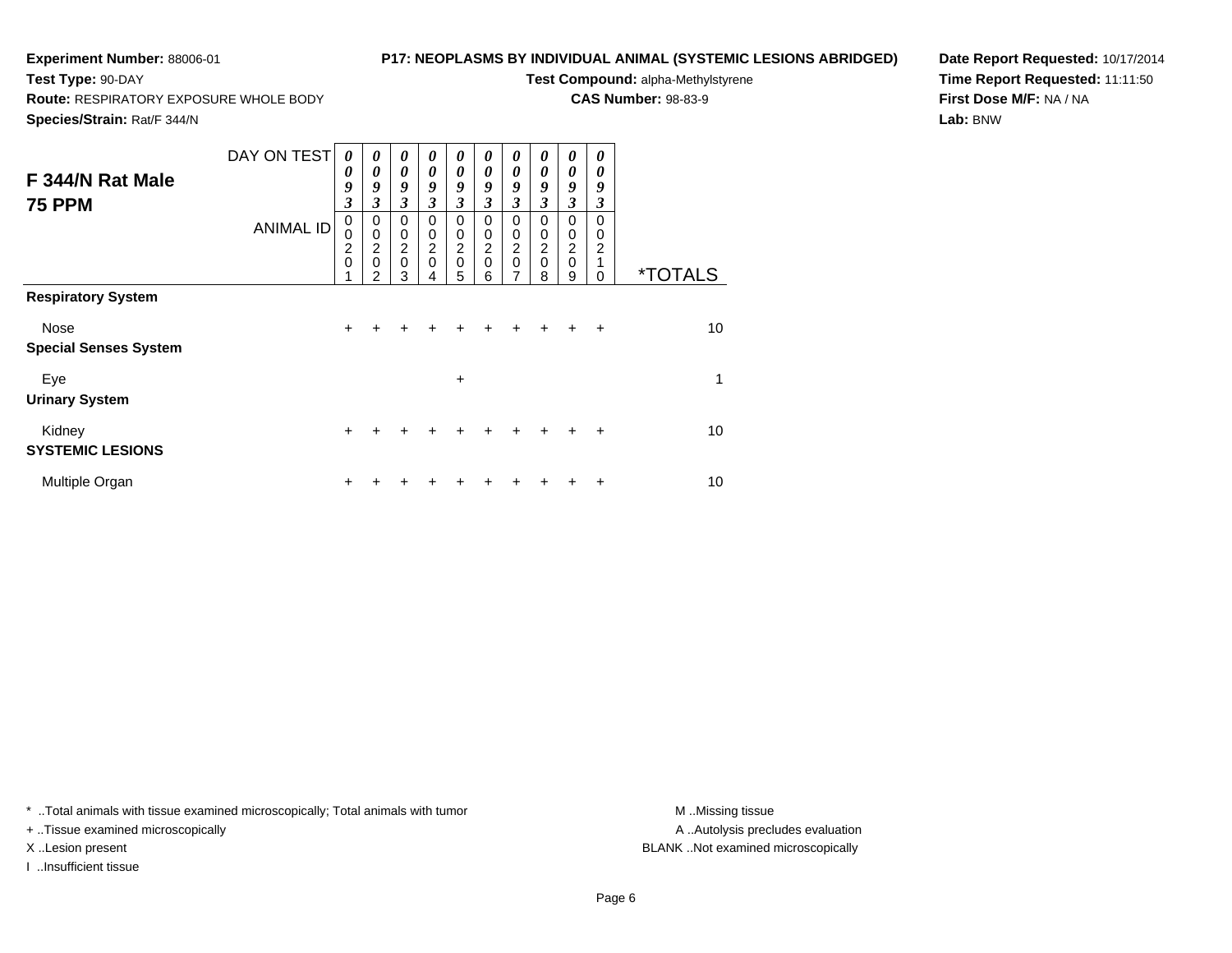# **P17: NEOPLASMS BY INDIVIDUAL ANIMAL (SYSTEMIC LESIONS ABRIDGED)**

**Test Compound:** alpha-Methylstyrene**CAS Number:** 98-83-9

**Route:** RESPIRATORY EXPOSURE WHOLE BODY

**Species/Strain:** Rat/F 344/N

**Test Type:** 90-DAY

**Date Report Requested:** 10/17/2014**Time Report Requested:** 11:11:50**First Dose M/F:** NA / NA**Lab:** BNW

| Species/Strain: Rat/F 344/N                                                            |                  |                                                                |                                                                          |                                                                |                                                                |                                                                      |                                                                       |                                                                       |                                                                      |                                                                         |                                                                             |                       |            |
|----------------------------------------------------------------------------------------|------------------|----------------------------------------------------------------|--------------------------------------------------------------------------|----------------------------------------------------------------|----------------------------------------------------------------|----------------------------------------------------------------------|-----------------------------------------------------------------------|-----------------------------------------------------------------------|----------------------------------------------------------------------|-------------------------------------------------------------------------|-----------------------------------------------------------------------------|-----------------------|------------|
| F 344/N Rat Male<br><b>150 PPM</b>                                                     | DAY ON TEST      | $\boldsymbol{\theta}$<br>0<br>9<br>$\boldsymbol{\mathfrak{z}}$ | $\pmb{\theta}$<br>$\boldsymbol{\theta}$<br>9<br>$\mathfrak{z}$           | $\pmb{\theta}$<br>$\boldsymbol{\theta}$<br>9<br>$\mathfrak{z}$ | $\pmb{\theta}$<br>$\boldsymbol{\theta}$<br>9<br>$\mathfrak{z}$ | $\pmb{\theta}$<br>$\boldsymbol{\theta}$<br>9<br>$\boldsymbol{\beta}$ | $\boldsymbol{\theta}$<br>$\boldsymbol{\theta}$<br>9<br>$\mathfrak{z}$ | $\boldsymbol{\theta}$<br>$\boldsymbol{\theta}$<br>9<br>$\mathfrak{Z}$ | $\boldsymbol{\theta}$<br>$\pmb{\theta}$<br>9<br>$\boldsymbol{\beta}$ | $\pmb{\theta}$<br>$\boldsymbol{\theta}$<br>9<br>$\mathfrak{z}$          | $\boldsymbol{\theta}$<br>$\boldsymbol{\theta}$<br>9<br>$\boldsymbol{\beta}$ |                       |            |
|                                                                                        | <b>ANIMAL ID</b> | $\pmb{0}$<br>$\mathbf 0$<br>4<br>$\mathbf 0$<br>1              | $\pmb{0}$<br>0<br>$\overline{\mathbf{4}}$<br>$\pmb{0}$<br>$\overline{2}$ | $\pmb{0}$<br>0<br>$\overline{\mathbf{4}}$<br>$\pmb{0}$<br>3    | $\pmb{0}$<br>0<br>4<br>$\mathbf 0$<br>4                        | $\mathbf 0$<br>0<br>$\overline{\mathbf{4}}$<br>$\pmb{0}$<br>5        | $\pmb{0}$<br>0<br>$\overline{4}$<br>$\pmb{0}$<br>6                    | $\pmb{0}$<br>0<br>$\overline{4}$<br>$\pmb{0}$<br>$\overline{7}$       | $\pmb{0}$<br>0<br>$\overline{\mathbf{4}}$<br>$\mathsf 0$<br>8        | $\pmb{0}$<br>$\mathbf 0$<br>$\overline{\mathbf{4}}$<br>$\mathbf 0$<br>9 | $\pmb{0}$<br>0<br>$\overline{\mathbf{4}}$<br>1<br>$\mathbf 0$               | <i><b>*TOTALS</b></i> |            |
| <b>Alimentary System</b>                                                               |                  |                                                                |                                                                          |                                                                |                                                                |                                                                      |                                                                       |                                                                       |                                                                      |                                                                         |                                                                             |                       |            |
| Liver<br><b>Cardiovascular System</b>                                                  |                  | +                                                              |                                                                          |                                                                |                                                                |                                                                      |                                                                       |                                                                       |                                                                      |                                                                         | +                                                                           |                       | 10         |
| <b>NONE</b><br><b>Endocrine System</b>                                                 |                  |                                                                |                                                                          |                                                                |                                                                |                                                                      |                                                                       |                                                                       |                                                                      |                                                                         |                                                                             |                       |            |
| <b>NONE</b><br><b>General Body System</b>                                              |                  |                                                                |                                                                          |                                                                |                                                                |                                                                      |                                                                       |                                                                       |                                                                      |                                                                         |                                                                             |                       |            |
| <b>NONE</b><br><b>Genital System</b>                                                   |                  |                                                                |                                                                          |                                                                |                                                                |                                                                      |                                                                       |                                                                       |                                                                      |                                                                         |                                                                             |                       |            |
| <b>NONE</b><br><b>Hematopoietic System</b>                                             |                  |                                                                |                                                                          |                                                                |                                                                |                                                                      |                                                                       |                                                                       |                                                                      |                                                                         |                                                                             |                       |            |
| <b>NONE</b><br><b>Integumentary System</b>                                             |                  |                                                                |                                                                          |                                                                |                                                                |                                                                      |                                                                       |                                                                       |                                                                      |                                                                         |                                                                             |                       |            |
| <b>NONE</b><br><b>Musculoskeletal System</b>                                           |                  |                                                                |                                                                          |                                                                |                                                                |                                                                      |                                                                       |                                                                       |                                                                      |                                                                         |                                                                             |                       |            |
| <b>NONE</b><br><b>Nervous System</b>                                                   |                  |                                                                |                                                                          |                                                                |                                                                |                                                                      |                                                                       |                                                                       |                                                                      |                                                                         |                                                                             |                       |            |
| <b>NONE</b>                                                                            |                  |                                                                |                                                                          |                                                                |                                                                |                                                                      |                                                                       |                                                                       |                                                                      |                                                                         |                                                                             |                       |            |
| Tatal and major collection is accounted in consequent allow Tatal and major collection |                  |                                                                |                                                                          |                                                                |                                                                |                                                                      |                                                                       |                                                                       |                                                                      |                                                                         |                                                                             |                       | $A \cup B$ |

..Total animals with tissue examined microscopically; Total animals with tumor M ..Missing tissue M ..Missing tissue

+ ..Tissue examined microscopically

I ..Insufficient tissue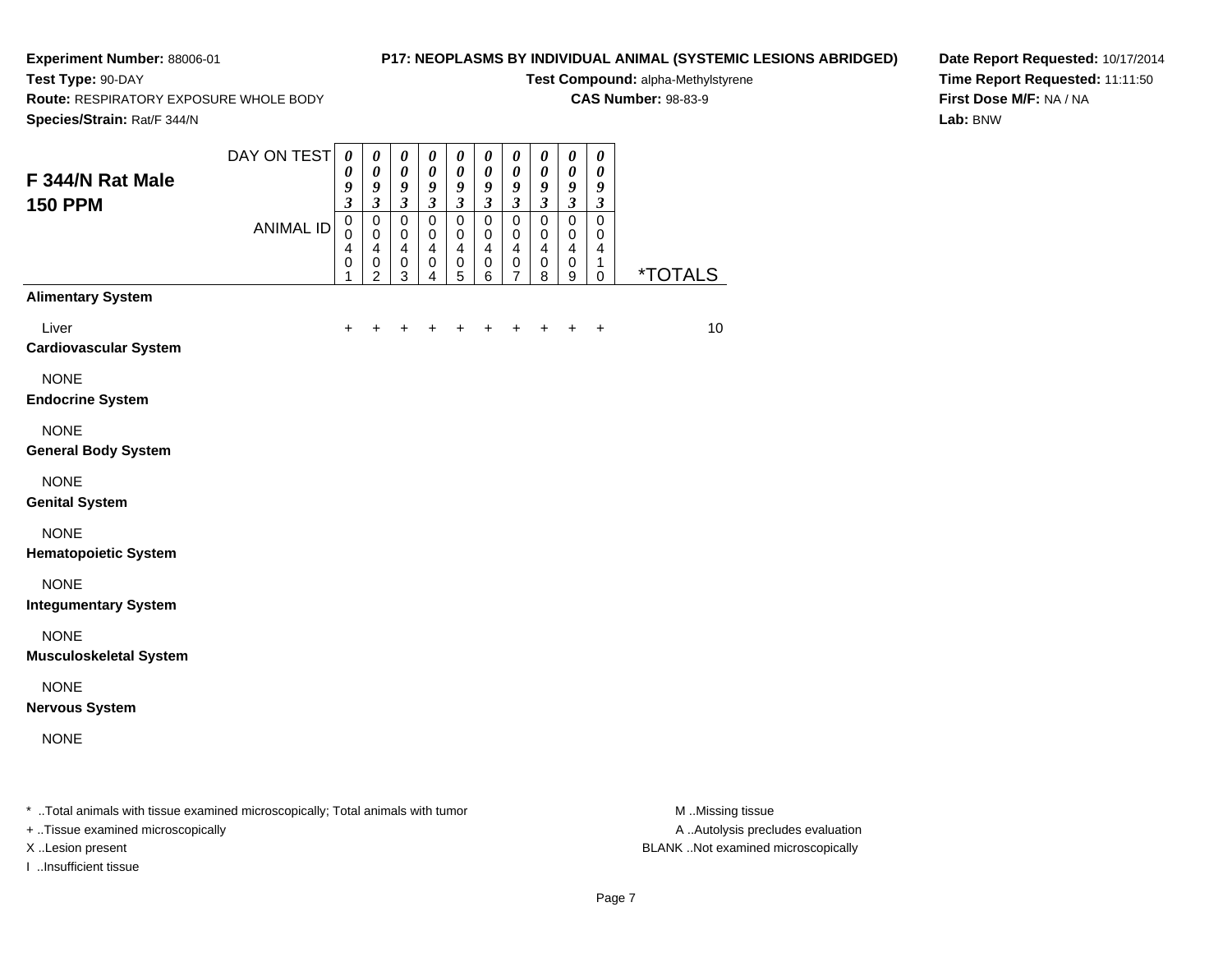## **P17: NEOPLASMS BY INDIVIDUAL ANIMAL (SYSTEMIC LESIONS ABRIDGED)**

**Test Compound:** alpha-Methylstyrene**CAS Number:** 98-83-9

**Route:** RESPIRATORY EXPOSURE WHOLE BODY

**Species/Strain:** Rat/F 344/N

**Test Type:** 90-DAY

**Date Report Requested:** 10/17/2014**Time Report Requested:** 11:11:50**First Dose M/F:** NA / NA**Lab:** BNW

| F 344/N Rat Male<br><b>150 PPM</b>          | DAY ON TEST<br><b>ANIMAL ID</b> | 0<br>0<br>9<br>$\boldsymbol{\beta}$<br>$\pmb{0}$<br>0<br>4<br>$\mathbf 0$<br>1 | $\boldsymbol{\theta}$<br>0<br>9<br>3<br>$\mathbf 0$<br>$\mathbf 0$<br>4<br>$\mathbf 0$<br>$\mathfrak{p}$ | $\boldsymbol{\theta}$<br>$\boldsymbol{\theta}$<br>9<br>3<br>$\mathbf 0$<br>$\mathbf 0$<br>$\overline{\mathbf{4}}$<br>$\mathbf 0$<br>3 | 0<br>0<br>9<br>$\mathfrak{z}$<br>0<br>0<br>$\overline{4}$<br>$\mathbf 0$<br>4 | 0<br>0<br>9<br>3<br>0<br>0<br>4<br>$\mathbf 0$<br>5 | 0<br>0<br>9<br>3<br>0<br>0<br>4<br>$\mathbf 0$<br>6 | 0<br>$\boldsymbol{\theta}$<br>9<br>3<br>0<br>$\mathbf 0$<br>4<br>$\mathbf 0$<br>7 | 0<br>0<br>9<br>3<br>$\Omega$<br>$\mathbf 0$<br>$\overline{4}$<br>$\mathbf 0$<br>8 | 0<br>$\boldsymbol{\theta}$<br>9<br>3<br>0<br>0<br>$\overline{4}$<br>$\mathbf 0$<br>9 | 0<br>0<br>9<br>3<br>$\Omega$<br>$\Omega$<br>4<br>1<br>0 | <i><b>*TOTALS</b></i> |
|---------------------------------------------|---------------------------------|--------------------------------------------------------------------------------|----------------------------------------------------------------------------------------------------------|---------------------------------------------------------------------------------------------------------------------------------------|-------------------------------------------------------------------------------|-----------------------------------------------------|-----------------------------------------------------|-----------------------------------------------------------------------------------|-----------------------------------------------------------------------------------|--------------------------------------------------------------------------------------|---------------------------------------------------------|-----------------------|
| <b>Respiratory System</b>                   |                                 |                                                                                |                                                                                                          |                                                                                                                                       |                                                                               |                                                     |                                                     |                                                                                   |                                                                                   |                                                                                      |                                                         |                       |
| <b>Nose</b><br><b>Special Senses System</b> |                                 | $+$                                                                            | $\div$                                                                                                   | $\div$                                                                                                                                | +                                                                             |                                                     | $\div$                                              | $\ddot{}$                                                                         | $+$                                                                               | $+$                                                                                  | $\ddot{}$                                               | 10                    |
| <b>NONE</b><br><b>Urinary System</b>        |                                 |                                                                                |                                                                                                          |                                                                                                                                       |                                                                               |                                                     |                                                     |                                                                                   |                                                                                   |                                                                                      |                                                         |                       |
| Kidney<br><b>SYSTEMIC LESIONS</b>           |                                 | $+$                                                                            |                                                                                                          |                                                                                                                                       |                                                                               |                                                     |                                                     |                                                                                   |                                                                                   |                                                                                      | $\ddot{}$                                               | 10                    |
| Multiple Organ                              |                                 | ٠                                                                              |                                                                                                          |                                                                                                                                       |                                                                               |                                                     |                                                     |                                                                                   |                                                                                   |                                                                                      | ÷                                                       | 10                    |

\* ..Total animals with tissue examined microscopically; Total animals with tumor **M** . Missing tissue M ..Missing tissue

+ ..Tissue examined microscopically

I ..Insufficient tissue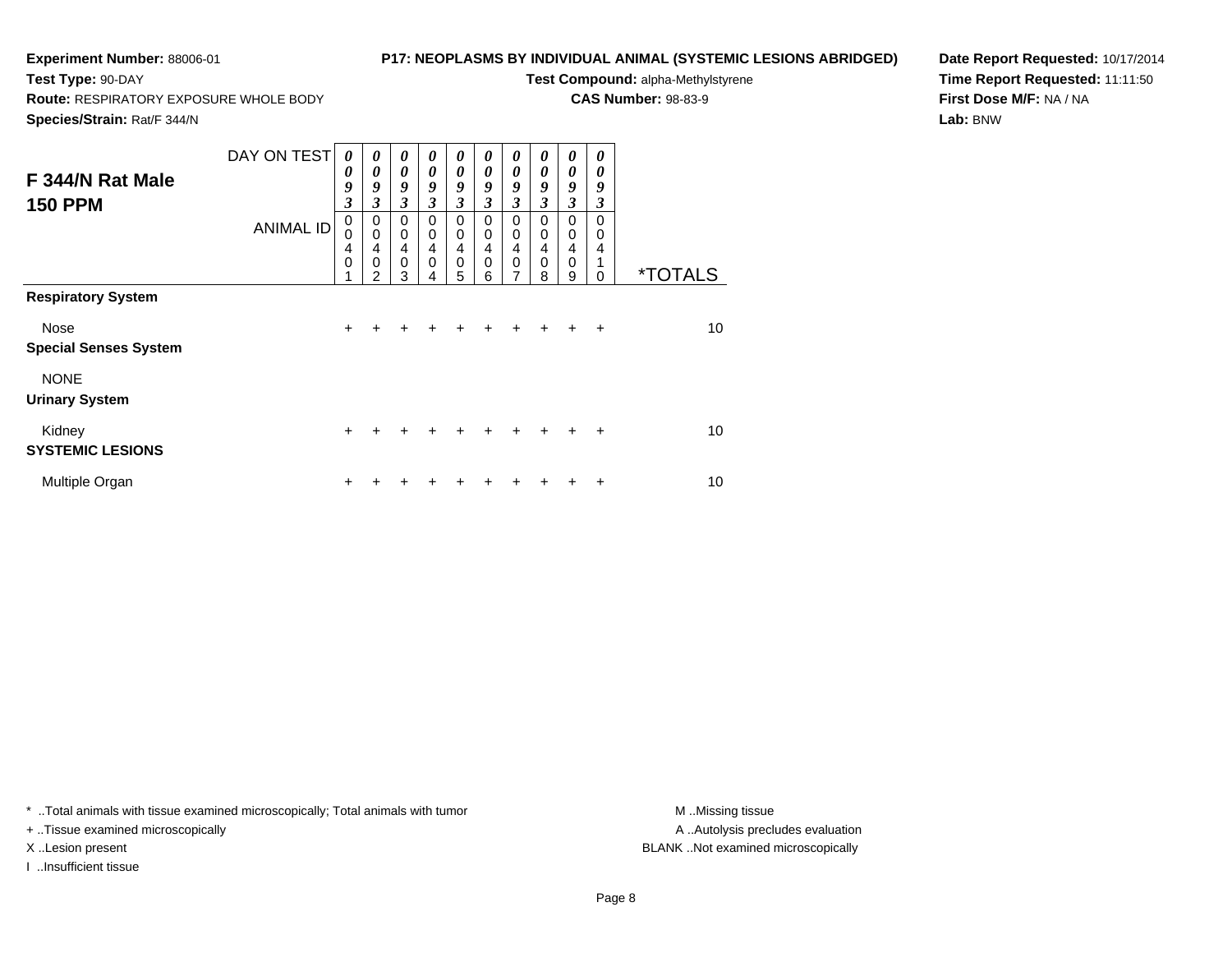**Test Type:** 90-DAY

# **P17: NEOPLASMS BY INDIVIDUAL ANIMAL (SYSTEMIC LESIONS ABRIDGED)**

**Test Compound:** alpha-Methylstyrene**CAS Number:** 98-83-9

**Route:** RESPIRATORY EXPOSURE WHOLE BODY

**Date Report Requested:** 10/17/2014**Time Report Requested:** 11:11:50**First Dose M/F:** NA / NA**Lab:** BNW

| Species/Strain: Rat/F 344/N                                                                                                 |                                 |                                                                                                                                                  |                                                                                                               |                                                                                                                        |                                                                                                        |                                                                                                                           |                                                                                                                                    |                                                                                                          |                                                                                                                                        |                                                                                                                |                                                                                                                      |                       |
|-----------------------------------------------------------------------------------------------------------------------------|---------------------------------|--------------------------------------------------------------------------------------------------------------------------------------------------|---------------------------------------------------------------------------------------------------------------|------------------------------------------------------------------------------------------------------------------------|--------------------------------------------------------------------------------------------------------|---------------------------------------------------------------------------------------------------------------------------|------------------------------------------------------------------------------------------------------------------------------------|----------------------------------------------------------------------------------------------------------|----------------------------------------------------------------------------------------------------------------------------------------|----------------------------------------------------------------------------------------------------------------|----------------------------------------------------------------------------------------------------------------------|-----------------------|
| F 344/N Rat Male<br><b>300 PPM</b>                                                                                          | DAY ON TEST<br><b>ANIMAL ID</b> | $\boldsymbol{\theta}$<br>$\boldsymbol{\theta}$<br>$\boldsymbol{g}$<br>$\mathfrak{z}$<br>$\mathbf 0$<br>$\pmb{0}$<br>$6\phantom{1}6$<br>$\pmb{0}$ | $\boldsymbol{\theta}$<br>$\boldsymbol{\theta}$<br>9<br>$\mathfrak{z}$<br>$\mathbf 0$<br>$\mathbf 0$<br>6<br>0 | $\boldsymbol{\theta}$<br>$\boldsymbol{\theta}$<br>9<br>$\overline{\mathbf{3}}$<br>$\mathbf 0$<br>$\mathbf 0$<br>6<br>0 | $\pmb{\theta}$<br>$\boldsymbol{\theta}$<br>9<br>$\mathfrak{z}$<br>$\mathbf 0$<br>$\mathbf 0$<br>6<br>0 | $\boldsymbol{\theta}$<br>$\pmb{\theta}$<br>$\boldsymbol{g}$<br>$\mathfrak{z}$<br>$\mathbf 0$<br>$\mathbf 0$<br>$\,6$<br>0 | $\boldsymbol{\theta}$<br>$\boldsymbol{\theta}$<br>$\boldsymbol{g}$<br>$\mathfrak{z}$<br>$\mathbf 0$<br>$\mathbf 0$<br>$\,6\,$<br>0 | $\boldsymbol{\theta}$<br>$\pmb{\theta}$<br>9<br>$\mathfrak{z}$<br>$\mathbf 0$<br>$\pmb{0}$<br>$\,6$<br>0 | $\pmb{\theta}$<br>$\pmb{\theta}$<br>$\boldsymbol{g}$<br>$\mathfrak{z}$<br>$\mathbf 0$<br>$\mathbf 0$<br>$6\phantom{1}6$<br>$\mathbf 0$ | $\pmb{\theta}$<br>$\pmb{\theta}$<br>$\boldsymbol{g}$<br>$\mathfrak{z}$<br>$\mathbf 0$<br>$\mathbf 0$<br>6<br>0 | $\pmb{\theta}$<br>$\boldsymbol{\theta}$<br>9<br>$\mathfrak{z}$<br>$\mathbf 0$<br>$\mathbf 0$<br>$6\phantom{1}6$<br>1 |                       |
| <b>Alimentary System</b>                                                                                                    |                                 | $\mathbf{1}$                                                                                                                                     | $\overline{2}$                                                                                                | 3                                                                                                                      | 4                                                                                                      | 5                                                                                                                         | $\,6$                                                                                                                              | 7                                                                                                        | 8                                                                                                                                      | 9                                                                                                              | 0                                                                                                                    | <i><b>*TOTALS</b></i> |
| Liver<br><b>Cardiovascular System</b>                                                                                       |                                 | +                                                                                                                                                |                                                                                                               |                                                                                                                        |                                                                                                        |                                                                                                                           | +                                                                                                                                  |                                                                                                          | +                                                                                                                                      |                                                                                                                | $\ddot{}$                                                                                                            | 10                    |
| <b>NONE</b><br><b>Endocrine System</b>                                                                                      |                                 |                                                                                                                                                  |                                                                                                               |                                                                                                                        |                                                                                                        |                                                                                                                           |                                                                                                                                    |                                                                                                          |                                                                                                                                        |                                                                                                                |                                                                                                                      |                       |
| <b>NONE</b><br><b>General Body System</b>                                                                                   |                                 |                                                                                                                                                  |                                                                                                               |                                                                                                                        |                                                                                                        |                                                                                                                           |                                                                                                                                    |                                                                                                          |                                                                                                                                        |                                                                                                                |                                                                                                                      |                       |
| <b>NONE</b><br><b>Genital System</b>                                                                                        |                                 |                                                                                                                                                  |                                                                                                               |                                                                                                                        |                                                                                                        |                                                                                                                           |                                                                                                                                    |                                                                                                          |                                                                                                                                        |                                                                                                                |                                                                                                                      |                       |
| <b>NONE</b><br><b>Hematopoietic System</b>                                                                                  |                                 |                                                                                                                                                  |                                                                                                               |                                                                                                                        |                                                                                                        |                                                                                                                           |                                                                                                                                    |                                                                                                          |                                                                                                                                        |                                                                                                                |                                                                                                                      |                       |
| <b>NONE</b><br><b>Integumentary System</b>                                                                                  |                                 |                                                                                                                                                  |                                                                                                               |                                                                                                                        |                                                                                                        |                                                                                                                           |                                                                                                                                    |                                                                                                          |                                                                                                                                        |                                                                                                                |                                                                                                                      |                       |
| <b>NONE</b><br><b>Musculoskeletal System</b>                                                                                |                                 |                                                                                                                                                  |                                                                                                               |                                                                                                                        |                                                                                                        |                                                                                                                           |                                                                                                                                    |                                                                                                          |                                                                                                                                        |                                                                                                                |                                                                                                                      |                       |
| <b>NONE</b><br><b>Nervous System</b>                                                                                        |                                 |                                                                                                                                                  |                                                                                                               |                                                                                                                        |                                                                                                        |                                                                                                                           |                                                                                                                                    |                                                                                                          |                                                                                                                                        |                                                                                                                |                                                                                                                      |                       |
| <b>NONE</b>                                                                                                                 |                                 |                                                                                                                                                  |                                                                                                               |                                                                                                                        |                                                                                                        |                                                                                                                           |                                                                                                                                    |                                                                                                          |                                                                                                                                        |                                                                                                                |                                                                                                                      |                       |
| $\pm$ . The following the contract of the contract of the contract of the state of the contract of the contract of $\alpha$ |                                 |                                                                                                                                                  |                                                                                                               |                                                                                                                        |                                                                                                        |                                                                                                                           |                                                                                                                                    |                                                                                                          |                                                                                                                                        |                                                                                                                |                                                                                                                      | <b>BA BALLY</b>       |

..Total animals with tissue examined microscopically; Total animals with tumor M ..Missing tissue M ..Missing tissue

+ ..Tissue examined microscopically

I ..Insufficient tissue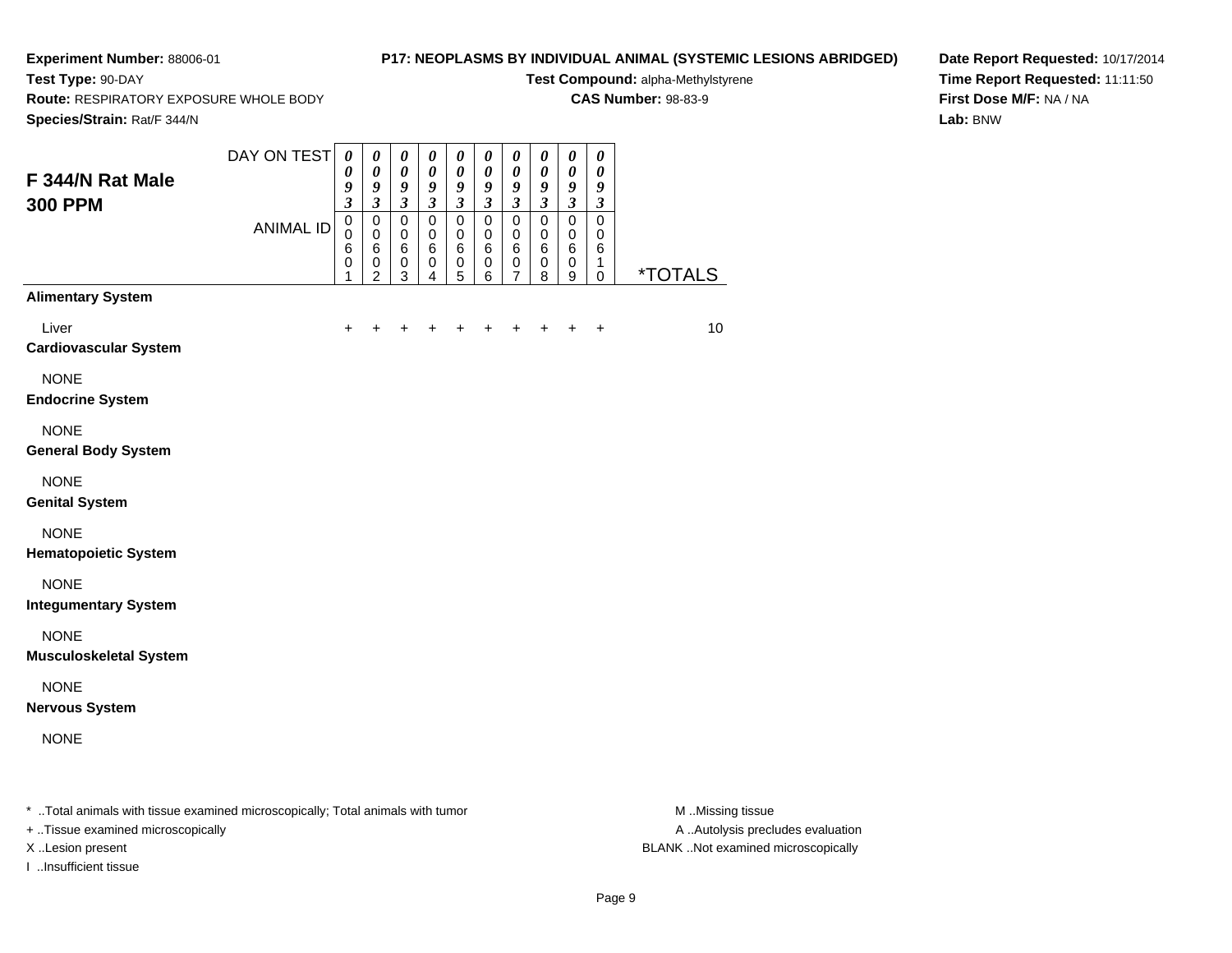## **P17: NEOPLASMS BY INDIVIDUAL ANIMAL (SYSTEMIC LESIONS ABRIDGED)**

**Test Compound:** alpha-Methylstyrene**CAS Number:** 98-83-9

**Route:** RESPIRATORY EXPOSURE WHOLE BODY

**Species/Strain:** Rat/F 344/N

**Test Type:** 90-DAY

**Date Report Requested:** 10/17/2014**Time Report Requested:** 11:11:51**First Dose M/F:** NA / NA**Lab:** BNW

| F 344/N Rat Male<br><b>300 PPM</b>                                       | DAY ON TEST<br><b>ANIMAL ID</b> | 0<br>0<br>9<br>$\boldsymbol{\beta}$<br>$\pmb{0}$<br>0<br>6<br>$\mathbf 0$<br>1 | $\boldsymbol{\theta}$<br>0<br>9<br>3<br>$\mathbf 0$<br>$\mathbf 0$<br>6<br>$\mathbf 0$<br>$\mathfrak{p}$ | $\boldsymbol{\theta}$<br>$\boldsymbol{\theta}$<br>9<br>3<br>0<br>$\mathbf 0$<br>$\,6$<br>$\mathbf 0$<br>3 | 0<br>0<br>9<br>$\mathfrak{z}$<br>0<br>0<br>6<br>0<br>4 | 0<br>0<br>9<br>3<br>0<br>0<br>6<br>0<br>5 | 0<br>$\boldsymbol{\theta}$<br>9<br>3<br>0<br>$\mathbf 0$<br>6<br>$\Omega$<br>6 | 0<br>$\boldsymbol{\theta}$<br>9<br>3<br>0<br>$\mathbf 0$<br>$6\phantom{1}6$<br>$\mathbf 0$<br>7 | 0<br>0<br>9<br>3<br>$\Omega$<br>$\mathbf 0$<br>6<br>$\Omega$<br>8 | 0<br>$\boldsymbol{\theta}$<br>9<br>3<br>0<br>0<br>$6\phantom{1}6$<br>$\mathbf 0$<br>9 | 0<br>0<br>9<br>3<br>$\Omega$<br>$\Omega$<br>6<br>1<br>0 | <i><b>*TOTALS</b></i> |
|--------------------------------------------------------------------------|---------------------------------|--------------------------------------------------------------------------------|----------------------------------------------------------------------------------------------------------|-----------------------------------------------------------------------------------------------------------|--------------------------------------------------------|-------------------------------------------|--------------------------------------------------------------------------------|-------------------------------------------------------------------------------------------------|-------------------------------------------------------------------|---------------------------------------------------------------------------------------|---------------------------------------------------------|-----------------------|
| <b>Respiratory System</b><br><b>Nose</b><br><b>Special Senses System</b> |                                 | $+$                                                                            | $\div$                                                                                                   | +                                                                                                         |                                                        |                                           | $\div$                                                                         | $\ddot{}$                                                                                       | $+$                                                               | $+$                                                                                   | $\ddot{}$                                               | 10                    |
| <b>NONE</b><br><b>Urinary System</b>                                     |                                 |                                                                                |                                                                                                          |                                                                                                           |                                                        |                                           |                                                                                |                                                                                                 |                                                                   |                                                                                       |                                                         |                       |
| Kidney<br><b>SYSTEMIC LESIONS</b>                                        |                                 | $+$                                                                            |                                                                                                          |                                                                                                           |                                                        |                                           |                                                                                |                                                                                                 |                                                                   |                                                                                       | $\ddot{}$                                               | 10                    |
| Multiple Organ                                                           |                                 | ٠                                                                              |                                                                                                          |                                                                                                           |                                                        |                                           |                                                                                |                                                                                                 |                                                                   |                                                                                       | ÷                                                       | 10                    |

\* ..Total animals with tissue examined microscopically; Total animals with tumor **M** . Missing tissue M ..Missing tissue

+ ..Tissue examined microscopically

I ..Insufficient tissue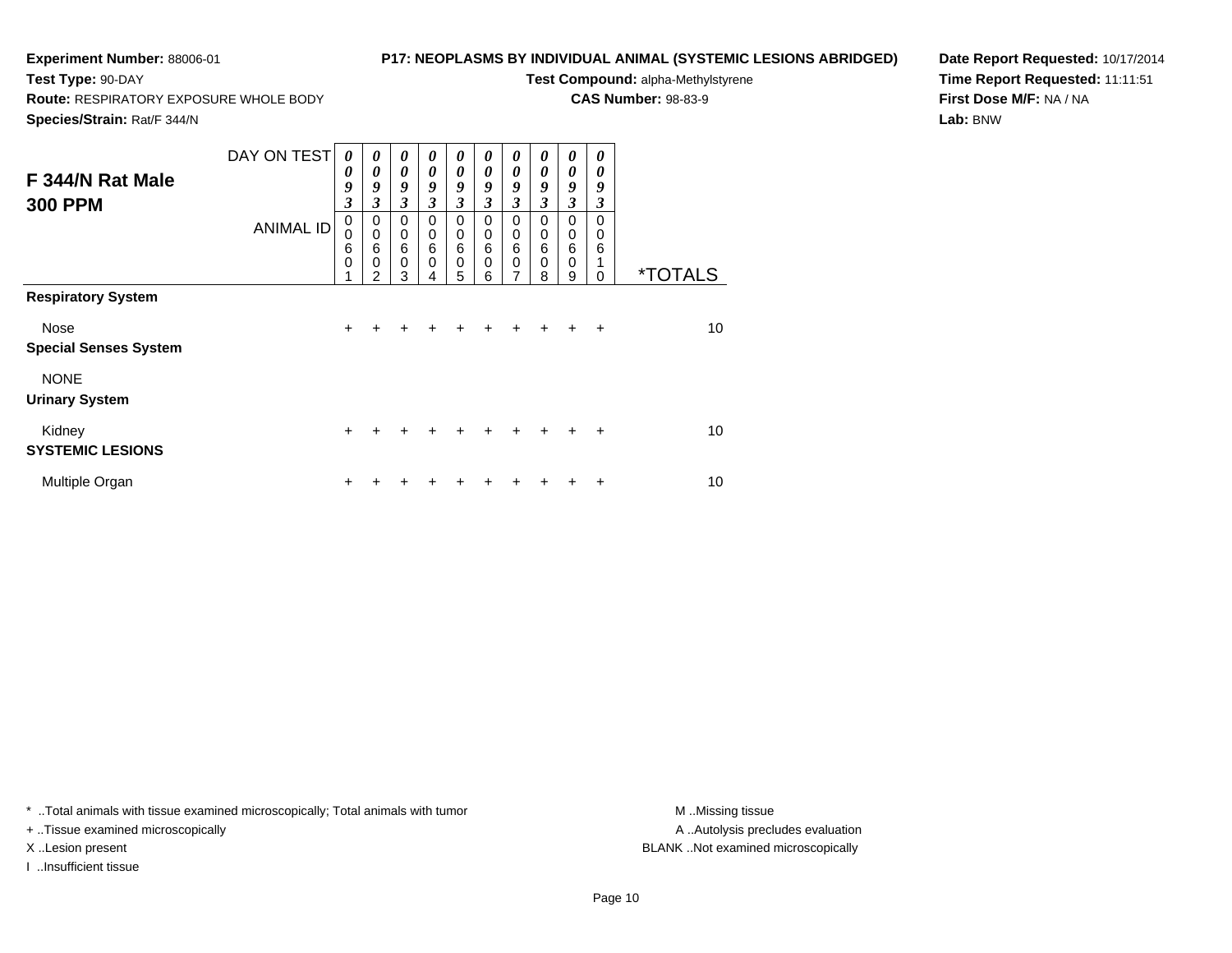# **P17: NEOPLASMS BY INDIVIDUAL ANIMAL (SYSTEMIC LESIONS ABRIDGED)**

**Test Compound:** alpha-Methylstyrene**CAS Number:** 98-83-9

**Route:** RESPIRATORY EXPOSURE WHOLE BODY

**Species/Strain:** Rat/F 344/N

**Test Type:** 90-DAY

**Date Report Requested:** 10/17/2014**Time Report Requested:** 11:11:51**First Dose M/F:** NA / NA**Lab:** BNW

| F 344/N Rat Male<br><b>600 PPM</b>                                             | DAY ON TEST<br><b>ANIMAL ID</b> | $\boldsymbol{\theta}$<br>0<br>9<br>$\overline{\mathbf{3}}$<br>$\mathbf 0$<br>$\pmb{0}$<br>8<br>$\mathsf 0$<br>1 | $\pmb{\theta}$<br>$\boldsymbol{\theta}$<br>9<br>$\mathfrak{z}$<br>$\pmb{0}$<br>$\pmb{0}$<br>8<br>$\mathbf 0$<br>$\overline{2}$ | $\pmb{\theta}$<br>$\pmb{\theta}$<br>9<br>$\tilde{3}$<br>$\pmb{0}$<br>$\pmb{0}$<br>8<br>$\mathbf 0$<br>3 | $\boldsymbol{\theta}$<br>$\boldsymbol{\theta}$<br>9<br>$\mathfrak{z}$<br>$\mathbf 0$<br>$\mathbf 0$<br>8<br>$\pmb{0}$<br>4 | $\boldsymbol{\theta}$<br>$\boldsymbol{\theta}$<br>9<br>$\mathfrak{z}$<br>$\pmb{0}$<br>$\pmb{0}$<br>8<br>$\pmb{0}$<br>5 | $\pmb{\theta}$<br>$\boldsymbol{\theta}$<br>9<br>$\overline{\mathbf{3}}$<br>$\pmb{0}$<br>$\pmb{0}$<br>8<br>0<br>6 | 0<br>$\boldsymbol{\theta}$<br>9<br>$\overline{\mathbf{3}}$<br>0<br>0<br>8<br>$\mathsf 0$<br>7 | $\boldsymbol{\theta}$<br>0<br>9<br>$\overline{\mathbf{3}}$<br>$\pmb{0}$<br>0<br>8<br>$\pmb{0}$<br>8 | $\boldsymbol{\theta}$<br>$\boldsymbol{\theta}$<br>9<br>$\mathfrak{z}$<br>$\pmb{0}$<br>$\pmb{0}$<br>8<br>$\pmb{0}$<br>9 | $\boldsymbol{\theta}$<br>$\boldsymbol{\theta}$<br>9<br>$\boldsymbol{\mathfrak{z}}$<br>$\mathsf 0$<br>$\mathbf 0$<br>8<br>1<br>$\mathbf 0$ | <u>*TOTALS</u> |
|--------------------------------------------------------------------------------|---------------------------------|-----------------------------------------------------------------------------------------------------------------|--------------------------------------------------------------------------------------------------------------------------------|---------------------------------------------------------------------------------------------------------|----------------------------------------------------------------------------------------------------------------------------|------------------------------------------------------------------------------------------------------------------------|------------------------------------------------------------------------------------------------------------------|-----------------------------------------------------------------------------------------------|-----------------------------------------------------------------------------------------------------|------------------------------------------------------------------------------------------------------------------------|-------------------------------------------------------------------------------------------------------------------------------------------|----------------|
| <b>Alimentary System</b><br>Liver<br>Mesentery<br><b>Cardiovascular System</b> |                                 | $\ddot{}$                                                                                                       | +<br>+                                                                                                                         | $\ddot{}$                                                                                               |                                                                                                                            |                                                                                                                        |                                                                                                                  |                                                                                               |                                                                                                     | +                                                                                                                      | $\ddot{}$                                                                                                                                 | 10<br>1        |
| <b>NONE</b><br><b>Endocrine System</b>                                         |                                 |                                                                                                                 |                                                                                                                                |                                                                                                         |                                                                                                                            |                                                                                                                        |                                                                                                                  |                                                                                               |                                                                                                     |                                                                                                                        |                                                                                                                                           |                |
| <b>NONE</b><br><b>General Body System</b>                                      |                                 |                                                                                                                 |                                                                                                                                |                                                                                                         |                                                                                                                            |                                                                                                                        |                                                                                                                  |                                                                                               |                                                                                                     |                                                                                                                        |                                                                                                                                           |                |
| <b>NONE</b><br><b>Genital System</b>                                           |                                 |                                                                                                                 |                                                                                                                                |                                                                                                         |                                                                                                                            |                                                                                                                        |                                                                                                                  |                                                                                               |                                                                                                     |                                                                                                                        |                                                                                                                                           |                |
| <b>NONE</b><br><b>Hematopoietic System</b>                                     |                                 |                                                                                                                 |                                                                                                                                |                                                                                                         |                                                                                                                            |                                                                                                                        |                                                                                                                  |                                                                                               |                                                                                                     |                                                                                                                        |                                                                                                                                           |                |
| <b>NONE</b><br><b>Integumentary System</b>                                     |                                 |                                                                                                                 |                                                                                                                                |                                                                                                         |                                                                                                                            |                                                                                                                        |                                                                                                                  |                                                                                               |                                                                                                     |                                                                                                                        |                                                                                                                                           |                |
| <b>NONE</b><br><b>Musculoskeletal System</b>                                   |                                 |                                                                                                                 |                                                                                                                                |                                                                                                         |                                                                                                                            |                                                                                                                        |                                                                                                                  |                                                                                               |                                                                                                     |                                                                                                                        |                                                                                                                                           |                |
| <b>NONE</b><br><b>Nervous System</b>                                           |                                 |                                                                                                                 |                                                                                                                                |                                                                                                         |                                                                                                                            |                                                                                                                        |                                                                                                                  |                                                                                               |                                                                                                     |                                                                                                                        |                                                                                                                                           |                |

\* ..Total animals with tissue examined microscopically; Total animals with tumor **M** . Missing tissue M ..Missing tissue

+ ..Tissue examined microscopically

I ..Insufficient tissue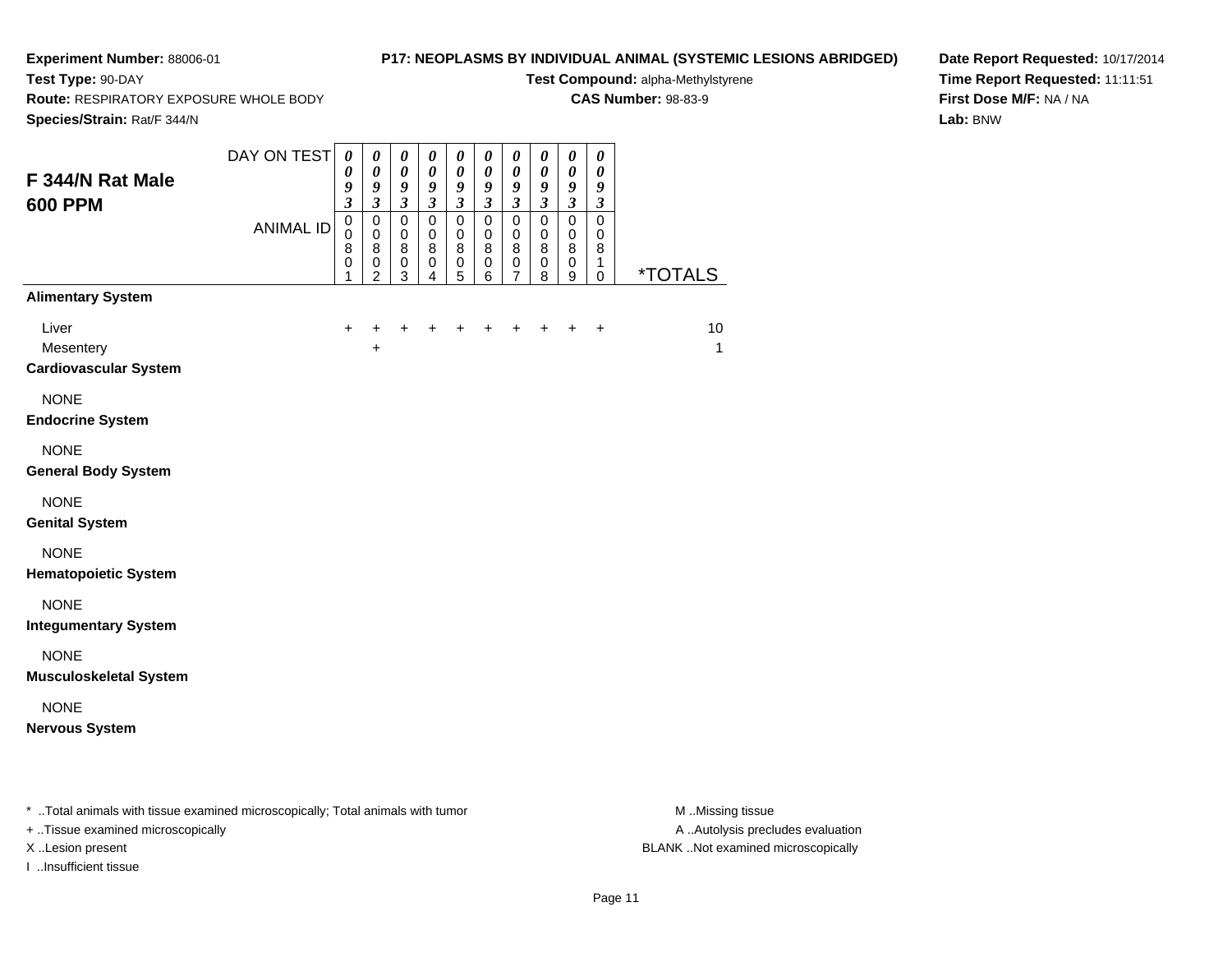**Route:** RESPIRATORY EXPOSURE WHOLE BODY

# **P17: NEOPLASMS BY INDIVIDUAL ANIMAL (SYSTEMIC LESIONS ABRIDGED)**

**Test Compound:** alpha-Methylstyrene

**CAS Number:** 98-83-9

**Species/Strain:** Rat/F 344/N

**Test Type:** 90-DAY

**Date Report Requested:** 10/17/2014**Time Report Requested:** 11:11:51**First Dose M/F:** NA / NA**Lab:** BNW

| F 344/N Rat Male<br><b>600 PPM</b>                                                      | DAY ON TEST<br><b>ANIMAL ID</b> | 0<br>0<br>9<br>$\overline{\mathbf{3}}$<br>0<br>0<br>8<br>0 | $\boldsymbol{\theta}$<br>0<br>9<br>3<br>0<br>$\pmb{0}$<br>8<br>$\mathbf 0$ | $\boldsymbol{\theta}$<br>$\boldsymbol{\theta}$<br>9<br>$\mathfrak{z}$<br>$\mathbf 0$<br>$\pmb{0}$<br>$\overline{8}$<br>$\pmb{0}$ | $\boldsymbol{\theta}$<br>$\boldsymbol{\theta}$<br>9<br>$\mathfrak{z}$<br>0<br>0<br>8<br>$\mathbf 0$ | 0<br>$\boldsymbol{\theta}$<br>9<br>$\mathfrak{z}$<br>$\mathbf 0$<br>$\pmb{0}$<br>$\overline{8}$<br>$\pmb{0}$ | 0<br>0<br>9<br>3<br>$\Omega$<br>0<br>8<br>$\Omega$ | 0<br>$\boldsymbol{\theta}$<br>9<br>3<br>0<br>0<br>8<br>$\mathbf 0$ | 0<br>$\boldsymbol{\theta}$<br>9<br>$\mathfrak{z}$<br>0<br>0<br>8 | 0<br>0<br>9<br>$\mathfrak{z}$<br>0<br>$_{\rm 0}^{\rm 0}$ | 0<br>0<br>9<br>3<br>$\Omega$<br>0<br>8 |                       |
|-----------------------------------------------------------------------------------------|---------------------------------|------------------------------------------------------------|----------------------------------------------------------------------------|----------------------------------------------------------------------------------------------------------------------------------|-----------------------------------------------------------------------------------------------------|--------------------------------------------------------------------------------------------------------------|----------------------------------------------------|--------------------------------------------------------------------|------------------------------------------------------------------|----------------------------------------------------------|----------------------------------------|-----------------------|
|                                                                                         |                                 |                                                            | $\mathfrak{p}$                                                             | 3                                                                                                                                | 4                                                                                                   | 5                                                                                                            | 6                                                  | 7                                                                  | 0<br>8                                                           | 0<br>9                                                   | $\Omega$                               | <i><b>*TOTALS</b></i> |
| <b>NONE</b><br><b>Respiratory System</b><br><b>Nose</b><br><b>Special Senses System</b> |                                 | $+$                                                        | $\div$                                                                     | $\div$                                                                                                                           |                                                                                                     |                                                                                                              | $\ddot{}$                                          | $\ddot{}$                                                          | $\ddot{}$                                                        | $\ddot{}$                                                | $\ddot{}$                              | 10                    |
| <b>NONE</b><br><b>Urinary System</b>                                                    |                                 |                                                            |                                                                            |                                                                                                                                  |                                                                                                     |                                                                                                              |                                                    |                                                                    |                                                                  |                                                          |                                        |                       |
| Kidney<br><b>SYSTEMIC LESIONS</b>                                                       |                                 | $\ddot{}$                                                  |                                                                            | +                                                                                                                                |                                                                                                     |                                                                                                              | $\div$                                             | $\ddot{}$                                                          | ÷                                                                |                                                          | $\ddot{}$                              | 10                    |
| Multiple Organ                                                                          |                                 | ٠                                                          |                                                                            |                                                                                                                                  |                                                                                                     |                                                                                                              |                                                    |                                                                    |                                                                  |                                                          | +                                      | 10                    |

\* ..Total animals with tissue examined microscopically; Total animals with tumor **M** . Missing tissue M ..Missing tissue

+ ..Tissue examined microscopically

I ..Insufficient tissue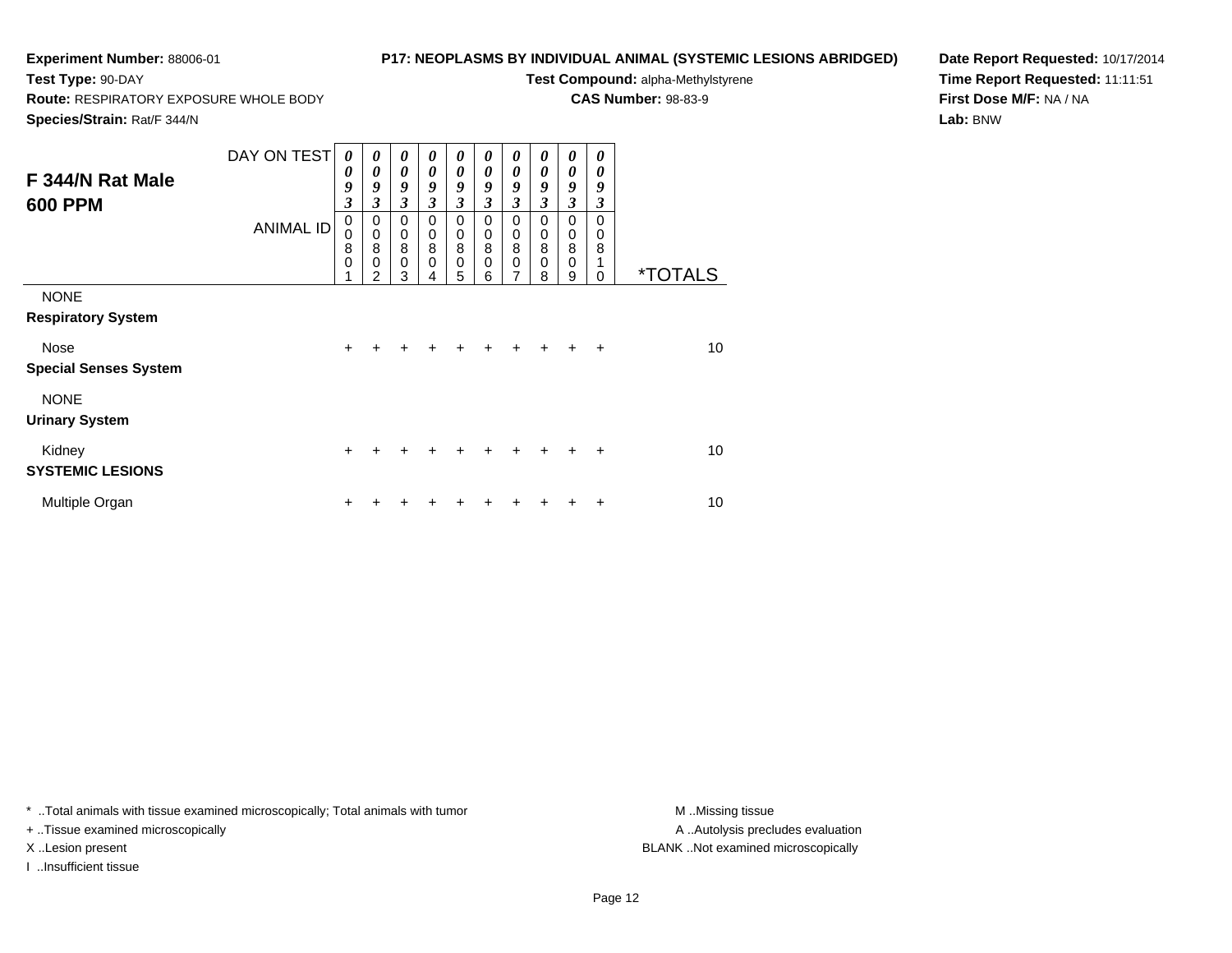**Test Type:** 90-DAY

## **P17: NEOPLASMS BY INDIVIDUAL ANIMAL (SYSTEMIC LESIONS ABRIDGED)**

**Test Compound:** alpha-Methylstyrene

**CAS Number:** 98-83-9

**Species/Strain:** Rat/F 344/N

**Route:** RESPIRATORY EXPOSURE WHOLE BODY

**Date Report Requested:** 10/17/2014**Time Report Requested:** 11:11:51**First Dose M/F:** NA / NA**Lab:** BNW

| F 344/N Rat Male<br><b>1000 PPM</b> | DAY ON TEST      | $\boldsymbol{\theta}$<br>0<br>9<br>$\mathfrak{z}$ | $\boldsymbol{\theta}$<br>$\boldsymbol{\theta}$<br>$\boldsymbol{g}$<br>$\mathfrak{z}$ | $\pmb{\theta}$<br>$\boldsymbol{\theta}$<br>9<br>$\mathfrak{z}$ | $\boldsymbol{\theta}$<br>$\boldsymbol{\theta}$<br>9<br>$\mathfrak{z}$ | $\boldsymbol{\theta}$<br>$\boldsymbol{\theta}$<br>9<br>$\mathfrak{z}$ | $\boldsymbol{\theta}$<br>0<br>9<br>$\mathfrak{z}$ | $\boldsymbol{\theta}$<br>$\boldsymbol{\theta}$<br>9<br>3 | $\boldsymbol{\theta}$<br>$\boldsymbol{\theta}$<br>$\boldsymbol{g}$<br>$\mathfrak{z}$ | $\boldsymbol{\theta}$<br>$\boldsymbol{\theta}$<br>9<br>$\mathfrak{z}$ | 0<br>0<br>9<br>$\boldsymbol{\mathfrak{z}}$ |                       |
|-------------------------------------|------------------|---------------------------------------------------|--------------------------------------------------------------------------------------|----------------------------------------------------------------|-----------------------------------------------------------------------|-----------------------------------------------------------------------|---------------------------------------------------|----------------------------------------------------------|--------------------------------------------------------------------------------------|-----------------------------------------------------------------------|--------------------------------------------|-----------------------|
|                                     | <b>ANIMAL ID</b> | $\mathbf 0$<br>1<br>$\pmb{0}$<br>$\mathbf 0$<br>1 | $\Omega$<br>1<br>$\pmb{0}$<br>$\mathbf 0$<br>$\overline{2}$                          | $\Omega$<br>1<br>$\pmb{0}$<br>$\mathbf 0$<br>3                 | $\Omega$<br>1<br>$\mathbf 0$<br>0<br>$\overline{4}$                   | $\Omega$<br>1<br>$\mathbf 0$<br>$\boldsymbol{0}$<br>5                 | $\Omega$<br>1<br>$\mathbf 0$<br>0<br>6            | $\mathbf 0$<br>1<br>$\mathsf 0$<br>0<br>$\overline{7}$   | $\Omega$<br>1<br>$\mathbf 0$<br>0<br>8                                               | $\Omega$<br>1<br>$\mathbf 0$<br>$\mathbf 0$<br>9                      | $\mathbf 0$<br>1<br>0<br>1<br>$\mathbf 0$  | <i><b>*TOTALS</b></i> |
| <b>Alimentary System</b>            |                  |                                                   |                                                                                      |                                                                |                                                                       |                                                                       |                                                   |                                                          |                                                                                      |                                                                       |                                            |                       |
| Esophagus                           |                  | +                                                 | +                                                                                    | +                                                              | +                                                                     | +                                                                     | ٠                                                 | +                                                        | ٠                                                                                    | ÷                                                                     | ٠                                          | 10                    |
| Intestine Large, Cecum              |                  | +                                                 | +                                                                                    | $\ddot{}$                                                      | $\ddot{}$                                                             | +                                                                     | $\ddot{}$                                         | $\pm$                                                    | $\ddot{}$                                                                            | $\ddot{}$                                                             | $\ddot{}$                                  | 10                    |
| Intestine Large, Colon              |                  | $\ddot{}$                                         | $\ddot{}$                                                                            | $\ddot{}$                                                      | $\ddot{}$                                                             | $\ddot{}$                                                             | $\ddot{}$                                         | $\pm$                                                    | $\ddot{}$                                                                            | $\ddot{}$                                                             | +                                          | 10                    |
| Intestine Large, Rectum             |                  | $\ddot{}$                                         | $\ddot{}$                                                                            | $\ddot{}$                                                      | $\ddot{}$                                                             | $\ddot{}$                                                             | $\ddot{}$                                         | $\pm$                                                    | $\ddot{}$                                                                            | $\ddot{}$                                                             | $\ddot{}$                                  | 10                    |
| Intestine Small, Duodenum           |                  | +                                                 | $\ddot{}$                                                                            | $\ddot{}$                                                      | $\ddot{}$                                                             | $\ddot{}$                                                             | $\ddot{}$                                         | $\ddot{}$                                                | $\ddot{}$                                                                            | $\ddot{}$                                                             | $\ddot{}$                                  | 10                    |
| Intestine Small, Ileum              |                  | +                                                 | $\ddot{}$                                                                            | $\ddot{}$                                                      | +                                                                     | $\ddot{}$                                                             | $\ddot{}$                                         | $\ddot{}$                                                | $\ddot{}$                                                                            | $\ddot{}$                                                             | $\ddot{}$                                  | 10                    |
| Intestine Small, Jejunum            |                  | $\ddot{}$                                         | $\ddot{}$                                                                            | $\ddot{}$                                                      | $\ddot{}$                                                             | $\ddot{}$                                                             | $\ddot{}$                                         | +                                                        | $\ddot{}$                                                                            | $\ddot{}$                                                             | $\ddot{}$                                  | 10                    |
| Liver                               |                  | +                                                 | $\ddot{}$                                                                            | +                                                              | +                                                                     | +                                                                     | $\ddot{}$                                         | $\ddot{}$                                                | $\ddot{}$                                                                            | $\ddot{}$                                                             | +                                          | 10                    |
| Pancreas                            |                  | $\ddot{}$                                         | $\ddot{}$                                                                            | $\ddot{}$                                                      | $\ddot{}$                                                             | $\ddot{}$                                                             | $+$                                               | $\ddot{}$                                                | $+$                                                                                  | $+$                                                                   | $\ddot{}$                                  | 10                    |
| Salivary Glands                     |                  | $\ddot{}$                                         | $\ddot{}$                                                                            | +                                                              | +                                                                     | $\ddot{}$                                                             | $\ddot{}$                                         | $\ddot{}$                                                | $\ddot{}$                                                                            | $\ddot{}$                                                             | $\ddot{}$                                  | 10                    |
| Stomach, Forestomach                |                  | +                                                 | +                                                                                    | $\ddot{}$                                                      | $\ddot{}$                                                             | $\ddot{}$                                                             | $+$                                               | $+$                                                      | $\ddot{}$                                                                            | $\ddot{}$                                                             | $\ddot{}$                                  | 10                    |
| Stomach, Glandular                  |                  | $\ddot{}$                                         |                                                                                      | $\ddot{}$                                                      | $\ddot{}$                                                             | $\ddot{}$                                                             | $\ddot{}$                                         | $\ddot{}$                                                | $\ddot{}$                                                                            | $\ddot{}$                                                             | $\ddot{}$                                  | 10                    |
| <b>Cardiovascular System</b>        |                  |                                                   |                                                                                      |                                                                |                                                                       |                                                                       |                                                   |                                                          |                                                                                      |                                                                       |                                            |                       |
| <b>Blood Vessel</b>                 |                  | +                                                 |                                                                                      | +                                                              | +                                                                     | +                                                                     | +                                                 | +                                                        | +                                                                                    |                                                                       | +                                          | 10                    |
| Heart                               |                  | $\ddot{}$                                         |                                                                                      | $\ddot{}$                                                      | $\ddot{}$                                                             | $\ddot{}$                                                             | $\ddot{}$                                         | $\ddot{}$                                                | $\ddot{}$                                                                            | $\ddot{}$                                                             | $\ddot{}$                                  | 10                    |
| <b>Endocrine System</b>             |                  |                                                   |                                                                                      |                                                                |                                                                       |                                                                       |                                                   |                                                          |                                                                                      |                                                                       |                                            |                       |
| <b>Adrenal Cortex</b>               |                  | +                                                 |                                                                                      | +                                                              | +                                                                     | +                                                                     |                                                   | +                                                        |                                                                                      |                                                                       | +                                          | 10                    |
| Adrenal Medulla                     |                  | +                                                 | $\ddot{}$                                                                            | +                                                              | +                                                                     | +                                                                     | $\ddot{}$                                         | $\ddot{}$                                                | $\ddot{}$                                                                            | $\ddot{}$                                                             | $\ddot{}$                                  | 10                    |
| Islets, Pancreatic                  |                  | +                                                 | $\ddot{}$                                                                            | $\ddot{}$                                                      | +                                                                     | $\ddot{}$                                                             | $\ddot{}$                                         | $+$                                                      | $\ddot{}$                                                                            | $\ddot{}$                                                             | $\ddot{}$                                  | 10                    |
| Parathyroid Gland                   |                  | $\ddot{}$                                         |                                                                                      | M                                                              | $\ddot{}$                                                             | $\ddot{}$                                                             | M                                                 | M                                                        | $\ddot{}$                                                                            | $\ddot{}$                                                             | $\ddot{}$                                  | $\overline{7}$        |

\* ..Total animals with tissue examined microscopically; Total animals with tumor **M** . Missing tissue M ..Missing tissue

+ ..Tissue examined microscopically

I ..Insufficient tissue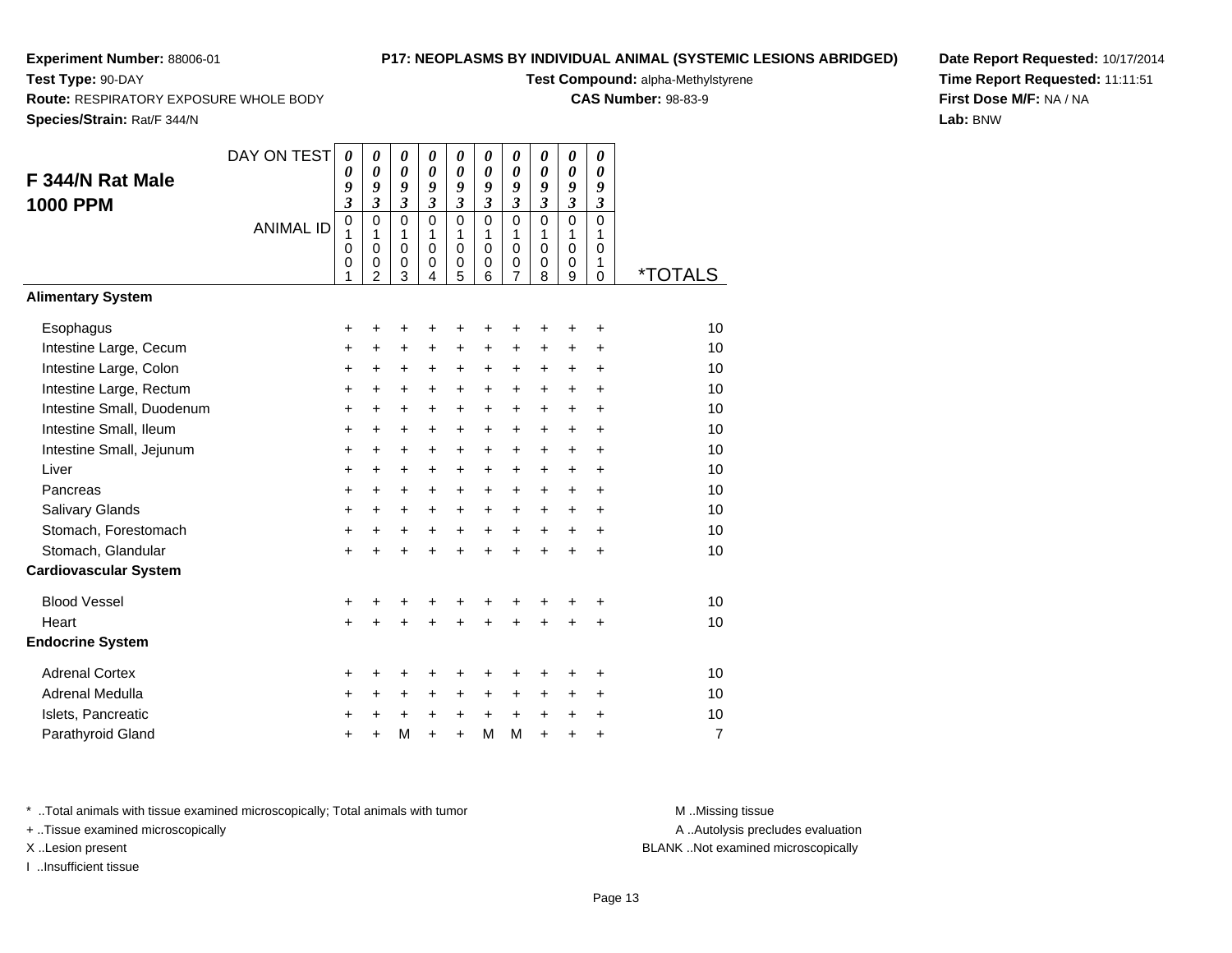**Route:** RESPIRATORY EXPOSURE WHOLE BODY

## **P17: NEOPLASMS BY INDIVIDUAL ANIMAL (SYSTEMIC LESIONS ABRIDGED)**

**Test Compound:** alpha-Methylstyrene

**CAS Number:** 98-83-9

**Species/Strain:** Rat/F 344/N

**Test Type:** 90-DAY

**Date Report Requested:** 10/17/2014**Time Report Requested:** 11:11:51**First Dose M/F:** NA / NA**Lab:** BNW

| F 344/N Rat Male<br><b>1000 PPM</b> | DAY ON TEST<br><b>ANIMAL ID</b> | 0<br>0<br>9<br>$\boldsymbol{\mathfrak{z}}$<br>$\pmb{0}$<br>1<br>0<br>0<br>1 | 0<br>0<br>9<br>$\mathfrak{z}$<br>$\mathbf 0$<br>1<br>$\mathbf 0$<br>$\mathbf 0$<br>$\overline{c}$ | $\boldsymbol{\theta}$<br>0<br>9<br>3<br>$\mathbf 0$<br>1<br>$\mathbf 0$<br>0<br>3 | $\boldsymbol{\theta}$<br>$\boldsymbol{\theta}$<br>9<br>$\mathfrak{z}$<br>$\mathbf{0}$<br>1<br>$\Omega$<br>0<br>4 | $\boldsymbol{\theta}$<br>0<br>9<br>$\boldsymbol{\beta}$<br>$\mathbf 0$<br>1<br>$\mathbf 0$<br>$\boldsymbol{0}$<br>5 | $\boldsymbol{\theta}$<br>$\boldsymbol{\theta}$<br>9<br>3<br>$\mathbf 0$<br>1<br>$\mathbf 0$<br>0<br>6 | $\pmb{\theta}$<br>0<br>9<br>$\boldsymbol{\beta}$<br>0<br>1<br>$\mathbf 0$<br>0<br>$\overline{7}$ | 0<br>0<br>9<br>3<br>0<br>1<br>$\Omega$<br>0<br>8 | $\pmb{\theta}$<br>0<br>9<br>$\boldsymbol{\beta}$<br>0<br>1<br>$\mathbf 0$<br>0<br>9 | $\pmb{\theta}$<br>0<br>9<br>$\boldsymbol{\beta}$<br>$\mathbf 0$<br>1<br>$\mathbf 0$<br>1<br>$\mathbf 0$ | <i><b>*TOTALS</b></i> |
|-------------------------------------|---------------------------------|-----------------------------------------------------------------------------|---------------------------------------------------------------------------------------------------|-----------------------------------------------------------------------------------|------------------------------------------------------------------------------------------------------------------|---------------------------------------------------------------------------------------------------------------------|-------------------------------------------------------------------------------------------------------|--------------------------------------------------------------------------------------------------|--------------------------------------------------|-------------------------------------------------------------------------------------|---------------------------------------------------------------------------------------------------------|-----------------------|
| <b>Pituitary Gland</b>              |                                 | +                                                                           | $\ddot{}$                                                                                         | $\ddot{}$                                                                         | $\ddot{}$                                                                                                        | $\ddot{}$                                                                                                           | $\ddot{}$                                                                                             | $\ddot{}$                                                                                        | $\ddot{}$                                        | $\ddot{}$                                                                           | $\ddot{}$                                                                                               | 10                    |
| <b>Thyroid Gland</b>                |                                 | +                                                                           | +                                                                                                 | +                                                                                 | +                                                                                                                | +                                                                                                                   | +                                                                                                     | +                                                                                                | +                                                | +                                                                                   | +                                                                                                       | 10                    |
| <b>General Body System</b>          |                                 |                                                                             |                                                                                                   |                                                                                   |                                                                                                                  |                                                                                                                     |                                                                                                       |                                                                                                  |                                                  |                                                                                     |                                                                                                         |                       |
| <b>NONE</b>                         |                                 |                                                                             |                                                                                                   |                                                                                   |                                                                                                                  |                                                                                                                     |                                                                                                       |                                                                                                  |                                                  |                                                                                     |                                                                                                         |                       |
| <b>Genital System</b>               |                                 |                                                                             |                                                                                                   |                                                                                   |                                                                                                                  |                                                                                                                     |                                                                                                       |                                                                                                  |                                                  |                                                                                     |                                                                                                         |                       |
| Epididymis                          |                                 | +                                                                           | +                                                                                                 | +                                                                                 | +                                                                                                                | +                                                                                                                   |                                                                                                       | +                                                                                                |                                                  | +                                                                                   | +                                                                                                       | 10                    |
| <b>Preputial Gland</b>              |                                 | +                                                                           | $\ddot{}$                                                                                         | +                                                                                 | +                                                                                                                | +                                                                                                                   | $\pm$                                                                                                 | $\ddot{}$                                                                                        | ÷                                                | +                                                                                   | ٠                                                                                                       | 10                    |
| Prostate                            |                                 | +                                                                           | $\ddot{}$                                                                                         | $\ddot{}$                                                                         | $\ddot{}$                                                                                                        | $\ddot{}$                                                                                                           | $\ddot{}$                                                                                             | $+$                                                                                              | $\ddot{}$                                        | +                                                                                   | +                                                                                                       | 10                    |
| Seminal Vesicle                     |                                 | $\ddot{}$                                                                   | +                                                                                                 | +                                                                                 | +                                                                                                                | $\ddot{}$                                                                                                           | +                                                                                                     | $\ddot{}$                                                                                        | +                                                | +                                                                                   | +                                                                                                       | 10                    |
| <b>Testes</b>                       |                                 | $\ddot{}$                                                                   | $\ddot{}$                                                                                         | $\ddot{}$                                                                         | $\ddot{}$                                                                                                        | $\ddot{}$                                                                                                           | $\ddot{}$                                                                                             | $\ddot{}$                                                                                        | $\ddot{}$                                        | $\ddot{}$                                                                           | $\ddot{}$                                                                                               | 10                    |
| <b>Hematopoietic System</b>         |                                 |                                                                             |                                                                                                   |                                                                                   |                                                                                                                  |                                                                                                                     |                                                                                                       |                                                                                                  |                                                  |                                                                                     |                                                                                                         |                       |
| <b>Bone Marrow</b>                  |                                 | +                                                                           | +                                                                                                 | +                                                                                 | +                                                                                                                | +                                                                                                                   | +                                                                                                     | +                                                                                                | +                                                | +                                                                                   | +                                                                                                       | 10                    |
| Lymph Node, Bronchial               |                                 | $\ddot{}$                                                                   | M                                                                                                 | M                                                                                 | M                                                                                                                | $\ddot{}$                                                                                                           | м                                                                                                     | M                                                                                                | M                                                | M                                                                                   | M                                                                                                       | 2                     |
| Lymph Node, Mandibular              |                                 | M                                                                           | м                                                                                                 | M                                                                                 | м                                                                                                                | м                                                                                                                   | м                                                                                                     | М                                                                                                | м                                                | м                                                                                   | М                                                                                                       | $\mathbf 0$           |
| Lymph Node, Mediastinal             |                                 | M                                                                           | M                                                                                                 | $\ddot{}$                                                                         | +                                                                                                                | +                                                                                                                   | +                                                                                                     | +                                                                                                | M                                                | +                                                                                   | +                                                                                                       | $\overline{7}$        |
| Lymph Node, Mesenteric              |                                 | +                                                                           | $\ddot{}$                                                                                         | $\ddot{}$                                                                         | $\ddot{}$                                                                                                        | $\ddot{}$                                                                                                           | $\ddot{}$                                                                                             | $\ddot{}$                                                                                        | $\ddot{}$                                        | $\ddot{}$                                                                           | $\ddot{}$                                                                                               | 10                    |
| Spleen                              |                                 | +                                                                           | $\ddot{}$                                                                                         | $\ddot{}$                                                                         | $\ddot{}$                                                                                                        | $\ddot{}$                                                                                                           | $+$                                                                                                   | $\ddot{}$                                                                                        | $\ddot{}$                                        | $\ddot{}$                                                                           | $\ddot{}$                                                                                               | 10                    |
| Thymus                              |                                 | $\ddot{}$                                                                   | +                                                                                                 | $\ddot{}$                                                                         | +                                                                                                                | $\ddot{}$                                                                                                           | +                                                                                                     | $\ddot{}$                                                                                        | +                                                | $\ddot{}$                                                                           | +                                                                                                       | 10                    |
| <b>Integumentary System</b>         |                                 |                                                                             |                                                                                                   |                                                                                   |                                                                                                                  |                                                                                                                     |                                                                                                       |                                                                                                  |                                                  |                                                                                     |                                                                                                         |                       |
| <b>Mammary Gland</b>                |                                 | +                                                                           |                                                                                                   | M                                                                                 | ٠                                                                                                                | М                                                                                                                   |                                                                                                       |                                                                                                  |                                                  | +                                                                                   | M                                                                                                       | $\overline{7}$        |
| <b>Skin</b>                         |                                 | $\ddot{}$                                                                   |                                                                                                   | +                                                                                 | +                                                                                                                | +                                                                                                                   | +                                                                                                     | +                                                                                                | ٠                                                | +                                                                                   | +                                                                                                       | 10                    |

\* ..Total animals with tissue examined microscopically; Total animals with tumor **M** . Missing tissue M ..Missing tissue

+ ..Tissue examined microscopically

I ..Insufficient tissue

A ..Autolysis precludes evaluation

X ..Lesion present BLANK ..Not examined microscopically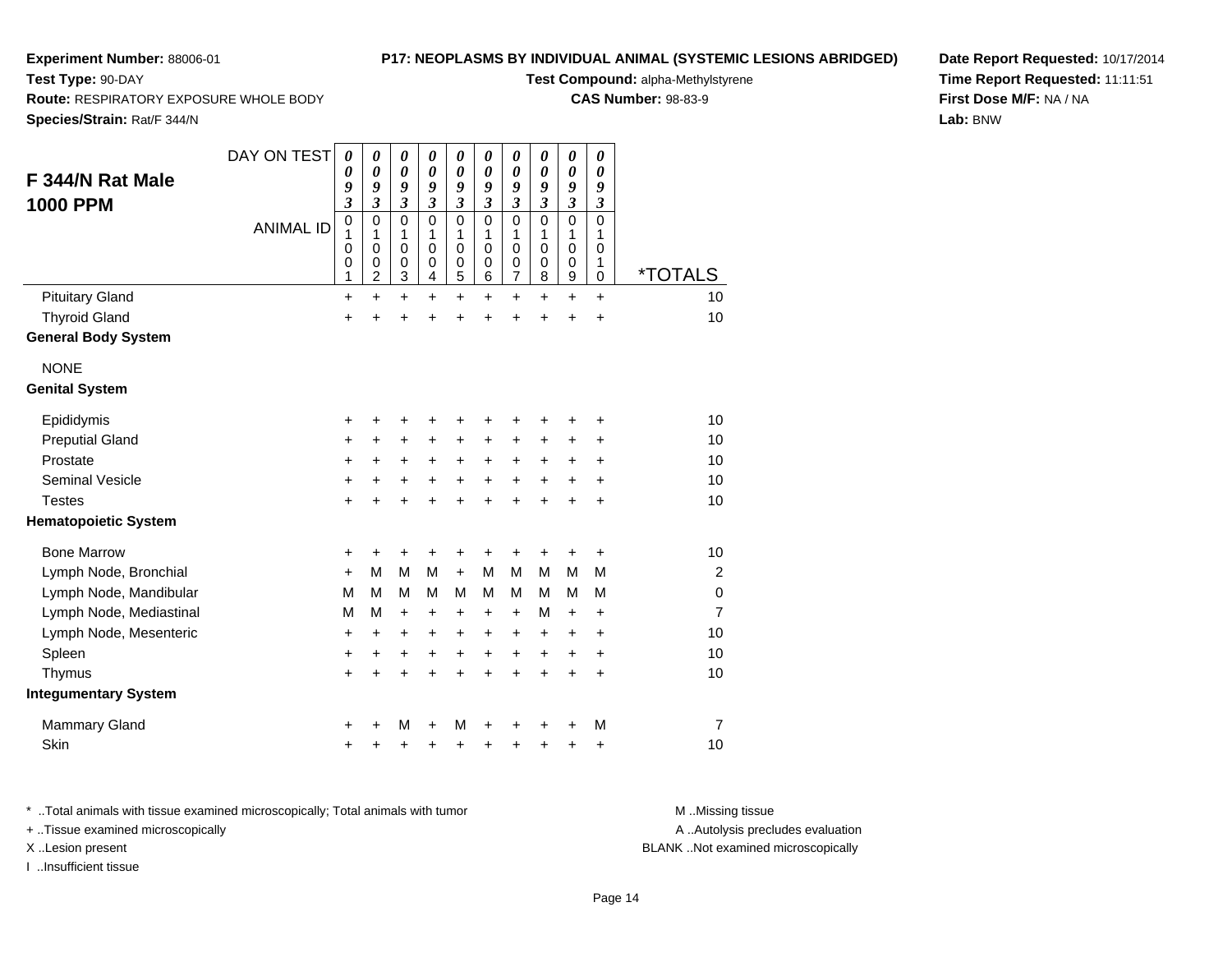**Route:** RESPIRATORY EXPOSURE WHOLE BODY

## **P17: NEOPLASMS BY INDIVIDUAL ANIMAL (SYSTEMIC LESIONS ABRIDGED)**

**Test Compound:** alpha-Methylstyrene

**CAS Number:** 98-83-9

**Species/Strain:** Rat/F 344/N

**Test Type:** 90-DAY

**Date Report Requested:** 10/17/2014**Time Report Requested:** 11:11:51**First Dose M/F:** NA / NA**Lab:** BNW

| F 344/N Rat Male<br><b>1000 PPM</b>                         | DAY ON TEST<br><b>ANIMAL ID</b> | 0<br>0<br>9<br>$\mathfrak{z}$<br>$\mathbf 0$<br>1<br>0<br>0<br>1 | 0<br>0<br>9<br>3<br>0<br>1<br>0<br>0<br>$\overline{2}$ | 0<br>$\boldsymbol{\theta}$<br>9<br>3<br>0<br>1<br>0<br>0<br>3 | 0<br>$\boldsymbol{\theta}$<br>9<br>3<br>0<br>1<br>0<br>0<br>4 | 0<br>0<br>9<br>$\mathfrak{z}$<br>0<br>1<br>0<br>0<br>5 | 0<br>0<br>9<br>$\mathfrak{z}$<br>$\mathbf 0$<br>1<br>0<br>0<br>6 | 0<br>0<br>9<br>$\overline{\mathbf{3}}$<br>0<br>1<br>0<br>0<br>7 | 0<br>0<br>9<br>$\overline{\mathbf{3}}$<br>$\mathbf 0$<br>1<br>0<br>0<br>8 | 0<br>0<br>9<br>$\overline{\mathbf{3}}$<br>0<br>1<br>0<br>0<br>9 | 0<br>$\boldsymbol{\theta}$<br>9<br>$\boldsymbol{\mathfrak{z}}$<br>0<br>1<br>0<br>1<br>$\mathbf 0$ | <i><b>*TOTALS</b></i>      |
|-------------------------------------------------------------|---------------------------------|------------------------------------------------------------------|--------------------------------------------------------|---------------------------------------------------------------|---------------------------------------------------------------|--------------------------------------------------------|------------------------------------------------------------------|-----------------------------------------------------------------|---------------------------------------------------------------------------|-----------------------------------------------------------------|---------------------------------------------------------------------------------------------------|----------------------------|
| Skin<br><b>Musculoskeletal System</b>                       |                                 | $\ddot{}$                                                        | $\ddot{}$                                              | +                                                             | $\ddot{}$                                                     | $\ddot{}$                                              | $\ddot{}$                                                        | $\ddot{}$                                                       | $\ddot{}$                                                                 | $\ddot{}$                                                       | $\ddot{}$                                                                                         | 10                         |
| <b>Bone</b><br><b>Nervous System</b>                        |                                 | +                                                                | +                                                      | +                                                             |                                                               |                                                        |                                                                  | +                                                               | +                                                                         | +                                                               | +                                                                                                 | 10                         |
| <b>Brain</b><br><b>Respiratory System</b>                   |                                 | $\pm$                                                            | +                                                      | +                                                             |                                                               |                                                        | ٠                                                                | +                                                               | +                                                                         | +                                                               | +                                                                                                 | 10                         |
| Larynx<br>Lung<br><b>Nose</b><br>Pleura<br>Trachea          |                                 | +<br>$\ddot{}$<br>$\ddot{}$<br>$\ddot{}$<br>$\ddot{}$            | ٠<br>+<br>+                                            | +<br>+<br>+<br>+<br>+                                         | +<br>+<br>+                                                   | +<br>+<br>+<br>+                                       | +<br>+<br>$\ddot{}$<br>٠                                         | +<br>+<br>$\ddot{}$<br>$\ddot{}$<br>+                           | +<br>+<br>+<br>+<br>+                                                     | +<br>+<br>+<br>+<br>+                                           | +<br>+<br>+<br>+<br>+                                                                             | 10<br>10<br>10<br>10<br>10 |
| <b>Special Senses System</b>                                |                                 |                                                                  |                                                        |                                                               |                                                               |                                                        |                                                                  |                                                                 |                                                                           |                                                                 |                                                                                                   |                            |
| Eye<br>Harderian Gland<br><b>Urinary System</b>             |                                 | +<br>$\ddot{}$                                                   |                                                        | +<br>+                                                        |                                                               | +                                                      | +<br>+                                                           | +<br>+                                                          | +<br>$\ddot{}$                                                            | +                                                               | +<br>$\ddot{}$                                                                                    | 10<br>10                   |
| Kidney<br><b>Urinary Bladder</b><br><b>SYSTEMIC LESIONS</b> |                                 | +<br>$\ddot{}$                                                   |                                                        | +                                                             |                                                               |                                                        |                                                                  | ٠<br>+                                                          | ٠<br>+                                                                    | +<br>+                                                          | +<br>+                                                                                            | 10<br>10                   |
| Multiple Organ                                              |                                 | +                                                                |                                                        |                                                               |                                                               |                                                        |                                                                  |                                                                 | +                                                                         | +                                                               | +                                                                                                 | 10                         |

\* ..Total animals with tissue examined microscopically; Total animals with tumor **M** . Missing tissue M ..Missing tissue + ..Tissue examined microscopically X ..Lesion present BLANK ..Not examined microscopically

I ..Insufficient tissue

A ..Autolysis precludes evaluation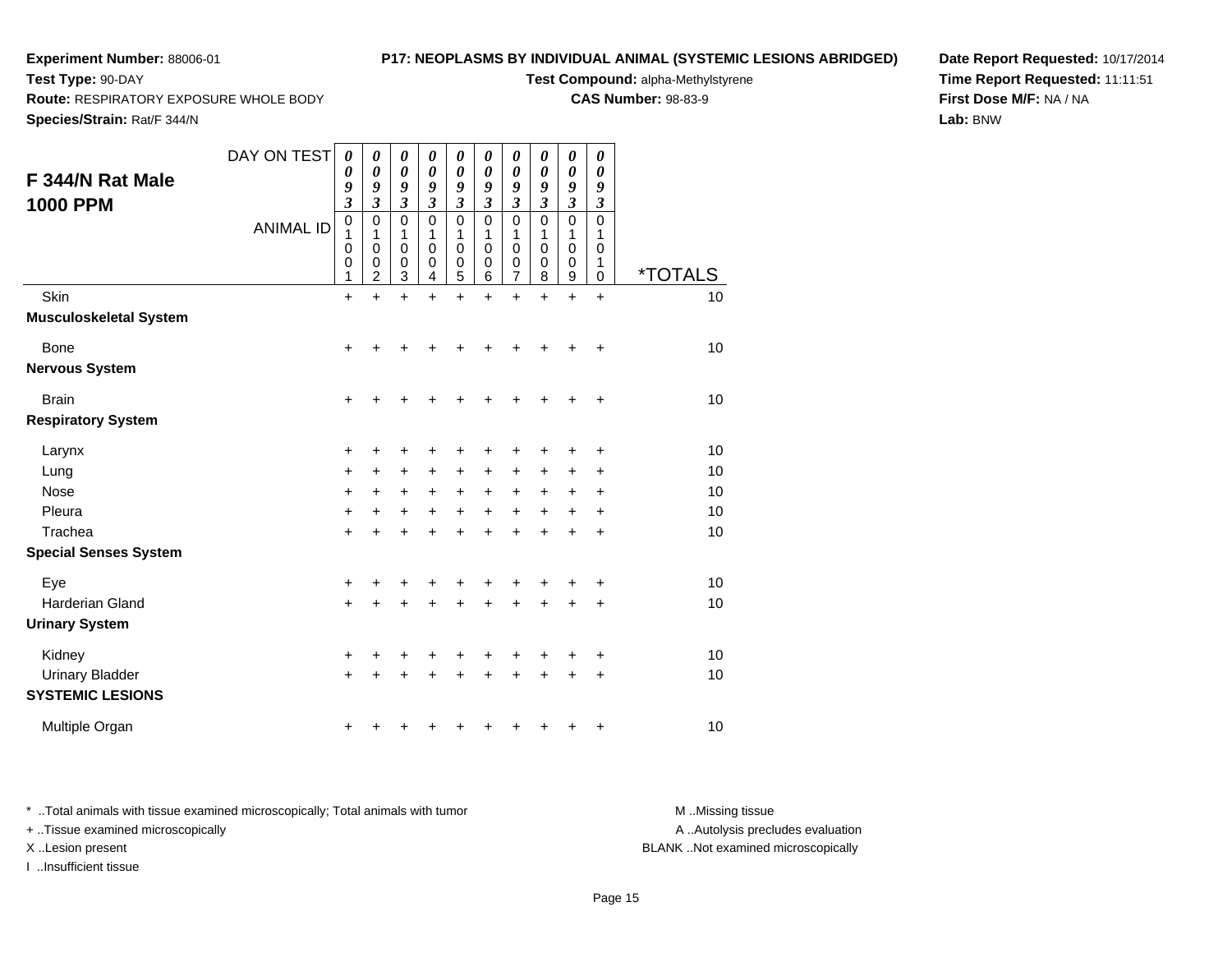**Experiment Number:** 88006-01**Test Type:** 90-DAY **Route:** RESPIRATORY EXPOSURE WHOLE BODY**Species/Strain:** Rat/F 344/N

**P17: NEOPLASMS BY INDIVIDUAL ANIMAL (SYSTEMIC LESIONS ABRIDGED)**

**Test Compound:** alpha-Methylstyrene**CAS Number:** 98-83-9

**Date Report Requested:** 10/17/2014**Time Report Requested:** 11:11:51**First Dose M/F:** NA / NA**Lab:** BNW

\*\*\*END OF MALE DATA\*\*\*

\* ..Total animals with tissue examined microscopically; Total animals with tumor **M** . Missing tissue M ..Missing tissue

+ ..Tissue examined microscopically

I ..Insufficient tissue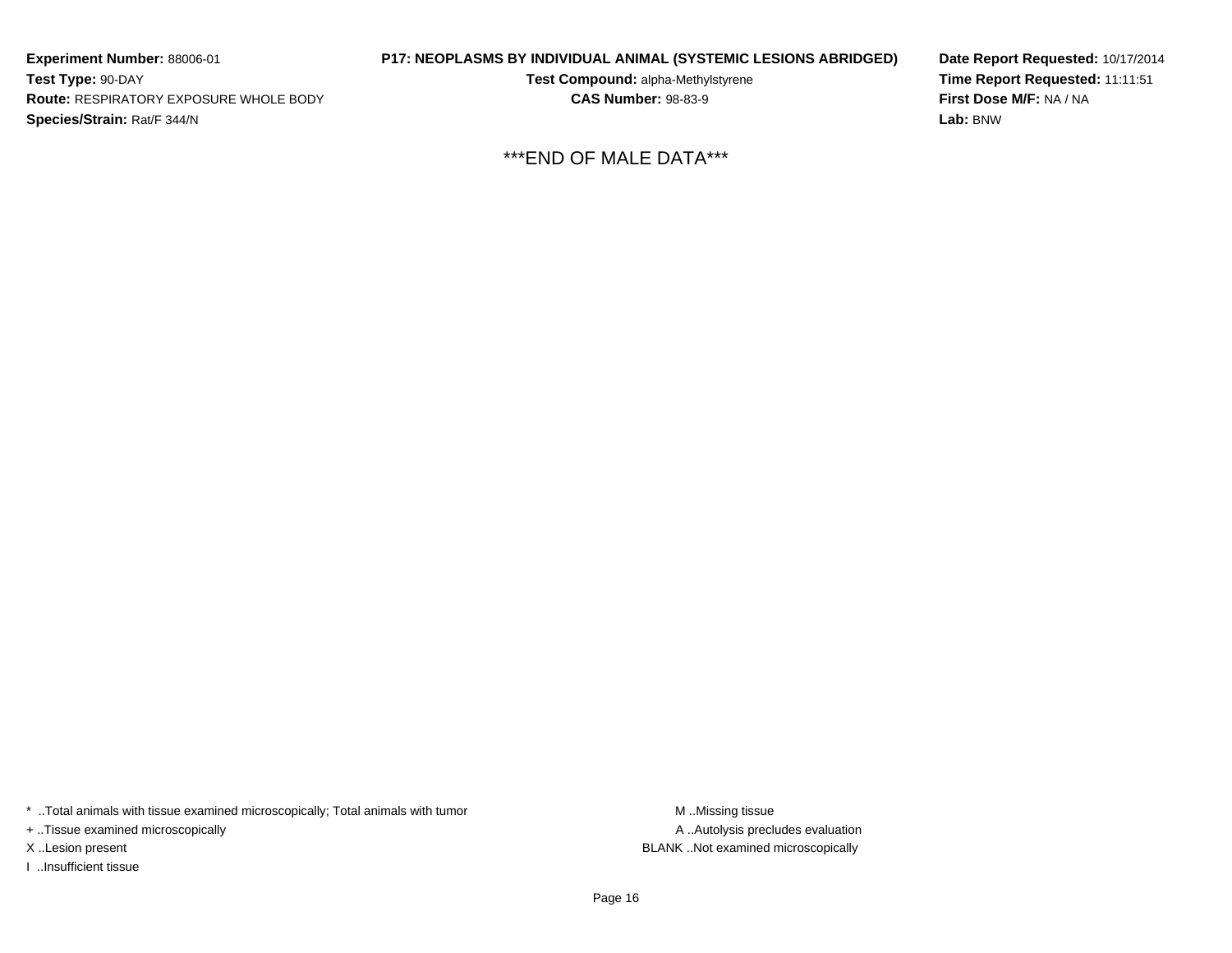**Test Type:** 90-DAY

## **P17: NEOPLASMS BY INDIVIDUAL ANIMAL (SYSTEMIC LESIONS ABRIDGED)**

**Test Compound:** alpha-Methylstyrene**CAS Number:** 98-83-9

**Route:** RESPIRATORY EXPOSURE WHOLE BODY

**Species/Strain:** Rat/F 344/N

**Date Report Requested:** 10/17/2014**Time Report Requested:** 11:11:51**First Dose M/F:** NA / NA**Lab:** BNW

| F 344/N Rat Female<br><b>CONTROL</b> | DAY ON TEST      | 0<br>0<br>9<br>$\overline{\mathbf{3}}$ | 0<br>$\boldsymbol{\theta}$<br>9<br>$\overline{\mathbf{3}}$ | $\boldsymbol{\theta}$<br>$\boldsymbol{\theta}$<br>9<br>$\mathfrak{z}$ | $\boldsymbol{\theta}$<br>$\boldsymbol{\theta}$<br>9<br>$\mathfrak{z}$ | 0<br>$\theta$<br>9<br>$\mathfrak{z}$       | 0<br>0<br>9<br>$\mathfrak{z}$        | 0<br>$\boldsymbol{\theta}$<br>9<br>$\mathfrak{z}$ | 0<br>$\boldsymbol{\theta}$<br>9<br>$\mathfrak{z}$ | 0<br>$\boldsymbol{\theta}$<br>9<br>3 | 0<br>$\boldsymbol{\theta}$<br>9<br>$\boldsymbol{\beta}$ |                       |
|--------------------------------------|------------------|----------------------------------------|------------------------------------------------------------|-----------------------------------------------------------------------|-----------------------------------------------------------------------|--------------------------------------------|--------------------------------------|---------------------------------------------------|---------------------------------------------------|--------------------------------------|---------------------------------------------------------|-----------------------|
|                                      | <b>ANIMAL ID</b> | $\mathbf 0$<br>$\Omega$<br>1           | $\mathbf 0$<br>$\mathbf{0}$<br>1                           | $\mathbf 0$<br>$\mathbf 0$<br>$\mathbf{1}$                            | $\mathbf{0}$<br>$\Omega$<br>$\mathbf{1}$                              | $\mathbf 0$<br>$\mathbf 0$<br>$\mathbf{1}$ | $\Omega$<br>$\Omega$<br>$\mathbf{1}$ | $\mathbf 0$<br>$\mathbf 0$<br>$\mathbf{1}$        | $\Omega$<br>$\Omega$<br>$\mathbf{1}$              | $\overline{0}$<br>0<br>$\mathbf{1}$  | $\overline{0}$<br>$\Omega$<br>1                         |                       |
|                                      |                  | 0<br>1                                 | 0<br>$\overline{2}$                                        | $\mathbf 0$<br>3                                                      | $\mathbf 0$<br>4                                                      | 0<br>5                                     | 0<br>6                               | 0<br>7                                            | 0<br>8                                            | 0<br>9                               | $\mathbf{1}$<br>$\Omega$                                | <i><b>*TOTALS</b></i> |
| <b>Alimentary System</b>             |                  |                                        |                                                            |                                                                       |                                                                       |                                            |                                      |                                                   |                                                   |                                      |                                                         |                       |
| Esophagus                            |                  | +                                      | $\ddot{}$                                                  | +                                                                     | +                                                                     | +                                          | +                                    | +                                                 | +                                                 | +                                    | +                                                       | 10                    |
| Intestine Large, Cecum               |                  | $\ddot{}$                              | $\ddot{}$                                                  | $\ddot{}$                                                             | $\ddot{}$                                                             | +                                          | $\ddot{}$                            | +                                                 | $\ddot{}$                                         | $\ddot{}$                            | $\ddot{}$                                               | 10                    |
| Intestine Large, Colon               |                  | +                                      | +                                                          | $\ddot{}$                                                             | +                                                                     | $\ddot{}$                                  | +                                    | +                                                 | +                                                 | +                                    | +                                                       | 10                    |
| Intestine Large, Rectum              |                  | +                                      | $\ddot{}$                                                  | $\ddot{}$                                                             | $\ddot{}$                                                             | +                                          | $\ddot{}$                            | $\ddot{}$                                         | $\ddot{}$                                         | $\ddot{}$                            | $\ddot{}$                                               | 10                    |
| Intestine Small, Duodenum            |                  | $\ddot{}$                              | $\ddot{}$                                                  | $\ddot{}$                                                             | $+$                                                                   | $\ddot{}$                                  | $+$                                  | $\ddot{}$                                         | $\ddot{}$                                         | $\ddot{}$                            | $+$                                                     | 10                    |
| Intestine Small, Ileum               |                  | $\pm$                                  | $\ddot{}$                                                  | $\ddot{}$                                                             | $+$                                                                   | $\ddot{}$                                  | $\ddot{}$                            | $\ddot{}$                                         | $\ddot{}$                                         | $\ddot{}$                            | $\ddot{}$                                               | 10                    |
| Intestine Small, Jejunum             |                  | +                                      | +                                                          | +                                                                     | $\ddot{}$                                                             | $\ddot{}$                                  | $\ddot{}$                            | $\ddot{}$                                         | $\ddot{}$                                         | $\ddot{}$                            | +                                                       | 10                    |
| Liver                                |                  | $\ddot{}$                              | $\ddot{}$                                                  | $\ddot{}$                                                             | $\ddot{}$                                                             | $\ddot{}$                                  | $\ddot{}$                            | $\ddot{}$                                         | $+$                                               | $\ddot{}$                            | $\ddot{}$                                               | 10                    |
| Mesentery                            |                  |                                        |                                                            |                                                                       |                                                                       |                                            |                                      | $\ddot{}$                                         |                                                   |                                      |                                                         | 1                     |
| Pancreas                             |                  | +                                      | +                                                          | +                                                                     | +                                                                     | +                                          | +                                    | +                                                 | ٠                                                 | +                                    | +                                                       | 10                    |
| <b>Salivary Glands</b>               |                  | $\ddot{}$                              | $\ddot{}$                                                  | $\ddot{}$                                                             | $\ddot{}$                                                             | $\ddot{}$                                  | $\ddot{}$                            | $+$                                               |                                                   | $\ddot{}$                            | ÷                                                       | 10                    |
| Stomach, Forestomach                 |                  | +                                      | $\ddot{}$                                                  | +                                                                     | $\ddot{}$                                                             | $\boldsymbol{+}$                           | $\ddot{}$                            | $\ddot{}$                                         | $\ddot{}$                                         | +                                    | +                                                       | 10                    |
| Stomach, Glandular                   |                  | $\ddot{}$                              | $\ddot{}$                                                  | $\ddot{}$                                                             |                                                                       | $\ddot{}$                                  | $\ddot{}$                            | $\ddot{}$                                         | $\ddot{}$                                         | $\ddot{}$                            | $\ddot{}$                                               | 10                    |
| <b>Cardiovascular System</b>         |                  |                                        |                                                            |                                                                       |                                                                       |                                            |                                      |                                                   |                                                   |                                      |                                                         |                       |
| <b>Blood Vessel</b>                  |                  | +                                      | +                                                          | +                                                                     |                                                                       | +                                          |                                      |                                                   |                                                   |                                      | +                                                       | 10                    |
| Heart                                |                  | $\ddot{}$                              | $\ddot{}$                                                  | $\ddot{}$                                                             | $\ddot{}$                                                             | $\ddot{}$                                  | $\ddot{}$                            | $\ddot{}$                                         | $\ddot{}$                                         | $\ddot{}$                            | $\ddot{}$                                               | 10                    |
| <b>Endocrine System</b>              |                  |                                        |                                                            |                                                                       |                                                                       |                                            |                                      |                                                   |                                                   |                                      |                                                         |                       |
| <b>Adrenal Cortex</b>                |                  | +                                      | +                                                          | +                                                                     | +                                                                     | +                                          | +                                    | +                                                 | ٠                                                 | +                                    | +                                                       | 10                    |
| Adrenal Medulla                      |                  | +                                      |                                                            | $\ddot{}$                                                             | $\ddot{}$                                                             | +                                          | $\ddot{}$                            | $\ddot{}$                                         | +                                                 | $\ddot{}$                            | +                                                       | 10                    |
| Islets, Pancreatic                   |                  | +                                      | +                                                          | +                                                                     | $\ddot{}$                                                             | +                                          | $\ddot{}$                            | $\ddot{}$                                         | $\ddot{}$                                         | +                                    | +                                                       | 10                    |

\* ..Total animals with tissue examined microscopically; Total animals with tumor **M** . Missing tissue M ..Missing tissue

+ ..Tissue examined microscopically

I ..Insufficient tissue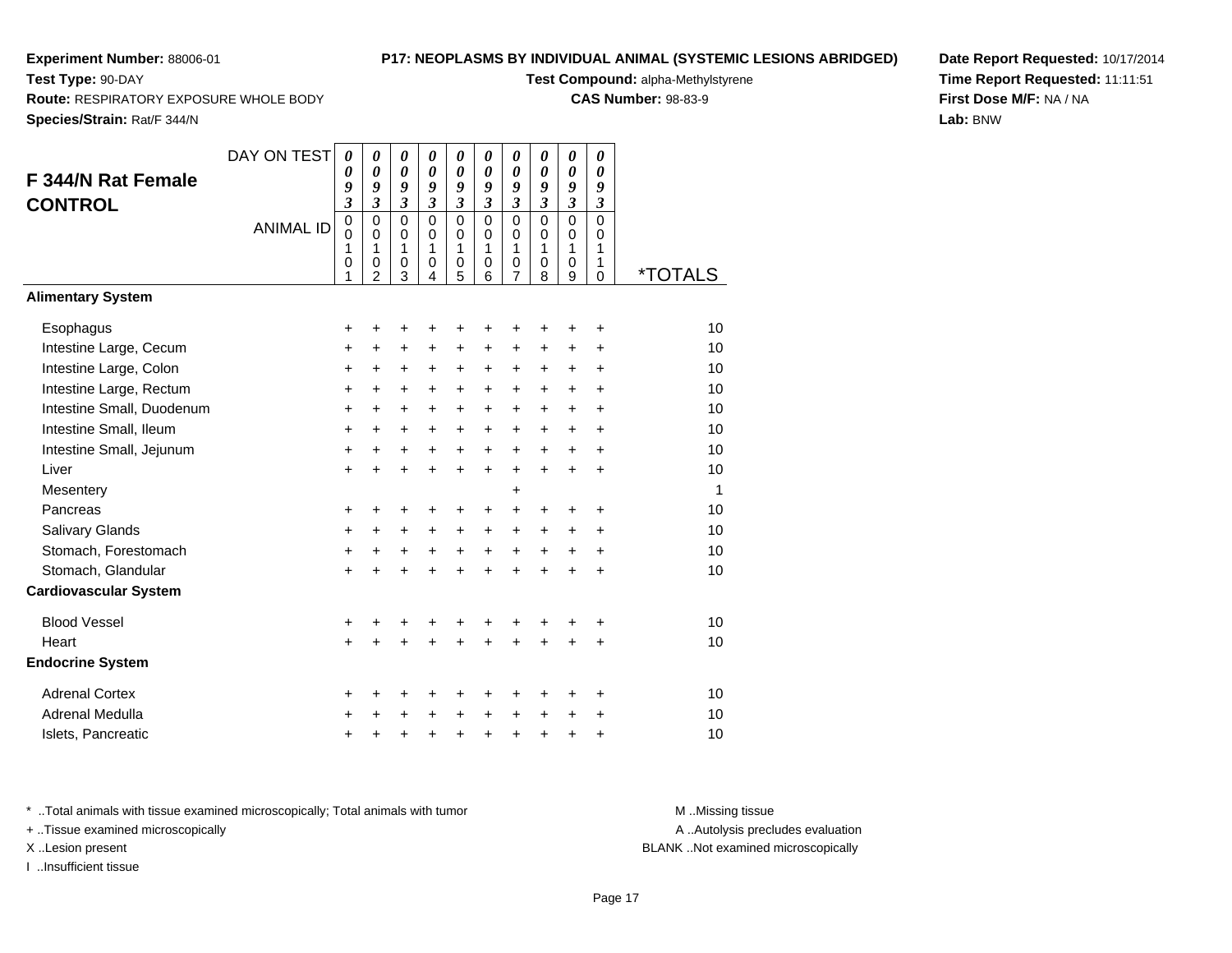**Route:** RESPIRATORY EXPOSURE WHOLE BODY

## **P17: NEOPLASMS BY INDIVIDUAL ANIMAL (SYSTEMIC LESIONS ABRIDGED)**

**Test Compound:** alpha-Methylstyrene

**CAS Number:** 98-83-9

**Species/Strain:** Rat/F 344/N

**Test Type:** 90-DAY

| F 344/N Rat Female<br><b>CONTROL</b> | DAY ON TEST<br><b>ANIMAL ID</b> | 0<br>0<br>9<br>$\mathfrak{z}$<br>$\pmb{0}$<br>$\mathbf 0$<br>1<br>0<br>1 | 0<br>0<br>9<br>$\overline{\mathbf{3}}$<br>0<br>$\mathbf 0$<br>1<br>0<br>$\overline{2}$ | 0<br>0<br>9<br>$\boldsymbol{\mathfrak{z}}$<br>0<br>$\Omega$<br>1<br>$\mathbf 0$<br>3 | 0<br>$\boldsymbol{\theta}$<br>9<br>$\boldsymbol{\mathfrak{z}}$<br>$\mathbf 0$<br>$\mathbf 0$<br>1<br>0<br>4 | 0<br>$\boldsymbol{\theta}$<br>9<br>$\mathfrak{z}$<br>$\mathbf 0$<br>$\mathbf 0$<br>1<br>$\mathbf 0$<br>5 | 0<br>$\boldsymbol{\theta}$<br>9<br>$\mathfrak{z}$<br>$\overline{0}$<br>$\mathbf 0$<br>1<br>$\mathbf 0$<br>$\,6$ | 0<br>0<br>9<br>$\mathfrak{z}$<br>$\mathbf 0$<br>0<br>$\mathbf 1$<br>0<br>7 | 0<br>$\boldsymbol{\theta}$<br>9<br>$\mathfrak{z}$<br>$\mathbf 0$<br>$\mathbf 0$<br>1<br>$\mathbf 0$<br>8 | 0<br>$\boldsymbol{\theta}$<br>9<br>$\boldsymbol{\mathfrak{z}}$<br>$\mathbf 0$<br>0<br>$\mathbf 1$<br>$\mathbf 0$<br>$\boldsymbol{9}$ | 0<br>0<br>9<br>$\boldsymbol{\beta}$<br>$\mathbf 0$<br>$\mathbf 0$<br>1<br>1<br>$\mathbf 0$ | <i><b>*TOTALS</b></i> |
|--------------------------------------|---------------------------------|--------------------------------------------------------------------------|----------------------------------------------------------------------------------------|--------------------------------------------------------------------------------------|-------------------------------------------------------------------------------------------------------------|----------------------------------------------------------------------------------------------------------|-----------------------------------------------------------------------------------------------------------------|----------------------------------------------------------------------------|----------------------------------------------------------------------------------------------------------|--------------------------------------------------------------------------------------------------------------------------------------|--------------------------------------------------------------------------------------------|-----------------------|
| Parathyroid Gland                    |                                 | $\ddot{}$                                                                | $\ddot{}$                                                                              | $\ddot{}$                                                                            | M                                                                                                           | $\ddot{}$                                                                                                | $\ddot{}$                                                                                                       | $\ddot{}$                                                                  | $\ddot{}$                                                                                                | $\ddot{}$                                                                                                                            | $\ddot{}$                                                                                  | 9                     |
| <b>Pituitary Gland</b>               |                                 | $\ddot{}$                                                                | $\ddot{}$                                                                              | $\ddot{}$                                                                            | $\ddot{}$                                                                                                   | $\ddot{}$                                                                                                | $\ddot{}$                                                                                                       | $\ddot{}$                                                                  | $\ddot{}$                                                                                                | $\ddot{}$                                                                                                                            | $\ddot{}$                                                                                  | 10                    |
| <b>Thyroid Gland</b>                 |                                 | $\ddot{}$                                                                | Ŧ.                                                                                     | $\ddot{}$                                                                            | $\ddot{}$                                                                                                   | $\ddot{}$                                                                                                | $\ddot{}$                                                                                                       | $\ddot{}$                                                                  | $\ddot{}$                                                                                                | $\ddot{}$                                                                                                                            | $\ddot{}$                                                                                  | 10                    |
| <b>General Body System</b>           |                                 |                                                                          |                                                                                        |                                                                                      |                                                                                                             |                                                                                                          |                                                                                                                 |                                                                            |                                                                                                          |                                                                                                                                      |                                                                                            |                       |
| <b>NONE</b>                          |                                 |                                                                          |                                                                                        |                                                                                      |                                                                                                             |                                                                                                          |                                                                                                                 |                                                                            |                                                                                                          |                                                                                                                                      |                                                                                            |                       |
| <b>Genital System</b>                |                                 |                                                                          |                                                                                        |                                                                                      |                                                                                                             |                                                                                                          |                                                                                                                 |                                                                            |                                                                                                          |                                                                                                                                      |                                                                                            |                       |
| <b>Clitoral Gland</b>                |                                 | +                                                                        |                                                                                        |                                                                                      |                                                                                                             |                                                                                                          |                                                                                                                 |                                                                            | +                                                                                                        |                                                                                                                                      | +                                                                                          | 10                    |
| Ovary                                |                                 | $\ddot{}$                                                                |                                                                                        | $\ddot{}$                                                                            |                                                                                                             |                                                                                                          | $\ddot{}$                                                                                                       | $\ddot{}$                                                                  | $\ddot{}$                                                                                                | +                                                                                                                                    | +                                                                                          | 10                    |
| Uterus                               |                                 | $\ddot{}$                                                                | $\ddot{}$                                                                              | $\ddot{}$                                                                            | $\ddot{}$                                                                                                   | $\ddot{}$                                                                                                | $\ddot{}$                                                                                                       | $\pm$                                                                      | $\ddot{}$                                                                                                | $\ddot{}$                                                                                                                            | +                                                                                          | 10                    |
| <b>Hematopoietic System</b>          |                                 |                                                                          |                                                                                        |                                                                                      |                                                                                                             |                                                                                                          |                                                                                                                 |                                                                            |                                                                                                          |                                                                                                                                      |                                                                                            |                       |
| <b>Bone Marrow</b>                   |                                 | $\ddot{}$                                                                |                                                                                        | +                                                                                    |                                                                                                             |                                                                                                          |                                                                                                                 |                                                                            | +                                                                                                        | +                                                                                                                                    | +                                                                                          | 10                    |
| Lymph Node                           |                                 |                                                                          |                                                                                        |                                                                                      | +                                                                                                           |                                                                                                          |                                                                                                                 |                                                                            |                                                                                                          |                                                                                                                                      |                                                                                            | 1                     |
| Lymph Node, Bronchial                |                                 | $+$                                                                      | м                                                                                      | М                                                                                    | $+$                                                                                                         | M                                                                                                        | M                                                                                                               | M                                                                          | M                                                                                                        | M                                                                                                                                    | M                                                                                          | $\overline{2}$        |
| Lymph Node, Mandibular               |                                 | М                                                                        | м                                                                                      | M                                                                                    | M                                                                                                           | M                                                                                                        | M                                                                                                               | м                                                                          | М                                                                                                        | M                                                                                                                                    | M                                                                                          | $\Omega$              |
| Lymph Node, Mediastinal              |                                 | +                                                                        | $\ddot{}$                                                                              | $\ddot{}$                                                                            | $\ddot{}$                                                                                                   | +                                                                                                        | $\ddot{}$                                                                                                       | +                                                                          | $\ddot{}$                                                                                                | $\ddot{}$                                                                                                                            | M                                                                                          | 9                     |
| Lymph Node, Mesenteric               |                                 | $\ddot{}$                                                                | $\ddot{}$                                                                              | $\ddot{}$                                                                            | $\ddot{}$                                                                                                   | $\ddot{}$                                                                                                | $\ddot{}$                                                                                                       | $\ddot{}$                                                                  | $\ddot{}$                                                                                                | +                                                                                                                                    | $\ddot{}$                                                                                  | 10                    |
| Spleen                               |                                 | +                                                                        | +                                                                                      | +                                                                                    | +                                                                                                           | $\ddot{}$                                                                                                | $\ddot{}$                                                                                                       | $\ddot{}$                                                                  | $\ddot{}$                                                                                                | $\ddot{}$                                                                                                                            | +                                                                                          | 10                    |
| Thymus                               |                                 | $\ddot{}$                                                                | $\ddot{}$                                                                              | $\ddot{}$                                                                            | $\ddot{}$                                                                                                   | $\ddot{}$                                                                                                | $\ddot{}$                                                                                                       | $\ddot{}$                                                                  | $\ddot{}$                                                                                                | $\ddot{}$                                                                                                                            | $\ddot{}$                                                                                  | 10                    |
| <b>Integumentary System</b>          |                                 |                                                                          |                                                                                        |                                                                                      |                                                                                                             |                                                                                                          |                                                                                                                 |                                                                            |                                                                                                          |                                                                                                                                      |                                                                                            |                       |
| <b>Mammary Gland</b>                 |                                 | +                                                                        |                                                                                        |                                                                                      |                                                                                                             |                                                                                                          |                                                                                                                 |                                                                            |                                                                                                          |                                                                                                                                      | +                                                                                          | 10                    |
| Skin                                 |                                 | +                                                                        |                                                                                        | +                                                                                    | +                                                                                                           | ٠                                                                                                        | ٠                                                                                                               | ٠                                                                          | +                                                                                                        | +                                                                                                                                    | +                                                                                          | 10                    |

**Date Report Requested:** 10/17/2014**Time Report Requested:** 11:11:51**First Dose M/F:** NA / NA**Lab:** BNW

\* ..Total animals with tissue examined microscopically; Total animals with tumor **M** . Missing tissue M ..Missing tissue + ..Tissue examined microscopically X ..Lesion present BLANK ..Not examined microscopically

I ..Insufficient tissue

A ..Autolysis precludes evaluation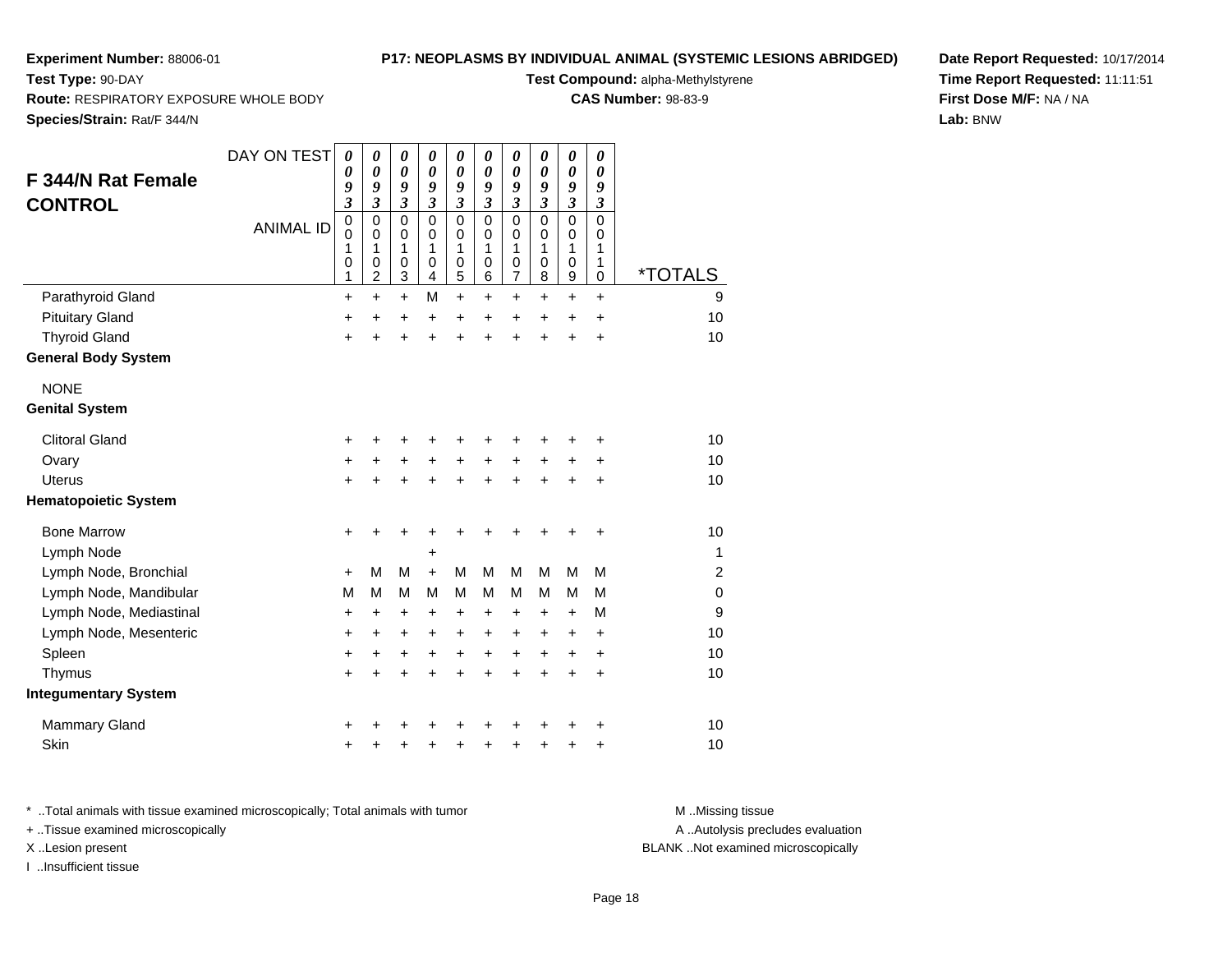## **P17: NEOPLASMS BY INDIVIDUAL ANIMAL (SYSTEMIC LESIONS ABRIDGED)**

**Test Compound:** alpha-Methylstyrene

**CAS Number:** 98-83-9

**Date Report Requested:** 10/17/2014**Time Report Requested:** 11:11:51**First Dose M/F:** NA / NA**Lab:** BNW

**Route:** RESPIRATORY EXPOSURE WHOLE BODY

**Species/Strain:** Rat/F 344/N

**Test Type:** 90-DAY

| F 344/N Rat Female<br><b>CONTROL</b>              | DAY ON TEST<br><b>ANIMAL ID</b> | 0<br>0<br>9<br>$\mathfrak{z}$<br>$\pmb{0}$<br>0<br>1<br>$\mathbf 0$<br>1 | 0<br>$\boldsymbol{\theta}$<br>9<br>3<br>$\mathbf 0$<br>0<br>1<br>$\mathbf 0$<br>2 | 0<br>0<br>9<br>$\boldsymbol{\beta}$<br>$\mathbf 0$<br>0<br>1<br>$\boldsymbol{0}$<br>3 | 0<br>0<br>9<br>$\mathfrak{z}$<br>$\mathbf 0$<br>0<br>1<br>$\mathbf 0$<br>4 | 0<br>0<br>9<br>$\boldsymbol{\beta}$<br>$\mathbf 0$<br>0<br>1<br>$\boldsymbol{0}$<br>5 | 0<br>0<br>9<br>$\mathfrak{z}$<br>$\mathbf 0$<br>0<br>1<br>$\mathbf 0$<br>6 | 0<br>0<br>9<br>$\overline{\mathbf{3}}$<br>$\mathbf 0$<br>0<br>1<br>0<br>7 | 0<br>0<br>9<br>$\mathfrak{z}$<br>$\mathbf 0$<br>0<br>1<br>$\mathbf 0$<br>8 | 0<br>0<br>9<br>$\overline{\mathbf{3}}$<br>$\mathbf 0$<br>0<br>1<br>$\mathbf 0$<br>9 | 0<br>0<br>9<br>$\boldsymbol{\beta}$<br>$\mathbf 0$<br>0<br>1<br>1<br>0 | <i><b>*TOTALS</b></i> |
|---------------------------------------------------|---------------------------------|--------------------------------------------------------------------------|-----------------------------------------------------------------------------------|---------------------------------------------------------------------------------------|----------------------------------------------------------------------------|---------------------------------------------------------------------------------------|----------------------------------------------------------------------------|---------------------------------------------------------------------------|----------------------------------------------------------------------------|-------------------------------------------------------------------------------------|------------------------------------------------------------------------|-----------------------|
| Skin<br><b>Musculoskeletal System</b>             |                                 | $\ddot{}$                                                                | $\ddot{}$                                                                         | $\ddot{}$                                                                             | +                                                                          | $\ddot{}$                                                                             | +                                                                          | $\ddot{}$                                                                 | $\ddot{}$                                                                  | $\ddot{}$                                                                           | $\ddot{}$                                                              | 10                    |
| <b>Bone</b><br><b>Nervous System</b>              |                                 | $\ddot{}$                                                                | +                                                                                 | +                                                                                     | ┿                                                                          | +                                                                                     | +                                                                          |                                                                           |                                                                            | ٠                                                                                   | +                                                                      | 10                    |
| <b>Brain</b>                                      |                                 | $\ddot{}$                                                                |                                                                                   |                                                                                       |                                                                            |                                                                                       |                                                                            |                                                                           |                                                                            |                                                                                     | ٠                                                                      | 10                    |
| <b>Respiratory System</b>                         |                                 |                                                                          |                                                                                   |                                                                                       |                                                                            |                                                                                       |                                                                            |                                                                           |                                                                            |                                                                                     |                                                                        |                       |
| Larynx                                            |                                 | +                                                                        | +                                                                                 | +                                                                                     |                                                                            | +                                                                                     |                                                                            |                                                                           |                                                                            |                                                                                     | ٠                                                                      | 10                    |
| Lung                                              |                                 | $\ddot{}$                                                                | +                                                                                 | $\pm$                                                                                 | +                                                                          | +                                                                                     | +                                                                          | +                                                                         |                                                                            |                                                                                     | ٠                                                                      | 10                    |
| <b>Nose</b>                                       |                                 | +                                                                        | +                                                                                 | $\ddot{}$                                                                             | $\ddot{}$                                                                  | $\ddot{}$                                                                             | $\ddot{}$                                                                  | +                                                                         | $\ddot{}$                                                                  | +                                                                                   | +                                                                      | 10                    |
| Pleura                                            |                                 | $\ddot{}$                                                                | $\ddot{}$                                                                         | $\ddot{}$                                                                             | $\ddot{}$                                                                  | $\ddot{}$                                                                             | $\ddot{}$                                                                  | $\ddot{}$                                                                 |                                                                            | +                                                                                   | +                                                                      | 10                    |
| Trachea                                           |                                 | $\ddot{}$                                                                | +                                                                                 | +                                                                                     | +                                                                          | +                                                                                     | +                                                                          | +                                                                         |                                                                            | +                                                                                   | ٠                                                                      | 10                    |
| <b>Special Senses System</b>                      |                                 |                                                                          |                                                                                   |                                                                                       |                                                                            |                                                                                       |                                                                            |                                                                           |                                                                            |                                                                                     |                                                                        |                       |
| Eye                                               |                                 | +                                                                        | +                                                                                 | +                                                                                     |                                                                            | +                                                                                     |                                                                            |                                                                           |                                                                            |                                                                                     | +                                                                      | 10                    |
| <b>Harderian Gland</b>                            |                                 | $\ddot{}$                                                                | +                                                                                 | +                                                                                     | +                                                                          | +                                                                                     | +                                                                          | +                                                                         |                                                                            |                                                                                     | +                                                                      | 10                    |
| <b>Urinary System</b>                             |                                 |                                                                          |                                                                                   |                                                                                       |                                                                            |                                                                                       |                                                                            |                                                                           |                                                                            |                                                                                     |                                                                        |                       |
| Kidney                                            |                                 | +                                                                        | +                                                                                 | +                                                                                     | +                                                                          | +                                                                                     | +                                                                          | +                                                                         |                                                                            | +                                                                                   | +                                                                      | 10                    |
| <b>Urinary Bladder</b><br><b>SYSTEMIC LESIONS</b> |                                 | $\ddot{}$                                                                |                                                                                   |                                                                                       |                                                                            |                                                                                       |                                                                            |                                                                           |                                                                            |                                                                                     | +                                                                      | 10                    |
| Multiple Organ                                    |                                 | +                                                                        |                                                                                   |                                                                                       |                                                                            |                                                                                       |                                                                            |                                                                           |                                                                            |                                                                                     | +                                                                      | 10                    |

\* ..Total animals with tissue examined microscopically; Total animals with tumor **M** . Missing tissue M ..Missing tissue + ..Tissue examined microscopically X ..Lesion present BLANK ..Not examined microscopically

I ..Insufficient tissue

A ..Autolysis precludes evaluation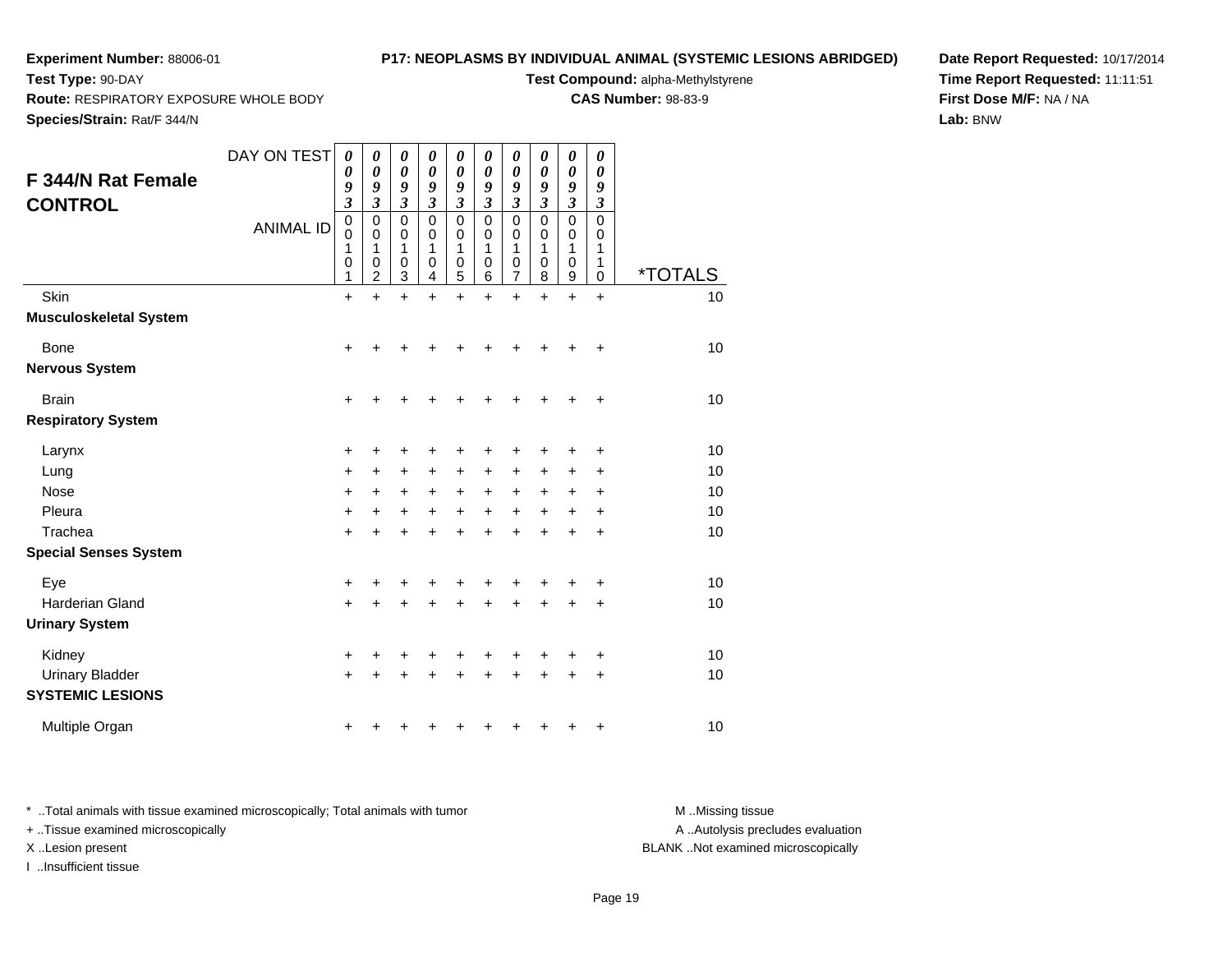# **P17: NEOPLASMS BY INDIVIDUAL ANIMAL (SYSTEMIC LESIONS ABRIDGED)**

**Test Compound:** alpha-Methylstyrene**CAS Number:** 98-83-9

**Route:** RESPIRATORY EXPOSURE WHOLE BODY

**Species/Strain:** Rat/F 344/N

**Test Type:** 90-DAY

**Date Report Requested:** 10/17/2014**Time Report Requested:** 11:11:51**First Dose M/F:** NA / NA**Lab:** BNW

| --- <i>--------</i> -----                                                        |                  |                                                            |                                                                       |                                                                        |                                                                       |                                                                       |                                                                       |                                                                             |                                            |                                                                       |                                                  |                   |
|----------------------------------------------------------------------------------|------------------|------------------------------------------------------------|-----------------------------------------------------------------------|------------------------------------------------------------------------|-----------------------------------------------------------------------|-----------------------------------------------------------------------|-----------------------------------------------------------------------|-----------------------------------------------------------------------------|--------------------------------------------|-----------------------------------------------------------------------|--------------------------------------------------|-------------------|
| F 344/N Rat Female<br><b>75 PPM</b>                                              | DAY ON TEST      | $\boldsymbol{\theta}$<br>0<br>9<br>$\overline{\mathbf{3}}$ | $\boldsymbol{\theta}$<br>$\boldsymbol{\theta}$<br>9<br>$\mathfrak{z}$ | $\pmb{\theta}$<br>$\pmb{\theta}$<br>$\boldsymbol{g}$<br>$\mathfrak{z}$ | $\boldsymbol{\theta}$<br>$\boldsymbol{\theta}$<br>9<br>$\mathfrak{z}$ | $\pmb{\theta}$<br>$\boldsymbol{\theta}$<br>9<br>$\mathfrak{z}$        | $\boldsymbol{\theta}$<br>$\boldsymbol{\theta}$<br>9<br>$\mathfrak{z}$ | $\pmb{\theta}$<br>$\boldsymbol{\theta}$<br>9<br>$\boldsymbol{\mathfrak{z}}$ | 0<br>$\pmb{\theta}$<br>9<br>$\mathfrak{z}$ | $\boldsymbol{\theta}$<br>$\boldsymbol{\theta}$<br>9<br>$\mathfrak{z}$ | $\pmb{\theta}$<br>0<br>9<br>$\boldsymbol{\beta}$ |                   |
|                                                                                  | <b>ANIMAL ID</b> | $\pmb{0}$<br>$\mathbf 0$<br>3<br>0<br>1                    | $\mathbf 0$<br>$\mathbf 0$<br>$\sqrt{3}$<br>0<br>$\overline{2}$       | $\pmb{0}$<br>$\pmb{0}$<br>$\ensuremath{\mathsf{3}}$<br>$\pmb{0}$<br>3  | $\pmb{0}$<br>$\pmb{0}$<br>$\ensuremath{\mathsf{3}}$<br>0<br>4         | $\pmb{0}$<br>$\mathbf 0$<br>$\ensuremath{\mathsf{3}}$<br>$\,0\,$<br>5 | $\pmb{0}$<br>$\mathbf 0$<br>$\ensuremath{\mathsf{3}}$<br>0<br>6       | $\mathbf 0$<br>$\,0\,$<br>$\overline{3}$<br>$\pmb{0}$<br>7                  | $\pmb{0}$<br>0<br>3<br>0<br>8              | $\mathbf 0$<br>$\mathbf 0$<br>$\ensuremath{\mathsf{3}}$<br>0<br>9     | $\pmb{0}$<br>0<br>3<br>1<br>0                    | *TOTALS           |
| <b>Alimentary System</b>                                                         |                  |                                                            |                                                                       |                                                                        |                                                                       |                                                                       |                                                                       |                                                                             |                                            |                                                                       |                                                  |                   |
| Liver<br><b>Cardiovascular System</b>                                            |                  | $\ddot{}$                                                  | +                                                                     | ٠                                                                      | +                                                                     |                                                                       | +                                                                     | +                                                                           |                                            |                                                                       | $\ddot{}$                                        | 10                |
| <b>NONE</b><br><b>Endocrine System</b>                                           |                  |                                                            |                                                                       |                                                                        |                                                                       |                                                                       |                                                                       |                                                                             |                                            |                                                                       |                                                  |                   |
| <b>NONE</b><br><b>General Body System</b>                                        |                  |                                                            |                                                                       |                                                                        |                                                                       |                                                                       |                                                                       |                                                                             |                                            |                                                                       |                                                  |                   |
| <b>NONE</b><br><b>Genital System</b>                                             |                  |                                                            |                                                                       |                                                                        |                                                                       |                                                                       |                                                                       |                                                                             |                                            |                                                                       |                                                  |                   |
| Ovary<br><b>Hematopoietic System</b>                                             |                  |                                                            |                                                                       |                                                                        |                                                                       |                                                                       | $\ddot{}$                                                             |                                                                             |                                            |                                                                       |                                                  | 1                 |
| Lymph Node, Mediastinal<br>Lymph Node, Mesenteric<br><b>Integumentary System</b> |                  |                                                            |                                                                       |                                                                        |                                                                       |                                                                       |                                                                       | $\ddot{}$                                                                   |                                            | +                                                                     |                                                  | 1<br>$\mathbf{1}$ |
| <b>NONE</b><br><b>Musculoskeletal System</b>                                     |                  |                                                            |                                                                       |                                                                        |                                                                       |                                                                       |                                                                       |                                                                             |                                            |                                                                       |                                                  |                   |
| <b>NONE</b><br><b>Nervous System</b>                                             |                  |                                                            |                                                                       |                                                                        |                                                                       |                                                                       |                                                                       |                                                                             |                                            |                                                                       |                                                  |                   |

\* ..Total animals with tissue examined microscopically; Total animals with tumor **M** . Missing tissue M ..Missing tissue

+ ..Tissue examined microscopically

I ..Insufficient tissue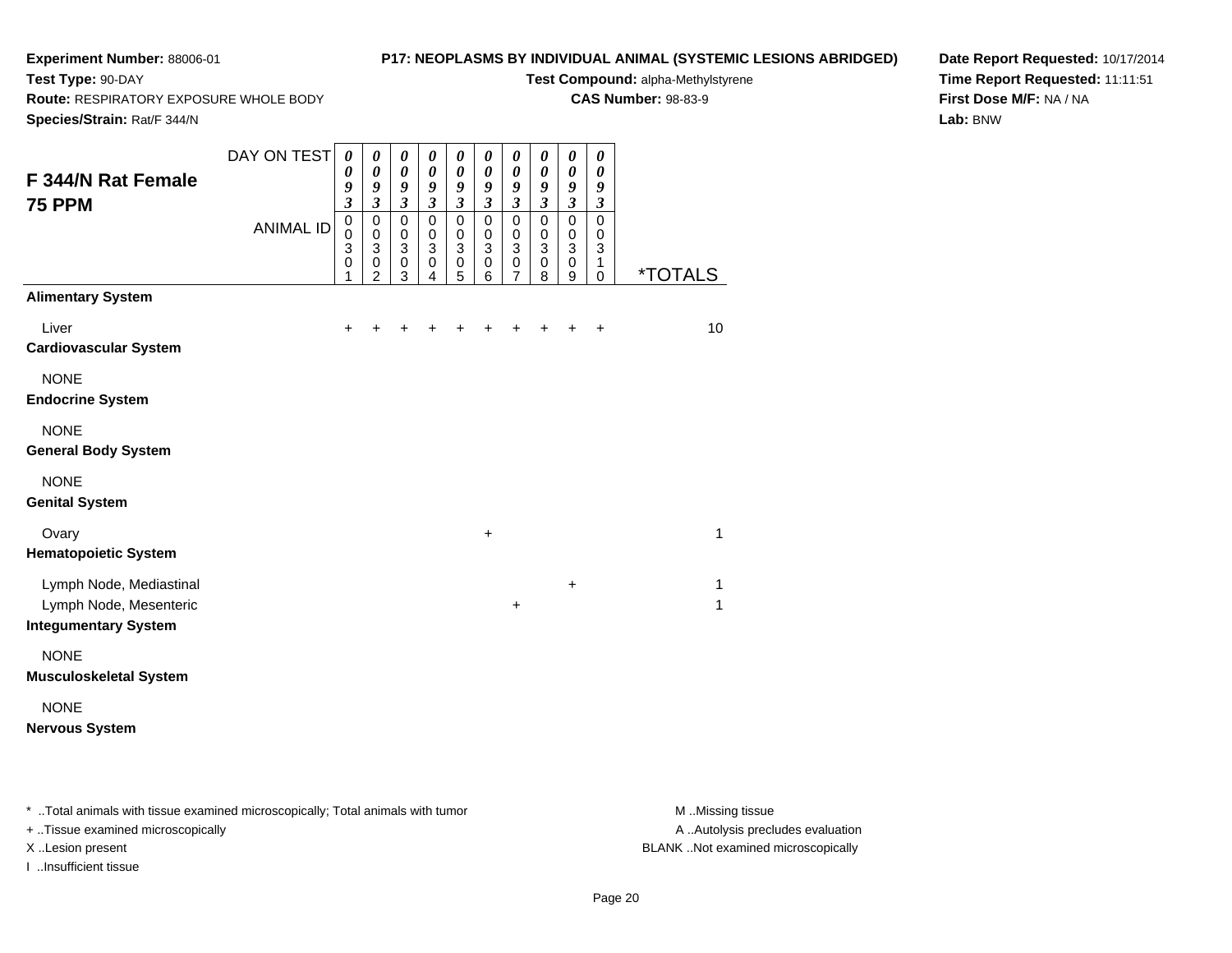**Route:** RESPIRATORY EXPOSURE WHOLE BODY

# **P17: NEOPLASMS BY INDIVIDUAL ANIMAL (SYSTEMIC LESIONS ABRIDGED)**

**Test Compound:** alpha-Methylstyrene

**CAS Number:** 98-83-9

**Species/Strain:** Rat/F 344/N

**Test Type:** 90-DAY

**Date Report Requested:** 10/17/2014**Time Report Requested:** 11:11:51**First Dose M/F:** NA / NA**Lab:** BNW

| <b>F 344/N Rat Female</b><br><b>75 PPM</b>                           | DAY ON TEST<br><b>ANIMAL ID</b> | 0<br>0<br>9<br>3<br>$\mathbf 0$<br>0<br>3<br>0<br>4 | $\boldsymbol{\theta}$<br>0<br>9<br>3<br>$\mathbf 0$<br>$\pmb{0}$<br>$\ensuremath{\mathsf{3}}$<br>$\mathbf 0$<br>$\overline{2}$ | 0<br>$\boldsymbol{\theta}$<br>$\boldsymbol{g}$<br>$\mathfrak{z}$<br>$\mathbf 0$<br>$\pmb{0}$<br>$\mathbf{3}$<br>$\mathbf 0$<br>3 | 0<br>$\boldsymbol{\theta}$<br>9<br>3<br>0<br>$\mathbf 0$<br>3<br>$\mathbf 0$<br>4 | $\boldsymbol{\theta}$<br>0<br>9<br>$\mathfrak{z}$<br>$\mathbf 0$<br>$\pmb{0}$<br>$\overline{3}$<br>$\pmb{0}$<br>5 | 0<br>0<br>9<br>3<br>$\mathbf 0$<br>0<br>3<br>$\Omega$<br>6 | 0<br>0<br>9<br>$\mathfrak{z}$<br>$\mathbf 0$<br>$\pmb{0}$<br>3<br>$\mathbf 0$<br>$\overline{7}$ | 0<br>0<br>9<br>3<br>0<br>$\mathbf 0$<br>3<br>0<br>8 | 0<br>0<br>9<br>3<br>0<br>$\mathbf 0$<br>$\overline{3}$<br>$\pmb{0}$<br>9 | 0<br>0<br>9<br>3<br>$\Omega$<br>0<br>3<br>$\Omega$ | <i><b>*TOTALS</b></i> |
|----------------------------------------------------------------------|---------------------------------|-----------------------------------------------------|--------------------------------------------------------------------------------------------------------------------------------|----------------------------------------------------------------------------------------------------------------------------------|-----------------------------------------------------------------------------------|-------------------------------------------------------------------------------------------------------------------|------------------------------------------------------------|-------------------------------------------------------------------------------------------------|-----------------------------------------------------|--------------------------------------------------------------------------|----------------------------------------------------|-----------------------|
| <b>NONE</b><br><b>Respiratory System</b><br>Nose                     |                                 | $\ddot{}$                                           |                                                                                                                                |                                                                                                                                  |                                                                                   |                                                                                                                   |                                                            |                                                                                                 |                                                     |                                                                          | $\ddot{}$                                          | 10                    |
| <b>Special Senses System</b><br><b>NONE</b><br><b>Urinary System</b> |                                 |                                                     |                                                                                                                                |                                                                                                                                  |                                                                                   |                                                                                                                   |                                                            |                                                                                                 |                                                     |                                                                          |                                                    |                       |
| Kidney<br><b>SYSTEMIC LESIONS</b>                                    |                                 | $\ddot{}$                                           |                                                                                                                                |                                                                                                                                  |                                                                                   |                                                                                                                   | +                                                          |                                                                                                 |                                                     |                                                                          | $\ddot{}$                                          | 10                    |
| Multiple Organ                                                       |                                 | ٠                                                   |                                                                                                                                |                                                                                                                                  |                                                                                   |                                                                                                                   |                                                            |                                                                                                 |                                                     |                                                                          | +                                                  | 10                    |

\* ..Total animals with tissue examined microscopically; Total animals with tumor **M** . Missing tissue M ..Missing tissue

+ ..Tissue examined microscopically

I ..Insufficient tissue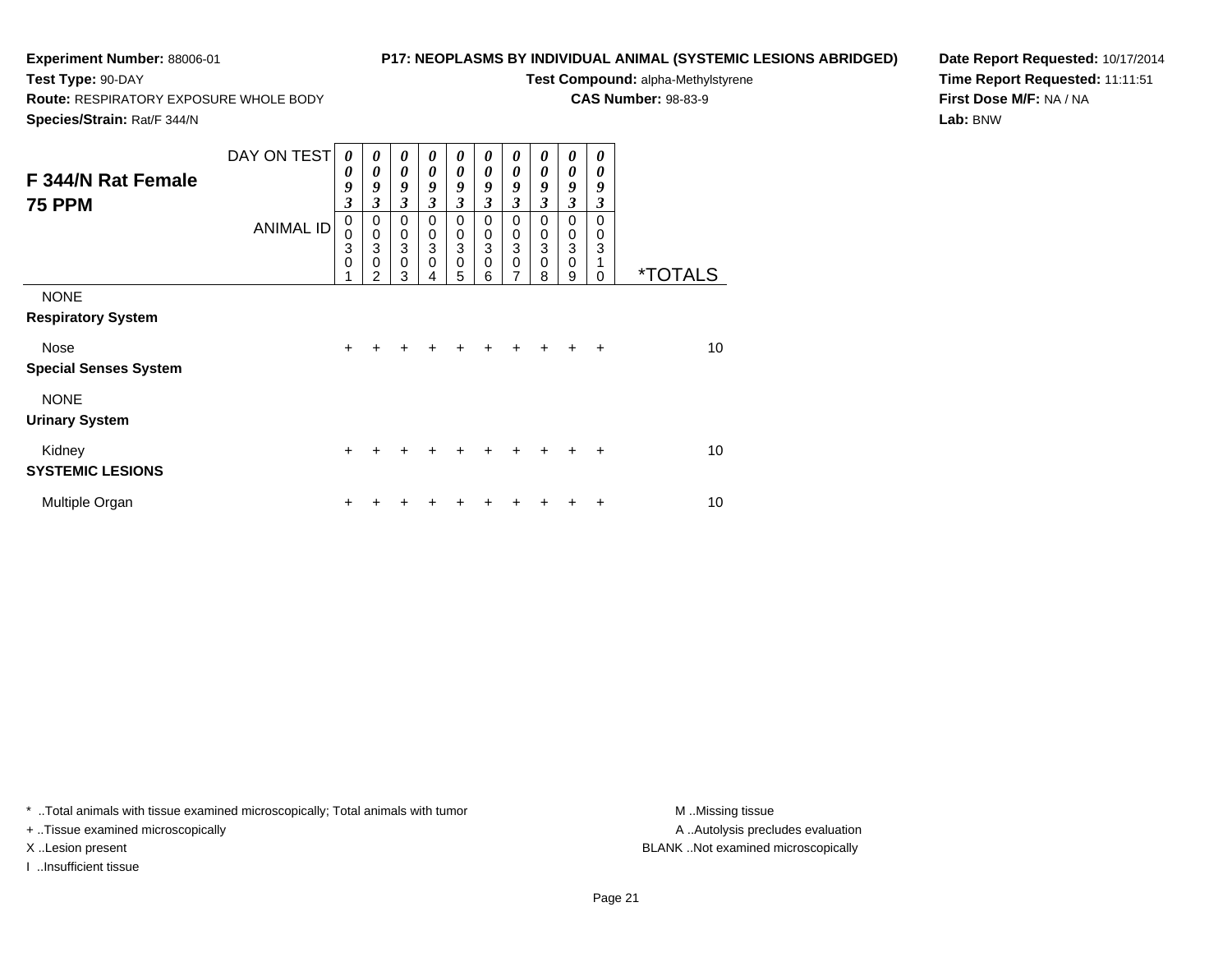**Test Type:** 90-DAY

# **P17: NEOPLASMS BY INDIVIDUAL ANIMAL (SYSTEMIC LESIONS ABRIDGED)**

**Test Compound:** alpha-Methylstyrene**CAS Number:** 98-83-9

**Route:** RESPIRATORY EXPOSURE WHOLE BODY

**Date Report Requested:** 10/17/2014**Time Report Requested:** 11:11:51**First Dose M/F:** NA / NA**Lab:** BNW

| Species/Strain: Rat/F 344/N                                                    |                  |                                                   |                                                                         |                                                                               |                                                                  |                                                                         |                                                                         |                                                                  |                                                                  |                                                                         |                                                                |                       |
|--------------------------------------------------------------------------------|------------------|---------------------------------------------------|-------------------------------------------------------------------------|-------------------------------------------------------------------------------|------------------------------------------------------------------|-------------------------------------------------------------------------|-------------------------------------------------------------------------|------------------------------------------------------------------|------------------------------------------------------------------|-------------------------------------------------------------------------|----------------------------------------------------------------|-----------------------|
| F 344/N Rat Female<br><b>150 PPM</b>                                           | DAY ON TEST      | $\boldsymbol{\theta}$<br>0<br>9<br>$\mathfrak{z}$ | $\pmb{\theta}$<br>$\boldsymbol{\theta}$<br>9<br>$\mathfrak{z}$          | $\pmb{\theta}$<br>$\boldsymbol{\theta}$<br>$\boldsymbol{g}$<br>$\mathfrak{z}$ | $\pmb{\theta}$<br>$\pmb{\theta}$<br>9<br>$\overline{\mathbf{3}}$ | $\pmb{\theta}$<br>$\boldsymbol{\theta}$<br>9<br>$\overline{\mathbf{3}}$ | $\pmb{\theta}$<br>$\boldsymbol{\theta}$<br>9<br>$\overline{\mathbf{3}}$ | $\pmb{\theta}$<br>$\pmb{\theta}$<br>9<br>$\overline{\mathbf{3}}$ | $\pmb{\theta}$<br>$\pmb{\theta}$<br>9<br>$\overline{\mathbf{3}}$ | $\pmb{\theta}$<br>$\boldsymbol{\theta}$<br>9<br>$\overline{\mathbf{3}}$ | $\pmb{\theta}$<br>$\boldsymbol{\theta}$<br>9<br>$\mathfrak{z}$ |                       |
|                                                                                | <b>ANIMAL ID</b> | $\mathbf 0$<br>0<br>5<br>0<br>1                   | $\mathbf 0$<br>$\mathbf 0$<br>$\sqrt{5}$<br>$\pmb{0}$<br>$\overline{2}$ | $\mathbf 0$<br>$\mathbf 0$<br>5<br>0<br>3                                     | $\mathbf 0$<br>$\Omega$<br>5<br>0<br>4                           | $\mathbf 0$<br>$\mathbf 0$<br>5<br>$\mathbf 0$<br>5                     | $\mathbf 0$<br>$\mathbf 0$<br>$\sqrt{5}$<br>$\pmb{0}$<br>6              | $\Omega$<br>$\mathbf 0$<br>5<br>$\pmb{0}$<br>7                   | $\mathbf 0$<br>0<br>5<br>0<br>8                                  | $\mathbf 0$<br>$\mathbf 0$<br>$\overline{5}$<br>0<br>9                  | $\mathbf 0$<br>0<br>5<br>1<br>0                                | <i><b>*TOTALS</b></i> |
| <b>Alimentary System</b>                                                       |                  |                                                   |                                                                         |                                                                               |                                                                  |                                                                         |                                                                         |                                                                  |                                                                  |                                                                         |                                                                |                       |
| Liver<br><b>Cardiovascular System</b>                                          |                  |                                                   |                                                                         |                                                                               |                                                                  |                                                                         |                                                                         |                                                                  | +                                                                |                                                                         | $\ddot{}$                                                      | 10                    |
| <b>NONE</b><br><b>Endocrine System</b>                                         |                  |                                                   |                                                                         |                                                                               |                                                                  |                                                                         |                                                                         |                                                                  |                                                                  |                                                                         |                                                                |                       |
| <b>NONE</b><br><b>General Body System</b>                                      |                  |                                                   |                                                                         |                                                                               |                                                                  |                                                                         |                                                                         |                                                                  |                                                                  |                                                                         |                                                                |                       |
| <b>NONE</b><br><b>Genital System</b>                                           |                  |                                                   |                                                                         |                                                                               |                                                                  |                                                                         |                                                                         |                                                                  |                                                                  |                                                                         |                                                                |                       |
| <b>NONE</b><br><b>Hematopoietic System</b>                                     |                  |                                                   |                                                                         |                                                                               |                                                                  |                                                                         |                                                                         |                                                                  |                                                                  |                                                                         |                                                                |                       |
| <b>NONE</b><br><b>Integumentary System</b>                                     |                  |                                                   |                                                                         |                                                                               |                                                                  |                                                                         |                                                                         |                                                                  |                                                                  |                                                                         |                                                                |                       |
| <b>NONE</b><br><b>Musculoskeletal System</b>                                   |                  |                                                   |                                                                         |                                                                               |                                                                  |                                                                         |                                                                         |                                                                  |                                                                  |                                                                         |                                                                |                       |
| <b>NONE</b><br><b>Nervous System</b>                                           |                  |                                                   |                                                                         |                                                                               |                                                                  |                                                                         |                                                                         |                                                                  |                                                                  |                                                                         |                                                                |                       |
| <b>NONE</b>                                                                    |                  |                                                   |                                                                         |                                                                               |                                                                  |                                                                         |                                                                         |                                                                  |                                                                  |                                                                         |                                                                |                       |
| * Total animals with tissue examined microscopically; Total animals with tumor |                  |                                                   |                                                                         |                                                                               |                                                                  |                                                                         |                                                                         |                                                                  |                                                                  |                                                                         |                                                                | M Missing tissue      |

+ ..Tissue examined microscopically

I ..Insufficient tissue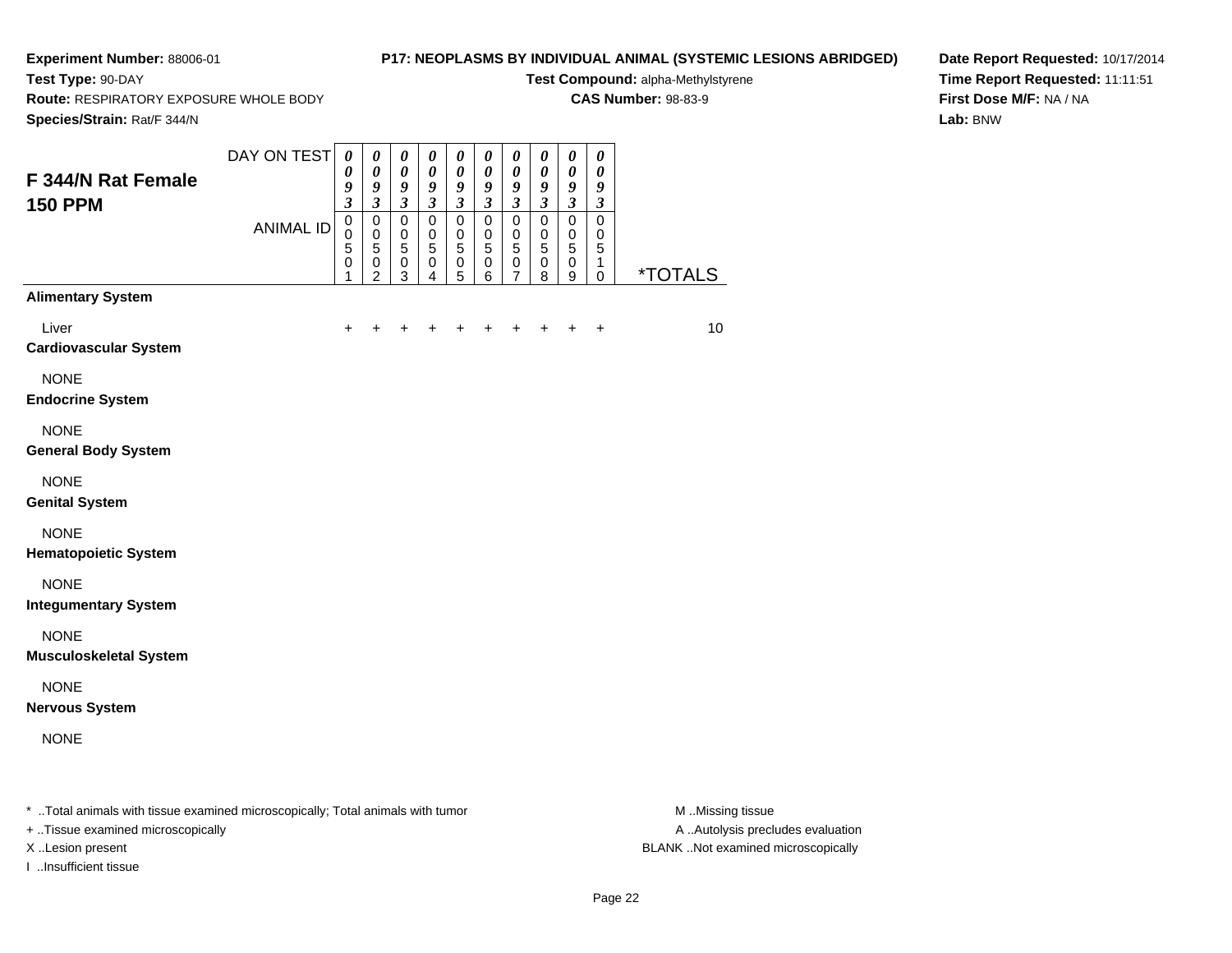## **P17: NEOPLASMS BY INDIVIDUAL ANIMAL (SYSTEMIC LESIONS ABRIDGED)**

**Test Compound:** alpha-Methylstyrene**CAS Number:** 98-83-9

**Route:** RESPIRATORY EXPOSURE WHOLE BODY

**Species/Strain:** Rat/F 344/N

**Test Type:** 90-DAY

**Date Report Requested:** 10/17/2014**Time Report Requested:** 11:11:51**First Dose M/F:** NA / NA**Lab:** BNW

| F 344/N Rat Female<br><b>150 PPM</b> | DAY ON TEST<br><b>ANIMAL ID</b> | $\boldsymbol{\theta}$<br>$\boldsymbol{\theta}$<br>9<br>$\mathfrak{z}$<br>0<br>$\pmb{0}$<br>5<br>$\mathbf 0$<br>1 | 0<br>0<br>9<br>$\mathfrak{z}$<br>0<br>$\pmb{0}$<br>5<br>$\mathbf 0$<br>$\mathfrak{p}$ | 0<br>0<br>9<br>$\overline{\mathbf{3}}$<br>0<br>0<br>5<br>$\pmb{0}$<br>3 | 0<br>$\boldsymbol{\theta}$<br>9<br>3<br>0<br>0<br>5<br>0<br>4 | 0<br>0<br>9<br>3<br>0<br>$\begin{array}{c} 0 \\ 5 \end{array}$<br>$\pmb{0}$<br>5 | 0<br>0<br>9<br>3<br>0<br>0<br>$\overline{5}$<br>0<br>6 | 0<br>$\boldsymbol{\theta}$<br>9<br>3<br>0<br>$\pmb{0}$<br>5<br>$\mathbf 0$<br>7 | 0<br>$\boldsymbol{\theta}$<br>9<br>$\overline{\mathbf{3}}$<br>$\Omega$<br>0<br>$\sqrt{5}$<br>$\mathbf 0$<br>8 | 0<br>0<br>9<br>$\overline{\mathbf{3}}$<br>0<br>$\mathbf 0$<br>$\overline{5}$<br>$\mathbf 0$<br>9 | 0<br>0<br>9<br>3<br>$\Omega$<br>0<br>5<br>0 | <i><b>*TOTALS</b></i> |
|--------------------------------------|---------------------------------|------------------------------------------------------------------------------------------------------------------|---------------------------------------------------------------------------------------|-------------------------------------------------------------------------|---------------------------------------------------------------|----------------------------------------------------------------------------------|--------------------------------------------------------|---------------------------------------------------------------------------------|---------------------------------------------------------------------------------------------------------------|--------------------------------------------------------------------------------------------------|---------------------------------------------|-----------------------|
| <b>Respiratory System</b>            |                                 |                                                                                                                  |                                                                                       |                                                                         |                                                               |                                                                                  |                                                        |                                                                                 |                                                                                                               |                                                                                                  |                                             |                       |
| Nose<br><b>Special Senses System</b> |                                 | $\ddot{}$                                                                                                        |                                                                                       | +                                                                       | +                                                             |                                                                                  |                                                        |                                                                                 | $\ddot{}$                                                                                                     | $\ddot{}$                                                                                        | $\ddot{}$                                   | 10                    |
| <b>NONE</b><br><b>Urinary System</b> |                                 |                                                                                                                  |                                                                                       |                                                                         |                                                               |                                                                                  |                                                        |                                                                                 |                                                                                                               |                                                                                                  |                                             |                       |
| Kidney<br><b>SYSTEMIC LESIONS</b>    |                                 | $\ddot{}$                                                                                                        |                                                                                       |                                                                         |                                                               |                                                                                  |                                                        | $\div$                                                                          | $+$                                                                                                           | $\ddot{}$                                                                                        | $\ddot{}$                                   | 10                    |
| Multiple Organ                       |                                 | ٠                                                                                                                |                                                                                       |                                                                         |                                                               |                                                                                  |                                                        |                                                                                 |                                                                                                               |                                                                                                  | ÷                                           | 10                    |

\* ..Total animals with tissue examined microscopically; Total animals with tumor **M** . Missing tissue M ..Missing tissue

+ ..Tissue examined microscopically

I ..Insufficient tissue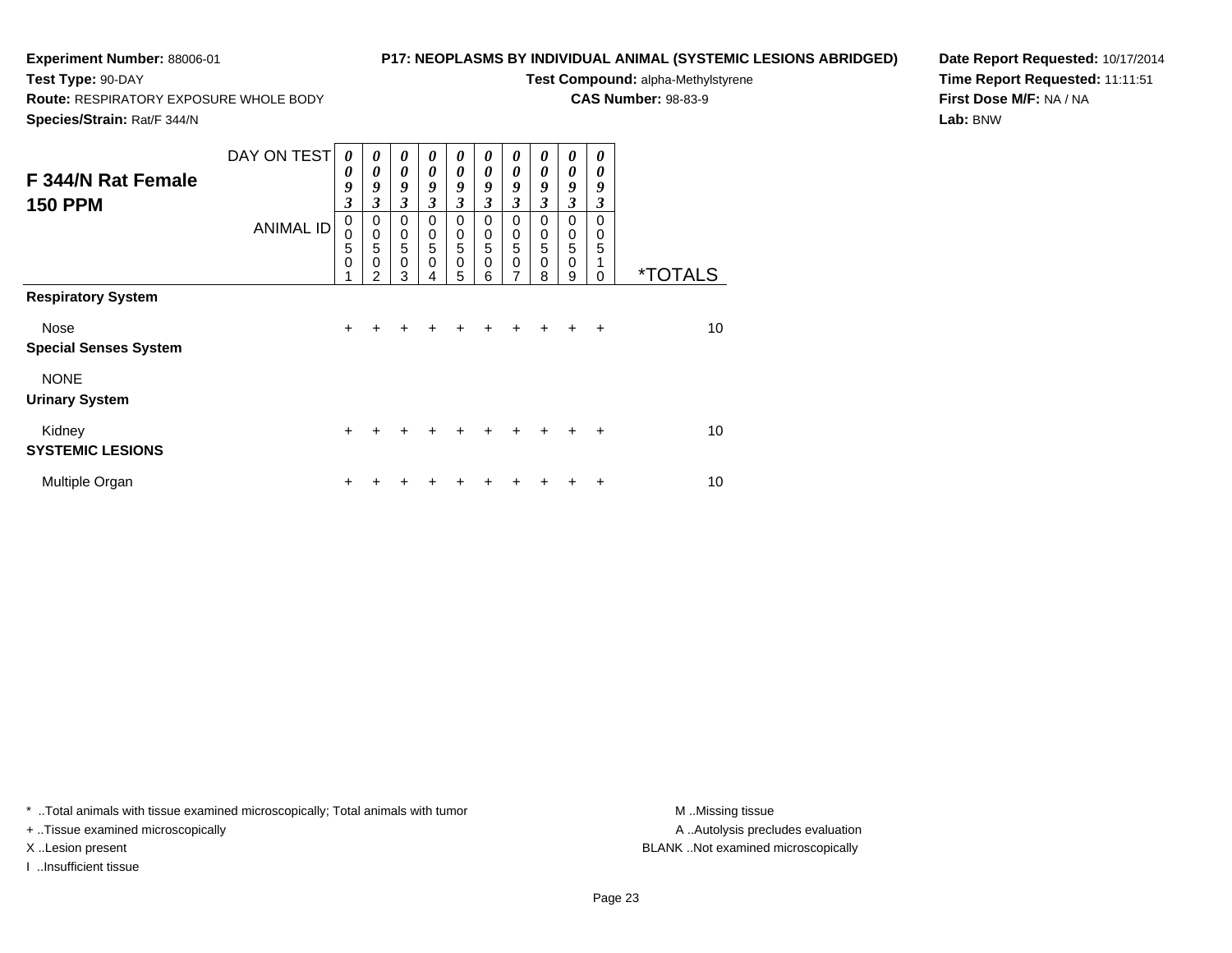# **P17: NEOPLASMS BY INDIVIDUAL ANIMAL (SYSTEMIC LESIONS ABRIDGED)**

**Test Compound:** alpha-Methylstyrene**CAS Number:** 98-83-9

**Route:** RESPIRATORY EXPOSURE WHOLE BODY

**Species/Strain:** Rat/F 344/N

**Test Type:** 90-DAY

**Date Report Requested:** 10/17/2014**Time Report Requested:** 11:11:51**First Dose M/F:** NA / NA**Lab:** BNW

| Species/Strain: Rat/F 344/N                                                    |                  |                                                                       |                                                                             |                                                                      |                                                                               |                                                                             |                                                                |                                                                  |                                                         |                                                               |                                                                       |                       |
|--------------------------------------------------------------------------------|------------------|-----------------------------------------------------------------------|-----------------------------------------------------------------------------|----------------------------------------------------------------------|-------------------------------------------------------------------------------|-----------------------------------------------------------------------------|----------------------------------------------------------------|------------------------------------------------------------------|---------------------------------------------------------|---------------------------------------------------------------|-----------------------------------------------------------------------|-----------------------|
| F 344/N Rat Female<br><b>300 PPM</b>                                           | DAY ON TEST      | $\boldsymbol{\theta}$<br>$\boldsymbol{\theta}$<br>9<br>$\mathfrak{z}$ | $\boldsymbol{\theta}$<br>$\boldsymbol{\theta}$<br>9<br>$\boldsymbol{\beta}$ | $\boldsymbol{\theta}$<br>$\pmb{\theta}$<br>9<br>$\boldsymbol{\beta}$ | $\pmb{\theta}$<br>$\boldsymbol{\theta}$<br>$\boldsymbol{9}$<br>$\mathfrak{z}$ | $\boldsymbol{\theta}$<br>$\boldsymbol{\theta}$<br>9<br>$\boldsymbol{\beta}$ | $\boldsymbol{\theta}$<br>$\pmb{\theta}$<br>9<br>$\mathfrak{z}$ | $\pmb{\theta}$<br>$\pmb{\theta}$<br>9<br>$\mathfrak{z}$          | 0<br>$\pmb{\theta}$<br>9<br>$\boldsymbol{\mathfrak{z}}$ | $\pmb{\theta}$<br>$\pmb{\theta}$<br>9<br>$\boldsymbol{\beta}$ | $\boldsymbol{\theta}$<br>$\boldsymbol{\theta}$<br>9<br>$\mathfrak{z}$ |                       |
|                                                                                | <b>ANIMAL ID</b> | $\mathbf 0$<br>$\mathbf 0$<br>7<br>0<br>1                             | $\pmb{0}$<br>$\pmb{0}$<br>7<br>$\,0\,$<br>$\overline{2}$                    | $\pmb{0}$<br>$\pmb{0}$<br>$\overline{7}$<br>$\pmb{0}$<br>3           | $\pmb{0}$<br>$\mathbf 0$<br>$\overline{7}$<br>$\mathbf 0$<br>4                | $\pmb{0}$<br>$\mathbf 0$<br>7<br>$\pmb{0}$<br>5                             | $\pmb{0}$<br>$\mathbf 0$<br>$\overline{7}$<br>$\pmb{0}$<br>6   | $\mathbf 0$<br>$\mathbf 0$<br>$\overline{7}$<br>$\mathbf 0$<br>7 | $\mathsf 0$<br>0<br>7<br>$\pmb{0}$<br>8                 | $\pmb{0}$<br>$\mathbf 0$<br>$\overline{7}$<br>$\pmb{0}$<br>9  | 0<br>0<br>7<br>1<br>0                                                 | <i><b>*TOTALS</b></i> |
| <b>Alimentary System</b>                                                       |                  |                                                                       |                                                                             |                                                                      |                                                                               |                                                                             |                                                                |                                                                  |                                                         |                                                               |                                                                       |                       |
| Liver<br><b>Cardiovascular System</b>                                          |                  | ٠                                                                     |                                                                             |                                                                      |                                                                               |                                                                             |                                                                |                                                                  |                                                         |                                                               | $\ddot{}$                                                             | 10                    |
| <b>NONE</b><br><b>Endocrine System</b>                                         |                  |                                                                       |                                                                             |                                                                      |                                                                               |                                                                             |                                                                |                                                                  |                                                         |                                                               |                                                                       |                       |
| <b>NONE</b><br><b>General Body System</b>                                      |                  |                                                                       |                                                                             |                                                                      |                                                                               |                                                                             |                                                                |                                                                  |                                                         |                                                               |                                                                       |                       |
| <b>NONE</b><br><b>Genital System</b>                                           |                  |                                                                       |                                                                             |                                                                      |                                                                               |                                                                             |                                                                |                                                                  |                                                         |                                                               |                                                                       |                       |
| <b>NONE</b><br><b>Hematopoietic System</b>                                     |                  |                                                                       |                                                                             |                                                                      |                                                                               |                                                                             |                                                                |                                                                  |                                                         |                                                               |                                                                       |                       |
| <b>NONE</b><br><b>Integumentary System</b>                                     |                  |                                                                       |                                                                             |                                                                      |                                                                               |                                                                             |                                                                |                                                                  |                                                         |                                                               |                                                                       |                       |
| <b>NONE</b><br><b>Musculoskeletal System</b>                                   |                  |                                                                       |                                                                             |                                                                      |                                                                               |                                                                             |                                                                |                                                                  |                                                         |                                                               |                                                                       |                       |
| <b>NONE</b><br><b>Nervous System</b>                                           |                  |                                                                       |                                                                             |                                                                      |                                                                               |                                                                             |                                                                |                                                                  |                                                         |                                                               |                                                                       |                       |
| <b>NONE</b>                                                                    |                  |                                                                       |                                                                             |                                                                      |                                                                               |                                                                             |                                                                |                                                                  |                                                         |                                                               |                                                                       |                       |
| * Total animals with tissue examined microscopically; Total animals with tumor |                  |                                                                       |                                                                             |                                                                      |                                                                               |                                                                             |                                                                |                                                                  |                                                         |                                                               |                                                                       | M Missing tissue      |

+ ..Tissue examined microscopically

I ..Insufficient tissue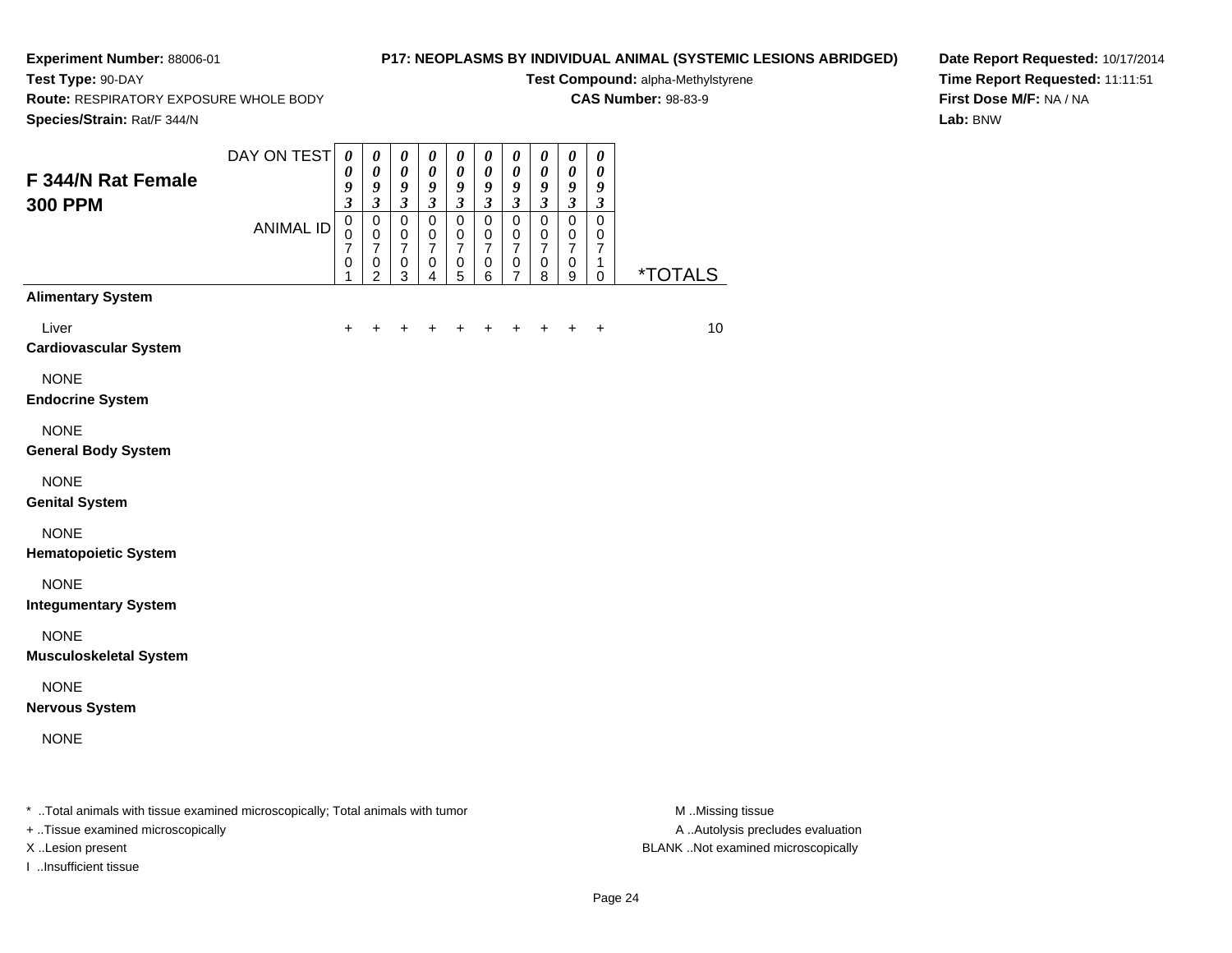## **P17: NEOPLASMS BY INDIVIDUAL ANIMAL (SYSTEMIC LESIONS ABRIDGED)**

**Test Compound:** alpha-Methylstyrene**CAS Number:** 98-83-9

**Route:** RESPIRATORY EXPOSURE WHOLE BODY

**Species/Strain:** Rat/F 344/N

**Test Type:** 90-DAY

**Date Report Requested:** 10/17/2014**Time Report Requested:** 11:11:51**First Dose M/F:** NA / NA**Lab:** BNW

| F 344/N Rat Female<br><b>300 PPM</b>                                               | DAY ON TEST<br><b>ANIMAL ID</b> | 0<br>0<br>9<br>3<br>0<br>$\mathbf 0$<br>7<br>0 | 0<br>0<br>9<br>3<br>0<br>$\mathbf 0$<br>7<br>0<br>2 | 0<br>$\boldsymbol{\theta}$<br>9<br>$\mathfrak{z}$<br>$\mathbf 0$<br>$\pmb{0}$<br>7<br>$\mathbf 0$<br>3 | 0<br>$\boldsymbol{\theta}$<br>9<br>3<br>$\Omega$<br>$\pmb{0}$<br>7<br>$\Omega$<br>4 | $\boldsymbol{\theta}$<br>0<br>9<br>$\mathfrak{z}$<br>$\Omega$<br>$\mathbf 0$<br>7<br>$\mathbf 0$<br>5 | 0<br>0<br>9<br>$\boldsymbol{\beta}$<br>$\Omega$<br>0<br>0<br>6 | 0<br>$\boldsymbol{\theta}$<br>9<br>3<br>$\Omega$<br>0<br>7<br>0<br>7 | 0<br>0<br>9<br>3<br>$\Omega$<br>0<br>7<br>0<br>8 | 0<br>0<br>9<br>3<br>0<br>0<br>7<br>0<br>9 | 0<br>0<br>9<br>3<br>$\Omega$<br>0<br>7<br>0 | <i><b>*TOTALS</b></i> |
|------------------------------------------------------------------------------------|---------------------------------|------------------------------------------------|-----------------------------------------------------|--------------------------------------------------------------------------------------------------------|-------------------------------------------------------------------------------------|-------------------------------------------------------------------------------------------------------|----------------------------------------------------------------|----------------------------------------------------------------------|--------------------------------------------------|-------------------------------------------|---------------------------------------------|-----------------------|
| <b>Respiratory System</b><br><b>Nose</b><br>Pleura<br><b>Special Senses System</b> |                                 | $+$                                            | $\div$                                              | $\pm$                                                                                                  | $\ddot{}$                                                                           | $\pm$                                                                                                 | $\ddot{}$                                                      | $\ddot{}$                                                            | $+$<br>$\ddot{}$                                 | $+$                                       | $+$                                         | 10<br>1               |
| <b>NONE</b><br><b>Urinary System</b>                                               |                                 |                                                |                                                     |                                                                                                        |                                                                                     |                                                                                                       |                                                                |                                                                      |                                                  |                                           |                                             |                       |
| Kidney<br><b>SYSTEMIC LESIONS</b>                                                  |                                 | $\ddot{}$                                      |                                                     | +                                                                                                      |                                                                                     | +                                                                                                     | $\ddot{}$                                                      | $\ddot{}$                                                            | ÷.                                               | ÷                                         | $\ddot{}$                                   | 10                    |
| Multiple Organ                                                                     |                                 | ٠                                              |                                                     |                                                                                                        |                                                                                     |                                                                                                       |                                                                |                                                                      |                                                  |                                           | +                                           | 10                    |

\* ..Total animals with tissue examined microscopically; Total animals with tumor **M** . Missing tissue M ..Missing tissue

+ ..Tissue examined microscopically

I ..Insufficient tissue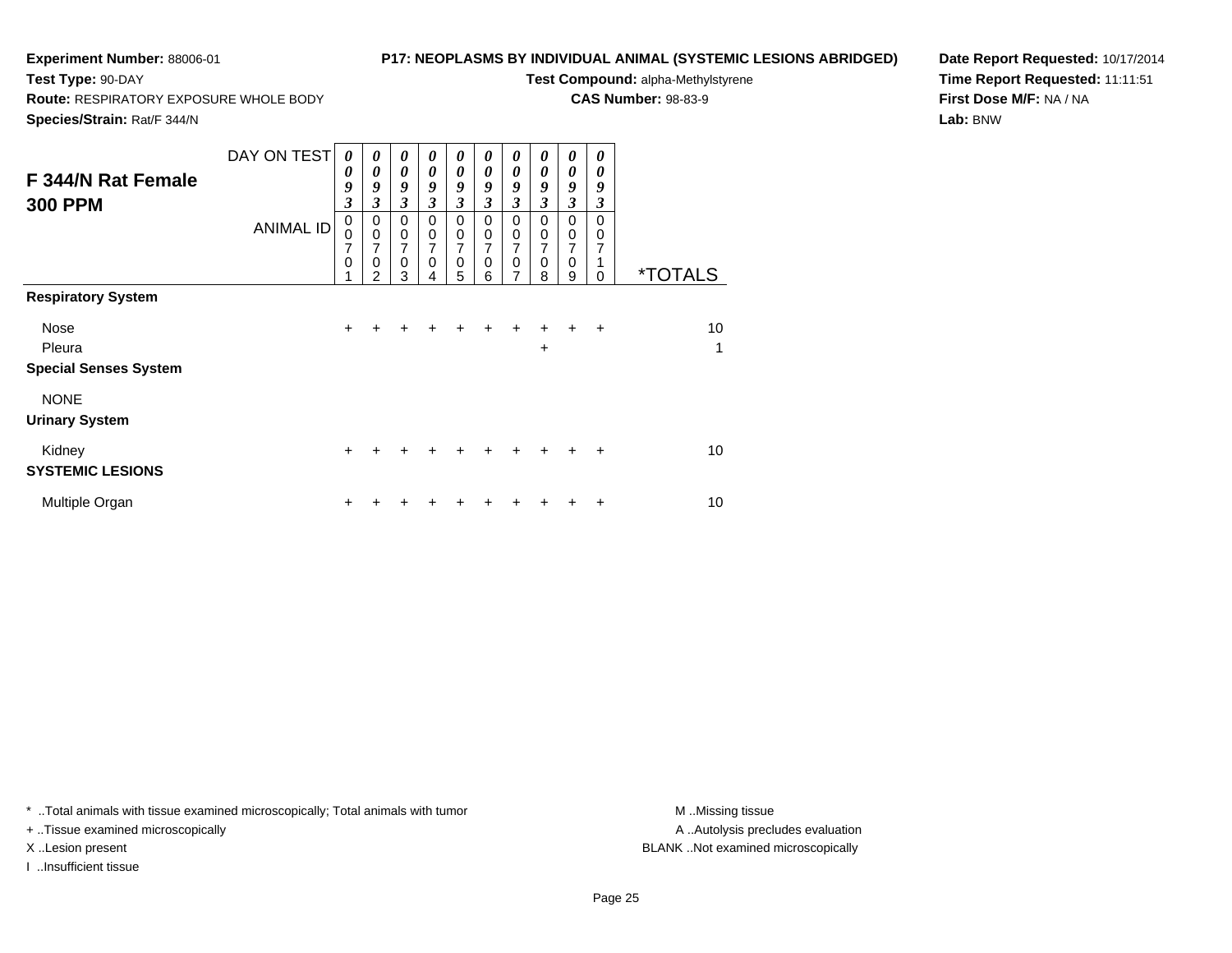# **P17: NEOPLASMS BY INDIVIDUAL ANIMAL (SYSTEMIC LESIONS ABRIDGED)**

**Test Compound:** alpha-Methylstyrene**CAS Number:** 98-83-9

**Route:** RESPIRATORY EXPOSURE WHOLE BODY

**Test Type:** 90-DAY

**Date Report Requested:** 10/17/2014**Time Report Requested:** 11:11:51**First Dose M/F:** NA / NA**Lab:** BNW

| Species/Strain: Rat/F 344/N                                                    |                  |                                                   |                                                                             |                                                                              |                                                         |                                                                      |                                                                      |                                                         |                                                           |                                                                      |                                                   |                       |
|--------------------------------------------------------------------------------|------------------|---------------------------------------------------|-----------------------------------------------------------------------------|------------------------------------------------------------------------------|---------------------------------------------------------|----------------------------------------------------------------------|----------------------------------------------------------------------|---------------------------------------------------------|-----------------------------------------------------------|----------------------------------------------------------------------|---------------------------------------------------|-----------------------|
| F 344/N Rat Female<br><b>600 PPM</b>                                           | DAY ON TEST      | $\boldsymbol{\theta}$<br>0<br>9<br>$\mathfrak{z}$ | $\boldsymbol{\theta}$<br>$\boldsymbol{\theta}$<br>9<br>$\boldsymbol{\beta}$ | $\pmb{\theta}$<br>$\pmb{\theta}$<br>$\boldsymbol{g}$<br>$\boldsymbol{\beta}$ | $\pmb{\theta}$<br>$\pmb{\theta}$<br>9<br>$\mathfrak{z}$ | $\boldsymbol{\theta}$<br>$\pmb{\theta}$<br>9<br>$\boldsymbol{\beta}$ | $\boldsymbol{\theta}$<br>$\pmb{\theta}$<br>9<br>$\boldsymbol{\beta}$ | $\pmb{\theta}$<br>$\pmb{\theta}$<br>9<br>$\mathfrak{z}$ | 0<br>0<br>9<br>$\boldsymbol{\beta}$                       | $\boldsymbol{\theta}$<br>$\pmb{\theta}$<br>9<br>$\boldsymbol{\beta}$ | $\boldsymbol{\theta}$<br>0<br>9<br>$\mathfrak{z}$ |                       |
|                                                                                | <b>ANIMAL ID</b> | $\mathbf 0$<br>0<br>9<br>0<br>1                   | $\pmb{0}$<br>$\mathbf 0$<br>9<br>$\,0\,$<br>2                               | $\pmb{0}$<br>$\pmb{0}$<br>9<br>$\pmb{0}$<br>3                                | $\pmb{0}$<br>$\mathbf 0$<br>9<br>$\pmb{0}$<br>4         | $\pmb{0}$<br>$\mathbf 0$<br>9<br>$\mathbf 0$<br>5                    | $\pmb{0}$<br>$\mathbf 0$<br>9<br>$\pmb{0}$<br>6                      | $\pmb{0}$<br>$\mathbf 0$<br>9<br>$\pmb{0}$<br>7         | $\mathbf 0$<br>$\pmb{0}$<br>9<br>$\ddot{\mathbf{0}}$<br>8 | $\pmb{0}$<br>$\mathbf 0$<br>9<br>$\,0\,$<br>9                        | $\mathbf 0$<br>0<br>9<br>1<br>0                   | <i><b>*TOTALS</b></i> |
| <b>Alimentary System</b>                                                       |                  |                                                   |                                                                             |                                                                              |                                                         |                                                                      |                                                                      |                                                         |                                                           |                                                                      |                                                   |                       |
| Liver<br><b>Cardiovascular System</b>                                          |                  | ٠                                                 |                                                                             |                                                                              |                                                         |                                                                      |                                                                      |                                                         |                                                           |                                                                      | $\ddot{}$                                         | 10                    |
| <b>NONE</b><br><b>Endocrine System</b>                                         |                  |                                                   |                                                                             |                                                                              |                                                         |                                                                      |                                                                      |                                                         |                                                           |                                                                      |                                                   |                       |
| <b>NONE</b><br><b>General Body System</b>                                      |                  |                                                   |                                                                             |                                                                              |                                                         |                                                                      |                                                                      |                                                         |                                                           |                                                                      |                                                   |                       |
| <b>NONE</b><br><b>Genital System</b>                                           |                  |                                                   |                                                                             |                                                                              |                                                         |                                                                      |                                                                      |                                                         |                                                           |                                                                      |                                                   |                       |
| <b>NONE</b><br><b>Hematopoietic System</b>                                     |                  |                                                   |                                                                             |                                                                              |                                                         |                                                                      |                                                                      |                                                         |                                                           |                                                                      |                                                   |                       |
| <b>NONE</b><br><b>Integumentary System</b>                                     |                  |                                                   |                                                                             |                                                                              |                                                         |                                                                      |                                                                      |                                                         |                                                           |                                                                      |                                                   |                       |
| <b>NONE</b><br><b>Musculoskeletal System</b>                                   |                  |                                                   |                                                                             |                                                                              |                                                         |                                                                      |                                                                      |                                                         |                                                           |                                                                      |                                                   |                       |
| <b>NONE</b><br><b>Nervous System</b>                                           |                  |                                                   |                                                                             |                                                                              |                                                         |                                                                      |                                                                      |                                                         |                                                           |                                                                      |                                                   |                       |
| <b>NONE</b>                                                                    |                  |                                                   |                                                                             |                                                                              |                                                         |                                                                      |                                                                      |                                                         |                                                           |                                                                      |                                                   |                       |
| * Total animals with tissue examined microscopically; Total animals with tumor |                  |                                                   |                                                                             |                                                                              |                                                         |                                                                      |                                                                      |                                                         |                                                           |                                                                      |                                                   | M.Missing tissue      |

+ ..Tissue examined microscopically

I ..Insufficient tissue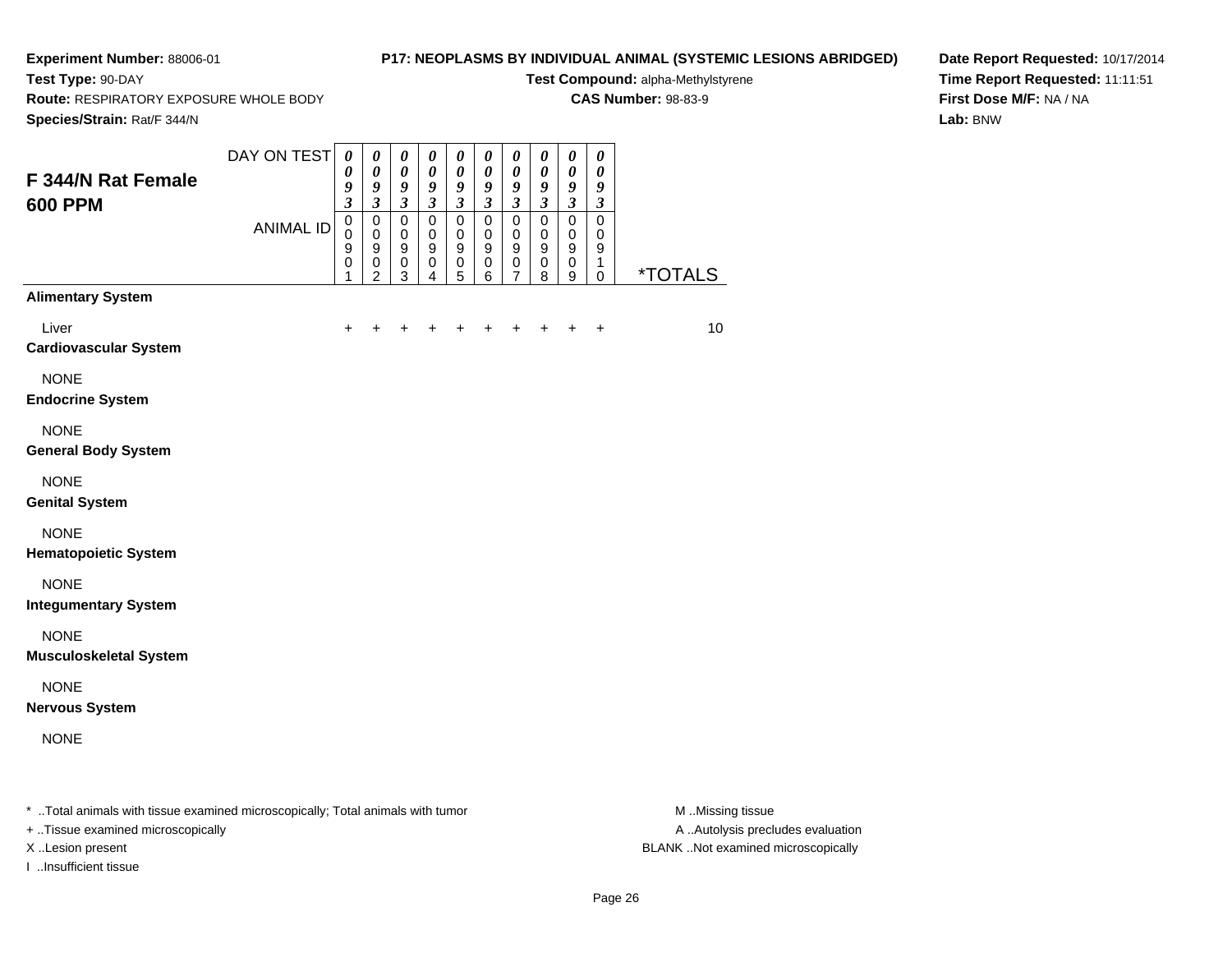## **P17: NEOPLASMS BY INDIVIDUAL ANIMAL (SYSTEMIC LESIONS ABRIDGED)**

**Test Compound:** alpha-Methylstyrene**CAS Number:** 98-83-9

**Route:** RESPIRATORY EXPOSURE WHOLE BODY

**Species/Strain:** Rat/F 344/N

**Test Type:** 90-DAY

**Date Report Requested:** 10/17/2014**Time Report Requested:** 11:11:51**First Dose M/F:** NA / NA**Lab:** BNW

| F 344/N Rat Female<br><b>600 PPM</b> | DAY ON TEST<br><b>ANIMAL ID</b> | 0<br>0<br>9<br>3<br>0<br>0<br>9<br>$\mathbf 0$ | $\boldsymbol{\theta}$<br>$\boldsymbol{\theta}$<br>9<br>3<br>0<br>$\mathbf 0$<br>9<br>0<br>$\overline{2}$ | $\boldsymbol{\theta}$<br>$\boldsymbol{\theta}$<br>9<br>$\mathfrak{z}$<br>0<br>$\mathbf 0$<br>9<br>$\mathbf 0$<br>3 | 0<br>$\theta$<br>9<br>3<br>0<br>0<br>9<br>$\mathbf 0$<br>4 | 0<br>$\boldsymbol{\theta}$<br>9<br>$\mathfrak{z}$<br>0<br>$\pmb{0}$<br>$\boldsymbol{9}$<br>0<br>5 | 0<br>0<br>9<br>3<br>0<br>0<br>9<br>0<br>6 | 0<br>0<br>9<br>3<br>0<br>0<br>$\boldsymbol{9}$<br>0<br>7 | 0<br>$\boldsymbol{\theta}$<br>9<br>3<br>$\Omega$<br>0<br>$\mathsf g$<br>$\mathbf 0$<br>8 | 0<br>0<br>9<br>3<br>0<br>0<br>9<br>$\mathbf 0$<br>9 | 0<br>0<br>9<br>3<br>0<br>$\mathbf 0$<br>9<br>0 | <i><b>*TOTALS</b></i> |
|--------------------------------------|---------------------------------|------------------------------------------------|----------------------------------------------------------------------------------------------------------|--------------------------------------------------------------------------------------------------------------------|------------------------------------------------------------|---------------------------------------------------------------------------------------------------|-------------------------------------------|----------------------------------------------------------|------------------------------------------------------------------------------------------|-----------------------------------------------------|------------------------------------------------|-----------------------|
| <b>Respiratory System</b>            |                                 |                                                |                                                                                                          |                                                                                                                    |                                                            |                                                                                                   |                                           |                                                          |                                                                                          |                                                     |                                                |                       |
| Nose<br><b>Special Senses System</b> |                                 | $\ddot{}$                                      | +                                                                                                        | +                                                                                                                  | $\div$                                                     | ÷                                                                                                 | $+$                                       | $\ddot{}$                                                | $\ddot{}$                                                                                | $+$                                                 | $\ddot{}$                                      | 10                    |
| <b>NONE</b><br><b>Urinary System</b> |                                 |                                                |                                                                                                          |                                                                                                                    |                                                            |                                                                                                   |                                           |                                                          |                                                                                          |                                                     |                                                |                       |
| Kidney<br><b>SYSTEMIC LESIONS</b>    |                                 | $\ddot{}$                                      |                                                                                                          |                                                                                                                    | ÷                                                          |                                                                                                   | ÷                                         | $\ddot{}$                                                | $+$                                                                                      | $+$                                                 | $\ddot{}$                                      | 10                    |
| Multiple Organ                       |                                 | +                                              |                                                                                                          |                                                                                                                    |                                                            |                                                                                                   |                                           |                                                          |                                                                                          |                                                     | ÷                                              | 10                    |

\* ..Total animals with tissue examined microscopically; Total animals with tumor **M** . Missing tissue M ..Missing tissue

+ ..Tissue examined microscopically

I ..Insufficient tissue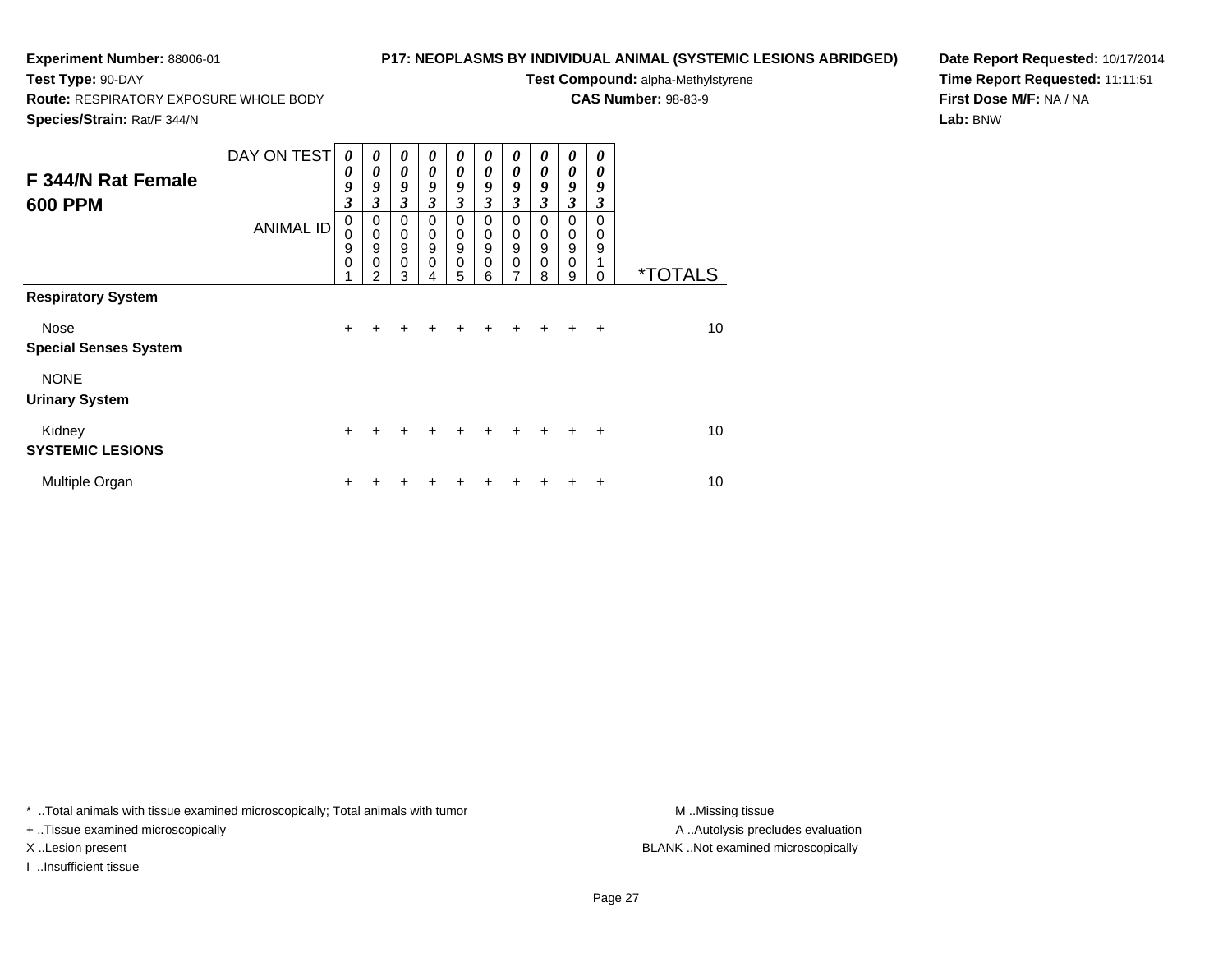## **P17: NEOPLASMS BY INDIVIDUAL ANIMAL (SYSTEMIC LESIONS ABRIDGED)**

**Test Compound:** alpha-Methylstyrene**CAS Number:** 98-83-9

**Route:** RESPIRATORY EXPOSURE WHOLE BODY

**Species/Strain:** Rat/F 344/N

**Test Type:** 90-DAY

**Date Report Requested:** 10/17/2014**Time Report Requested:** 11:11:51**First Dose M/F:** NA / NA**Lab:** BNW

| F 344/N Rat Female<br><b>1000 PPM</b> | DAY ON TEST      | $\boldsymbol{\theta}$<br>$\boldsymbol{\theta}$<br>9<br>$\mathfrak{z}$ | $\boldsymbol{\theta}$<br>$\boldsymbol{\theta}$<br>9<br>$\mathfrak{z}$ | $\boldsymbol{\theta}$<br>$\boldsymbol{\theta}$<br>9<br>$\mathfrak{z}$ | 0<br>$\boldsymbol{\theta}$<br>9<br>$\mathfrak{z}$ | 0<br>$\boldsymbol{\theta}$<br>9<br>$\mathfrak{z}$ | 0<br>0<br>9<br>$\mathfrak{z}$ | 0<br>0<br>9<br>$\overline{\mathbf{3}}$ | 0<br>$\boldsymbol{\theta}$<br>9<br>$\mathfrak{z}$ | 0<br>$\boldsymbol{\theta}$<br>9<br>$\mathfrak{z}$ | 0<br>0<br>9<br>$\boldsymbol{\mathfrak{z}}$ |                       |
|---------------------------------------|------------------|-----------------------------------------------------------------------|-----------------------------------------------------------------------|-----------------------------------------------------------------------|---------------------------------------------------|---------------------------------------------------|-------------------------------|----------------------------------------|---------------------------------------------------|---------------------------------------------------|--------------------------------------------|-----------------------|
|                                       | <b>ANIMAL ID</b> | $\mathbf 0$<br>1<br>1                                                 | $\Omega$<br>1<br>1                                                    | $\overline{0}$<br>1<br>1                                              | $\Omega$<br>1<br>$\mathbf{1}$                     | $\Omega$<br>1<br>1                                | $\Omega$<br>1<br>$\mathbf{1}$ | $\Omega$<br>1<br>1                     | $\Omega$<br>1<br>1                                | $\mathbf 0$<br>1<br>1                             | $\Omega$<br>1<br>1                         |                       |
|                                       |                  | 0<br>1                                                                | 0<br>$\overline{2}$                                                   | $\mathbf 0$<br>3                                                      | 0<br>4                                            | 0<br>$\overline{5}$                               | 0<br>6                        | 0<br>7                                 | 0<br>8                                            | 0<br>9                                            | 1<br>$\mathbf 0$                           | <i><b>*TOTALS</b></i> |
| <b>Alimentary System</b>              |                  |                                                                       |                                                                       |                                                                       |                                                   |                                                   |                               |                                        |                                                   |                                                   |                                            |                       |
| Esophagus                             |                  | +                                                                     | +                                                                     | +                                                                     | +                                                 | +                                                 | +                             | +                                      | +                                                 | +                                                 | +                                          | 10                    |
| Intestine Large, Cecum                |                  | +                                                                     | +                                                                     | +                                                                     | +                                                 | +                                                 | +                             | +                                      | $\ddot{}$                                         | $\ddot{}$                                         | +                                          | 10                    |
| Intestine Large, Colon                |                  | +                                                                     | +                                                                     | +                                                                     | +                                                 | $\ddot{}$                                         | $\ddot{}$                     | +                                      | $\ddot{}$                                         | $\ddot{}$                                         | +                                          | 10                    |
| Intestine Large, Rectum               |                  | $\ddot{}$                                                             | $+$                                                                   | $\ddot{}$                                                             | $\ddot{}$                                         | $\ddot{}$                                         | $+$                           | $\ddot{}$                              | $\ddot{}$                                         | $+$                                               | $\ddot{}$                                  | 10                    |
| Intestine Small, Duodenum             |                  | $\ddot{}$                                                             | $+$                                                                   | $\ddot{}$                                                             | $\ddot{}$                                         | $\ddot{}$                                         | $+$                           | $+$                                    | $+$                                               | $+$                                               | $\ddot{}$                                  | 10                    |
| Intestine Small, Ileum                |                  | $\ddot{}$                                                             | $\ddot{}$                                                             | $\ddot{}$                                                             | $\ddot{}$                                         | $\ddot{}$                                         | $\ddot{}$                     | $\ddot{}$                              | $\ddot{}$                                         | $\ddot{}$                                         | $\ddot{}$                                  | 10                    |
| Intestine Small, Jejunum              |                  | +                                                                     | +                                                                     | $\ddot{}$                                                             | $\ddot{}$                                         | $\ddot{}$                                         | $\ddot{}$                     | +                                      | +                                                 | $\ddot{}$                                         | +                                          | 10                    |
| Liver                                 |                  | +                                                                     | +                                                                     | $\ddot{}$                                                             | +                                                 | +                                                 | $\ddot{}$                     | $\ddot{}$                              | +                                                 | $\ddot{}$                                         | +                                          | 10                    |
| Pancreas                              |                  | +                                                                     | $\ddot{}$                                                             | $\ddot{}$                                                             | $\ddot{}$                                         | $\ddot{}$                                         | $\ddot{}$                     | $\ddot{}$                              | $\ddot{}$                                         | $\ddot{}$                                         | $\ddot{}$                                  | 10                    |
| Salivary Glands                       |                  | +                                                                     | $\ddot{}$                                                             | $\ddot{}$                                                             | $\ddot{}$                                         | $\ddot{}$                                         | $+$                           | $\ddot{}$                              | $\ddot{}$                                         | $+$                                               | +                                          | 10                    |
| Stomach, Forestomach                  |                  | $\ddot{}$                                                             | $\ddot{}$                                                             | $\ddot{}$                                                             | $\ddot{}$                                         | $\ddot{}$                                         | $\ddot{}$                     | $+$                                    | $\ddot{}$                                         | $+$                                               | $\ddot{}$                                  | 10                    |
| Stomach, Glandular                    |                  | $\ddot{}$                                                             |                                                                       | $\ddot{}$                                                             | $\ddot{}$                                         | $\ddot{}$                                         | $\ddot{}$                     | $\ddot{}$                              | $\ddot{}$                                         | $\ddot{}$                                         | $\ddot{}$                                  | 10                    |
| <b>Cardiovascular System</b>          |                  |                                                                       |                                                                       |                                                                       |                                                   |                                                   |                               |                                        |                                                   |                                                   |                                            |                       |
| <b>Blood Vessel</b>                   |                  | +                                                                     | +                                                                     | +                                                                     | +                                                 | +                                                 | +                             | +                                      | +                                                 |                                                   | +                                          | 10                    |
| Heart                                 |                  | $\ddot{}$                                                             |                                                                       | $\ddot{}$                                                             | ÷                                                 | $\ddot{}$                                         | ÷                             | ÷                                      | $\ddot{}$                                         | ÷                                                 | $\ddot{}$                                  | 10                    |
| <b>Endocrine System</b>               |                  |                                                                       |                                                                       |                                                                       |                                                   |                                                   |                               |                                        |                                                   |                                                   |                                            |                       |
| <b>Adrenal Cortex</b>                 |                  | +                                                                     | +                                                                     | +                                                                     | +                                                 | +                                                 | +                             | +                                      | +                                                 | +                                                 | +                                          | 10                    |
| <b>Adrenal Medulla</b>                |                  | +                                                                     | +                                                                     | +                                                                     | $\ddot{}$                                         | $\ddot{}$                                         | $\ddot{}$                     | $\ddot{}$                              | $\ddot{}$                                         | +                                                 | +                                          | 10                    |
| Islets, Pancreatic                    |                  | $\ddot{}$                                                             |                                                                       | $\ddot{}$                                                             | $\ddot{}$                                         | $\ddot{}$                                         | $+$                           | $\ddot{}$                              | $\ddot{}$                                         | $\ddot{}$                                         | +                                          | 10                    |
| Parathyroid Gland                     |                  | +                                                                     | +                                                                     | +                                                                     | +                                                 | $\ddot{}$                                         | $\ddot{}$                     | +                                      | $\ddot{}$                                         | $\ddot{}$                                         | +                                          | 10                    |

\* ..Total animals with tissue examined microscopically; Total animals with tumor **M** . Missing tissue M ..Missing tissue

+ ..Tissue examined microscopically

I ..Insufficient tissue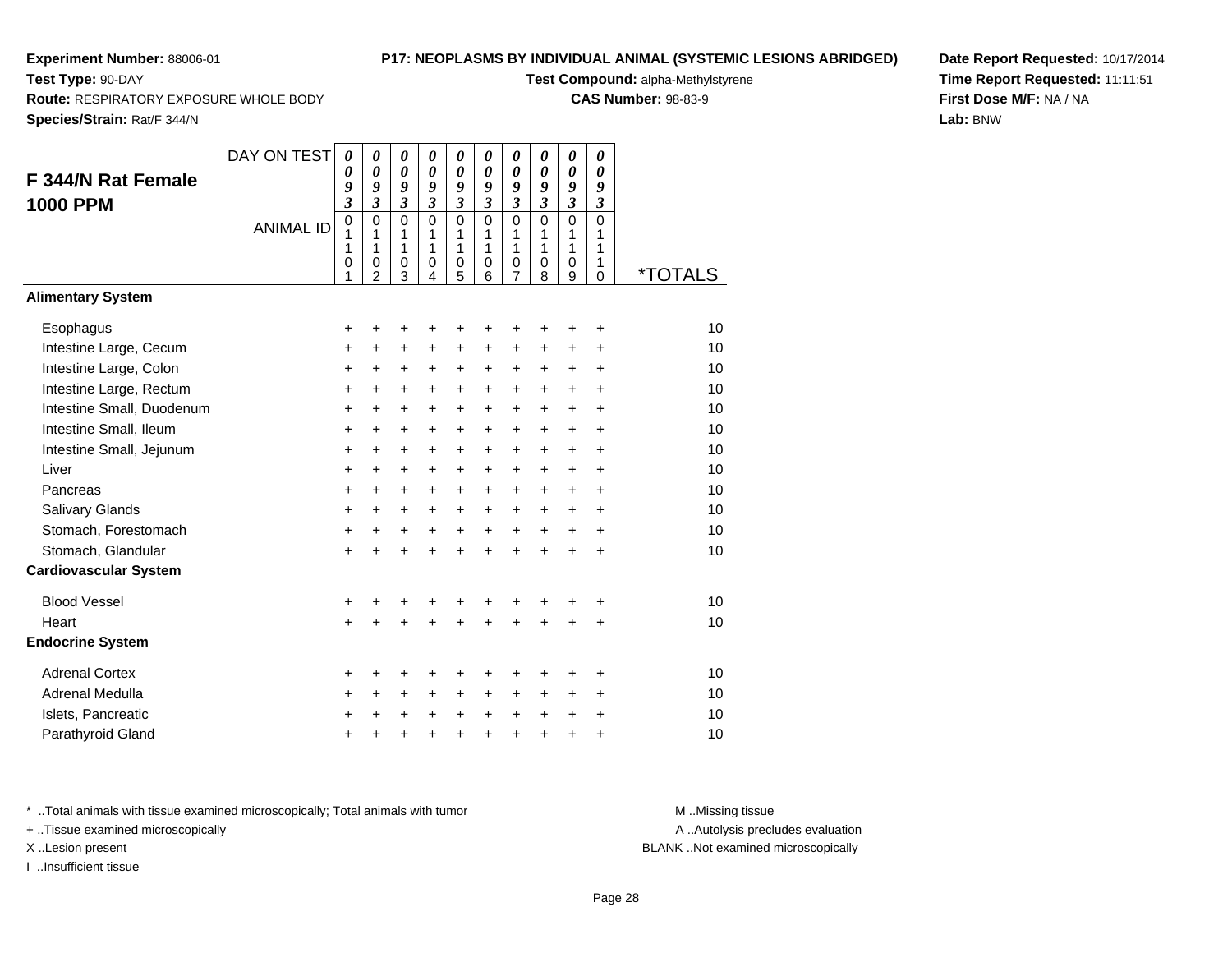## **P17: NEOPLASMS BY INDIVIDUAL ANIMAL (SYSTEMIC LESIONS ABRIDGED)**

**Test Compound:** alpha-Methylstyrene

**CAS Number:** 98-83-9

**Date Report Requested:** 10/17/2014**Time Report Requested:** 11:11:52**First Dose M/F:** NA / NA**Lab:** BNW

**Route:** RESPIRATORY EXPOSURE WHOLE BODY

**Species/Strain:** Rat/F 344/N

**Test Type:** 90-DAY

| <b>F 344/N Rat Female</b>     | DAY ON TEST      | $\boldsymbol{\theta}$<br>0<br>9 | 0<br>$\boldsymbol{\theta}$<br>9 | 0<br>$\boldsymbol{\theta}$<br>9 | 0<br>$\boldsymbol{\theta}$<br>9 | 0<br>$\boldsymbol{\theta}$<br>9 | 0<br>$\boldsymbol{\theta}$<br>$\boldsymbol{g}$ | 0<br>$\boldsymbol{\theta}$<br>9      | 0<br>0<br>9                | 0<br>$\boldsymbol{\theta}$<br>9 | 0<br>0<br>9                |                       |
|-------------------------------|------------------|---------------------------------|---------------------------------|---------------------------------|---------------------------------|---------------------------------|------------------------------------------------|--------------------------------------|----------------------------|---------------------------------|----------------------------|-----------------------|
| <b>1000 PPM</b>               |                  | $\overline{\mathbf{3}}$         | $\overline{\mathbf{3}}$         | $\overline{\mathbf{3}}$         | $\overline{\mathbf{3}}$         | $\overline{\mathbf{3}}$         | $\overline{\mathbf{3}}$                        | $\overline{\mathbf{3}}$              | $\overline{\mathbf{3}}$    | $\mathfrak{z}$                  | $\mathfrak{z}$             |                       |
|                               | <b>ANIMAL ID</b> | $\mathbf 0$<br>1<br>1<br>0      | $\mathbf 0$<br>1<br>1<br>0      | $\mathbf 0$<br>1<br>1<br>0      | $\mathbf 0$<br>1<br>1<br>0      | $\mathbf 0$<br>1<br>1<br>0      | $\mathbf 0$<br>1<br>1<br>0                     | $\mathbf 0$<br>1<br>1<br>$\mathbf 0$ | $\mathbf 0$<br>1<br>1<br>0 | $\mathbf 0$<br>1<br>1<br>0      | $\mathbf 0$<br>1<br>1<br>1 |                       |
|                               |                  | 1                               | $\overline{2}$                  | 3                               | 4                               | 5                               | $\,6$                                          | $\overline{7}$                       | 8                          | $\boldsymbol{9}$                | 0                          | <i><b>*TOTALS</b></i> |
| <b>Pituitary Gland</b>        |                  | $\ddot{}$                       | $\ddot{}$                       | $\ddot{}$                       | $\ddot{}$                       | $\ddot{}$                       | $\ddot{}$                                      | $\ddot{}$                            | $\ddot{}$                  | $\ddot{}$                       | $\ddot{}$                  | 10                    |
| <b>Thyroid Gland</b>          |                  | +                               | $\ddot{}$                       | +                               | $\ddot{}$                       | $\ddot{}$                       | $\ddot{}$                                      | $\ddot{}$                            | Ŧ.                         | $\ddot{}$                       | $\ddot{}$                  | 10                    |
| <b>General Body System</b>    |                  |                                 |                                 |                                 |                                 |                                 |                                                |                                      |                            |                                 |                            |                       |
| <b>NONE</b>                   |                  |                                 |                                 |                                 |                                 |                                 |                                                |                                      |                            |                                 |                            |                       |
| <b>Genital System</b>         |                  |                                 |                                 |                                 |                                 |                                 |                                                |                                      |                            |                                 |                            |                       |
| <b>Clitoral Gland</b>         |                  | +                               | +                               | +                               |                                 | +                               |                                                |                                      |                            |                                 | +                          | 10                    |
| Ovary                         |                  | +                               | $\pm$                           | +                               | +                               | $\ddot{}$                       | $+$                                            | $\ddot{}$                            | $\ddot{}$                  | $\ddot{}$                       | +                          | 10                    |
| <b>Uterus</b>                 |                  | $\ddot{}$                       | +                               | $\ddot{}$                       | +                               | $\ddot{}$                       |                                                | $\ddot{}$                            |                            | $\ddot{}$                       | $\ddot{}$                  | 10                    |
| <b>Hematopoietic System</b>   |                  |                                 |                                 |                                 |                                 |                                 |                                                |                                      |                            |                                 |                            |                       |
| <b>Bone Marrow</b>            |                  | +                               | +                               | +                               | +                               | +                               | +                                              | +                                    | +                          | +                               | +                          | 10                    |
| Lymph Node, Bronchial         |                  | M                               | M                               | M                               | M                               | M                               | м                                              | M                                    | м                          | M                               | M                          | $\mathbf 0$           |
| Lymph Node, Mandibular        |                  | M                               | М                               | M                               | м                               | M                               | м                                              | М                                    | м                          | м                               | M                          | $\mathbf 0$           |
| Lymph Node, Mediastinal       |                  | +                               | М                               | $\ddot{}$                       | +                               | +                               | $\ddot{}$                                      | $\ddot{}$                            | +                          | +                               | +                          | 9                     |
| Lymph Node, Mesenteric        |                  | +                               | $\ddot{}$                       | $\ddot{}$                       | +                               | +                               | $\ddot{}$                                      | $\ddot{}$                            | +                          | $\ddot{}$                       | +                          | 10                    |
| Spleen                        |                  | +                               | $\ddot{}$                       | +                               | +                               | +                               | $\ddot{}$                                      | $\ddot{}$                            | $\pm$                      | $\ddot{}$                       | +                          | 10                    |
| Thymus                        |                  | $\ddot{}$                       | +                               | $\ddot{}$                       | $\ddot{}$                       | $\ddot{}$                       | $\ddot{}$                                      | $\ddot{}$                            | $\ddot{}$                  | $\ddot{}$                       | +                          | 10                    |
| <b>Integumentary System</b>   |                  |                                 |                                 |                                 |                                 |                                 |                                                |                                      |                            |                                 |                            |                       |
| <b>Mammary Gland</b>          |                  | +                               |                                 | +                               | +                               | +                               |                                                |                                      |                            | +                               | +                          | 10                    |
| Skin                          |                  | +                               |                                 |                                 |                                 |                                 |                                                |                                      |                            | +                               | +                          | 10                    |
| <b>Musculoskeletal System</b> |                  |                                 |                                 |                                 |                                 |                                 |                                                |                                      |                            |                                 |                            |                       |

\* ..Total animals with tissue examined microscopically; Total animals with tumor **M** . Missing tissue M ..Missing tissue

+ ..Tissue examined microscopically

I ..Insufficient tissue

A ..Autolysis precludes evaluation

X ..Lesion present BLANK ..Not examined microscopically